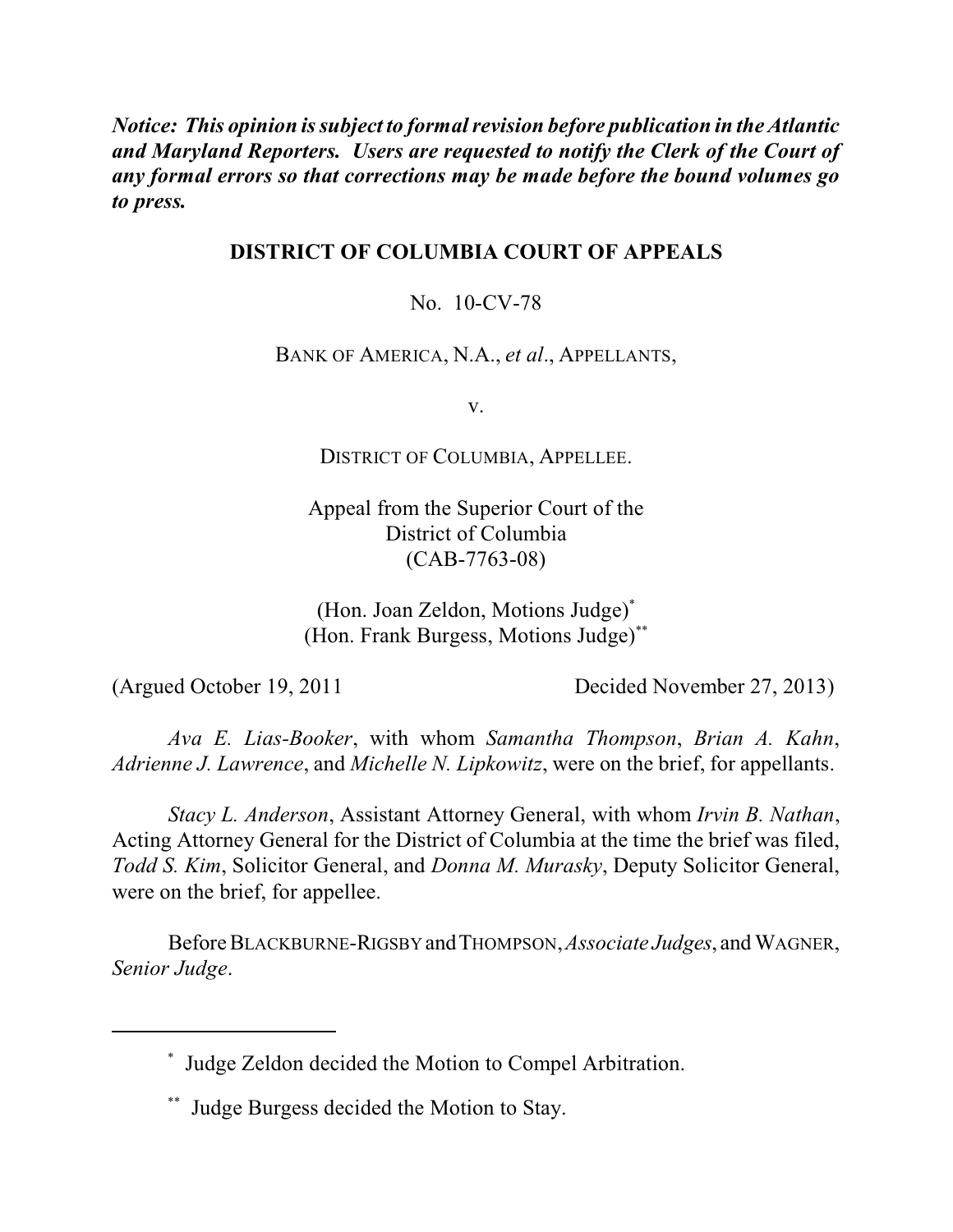WAGNER, *Senior Judge*: Appellants, Bank of America, N.A. and Bank of America Corporation (hereinafter collectively referred to as Bank of America or the Bank), appeal from an order of the trial court denying the Bank's motion to compel arbitration under the Federal Arbitration Act (FAA) of the District of Columbia's claims for damages for losses incurred as the result of a protracted fraudulent scheme perpetrated by the District's employees and allegedly facilitated by Bank of America. Bank of America argues that the trial court erred in its ruling because all of the District's claims are within the scope of a contractual agreement that requires arbitration in the state of North Carolina. The District's position is that there was no valid arbitration agreement, or alternatively, its claims do not fall within the scope of any agreement between the parties. We affirm the decision of the trial court holding that the parties had no valid agreement to arbitrate their dispute in North Carolina or elsewhere and retaining jurisdiction of the District's claim under the Fraud Claims Act. We remand the case to the trial court for further proceedings consistent with this opinion as it relates to the remaining counts of the District's amended complaint.

#### **I. Procedural Background**

This action arises out of a fraudulent scheme by a former manager in the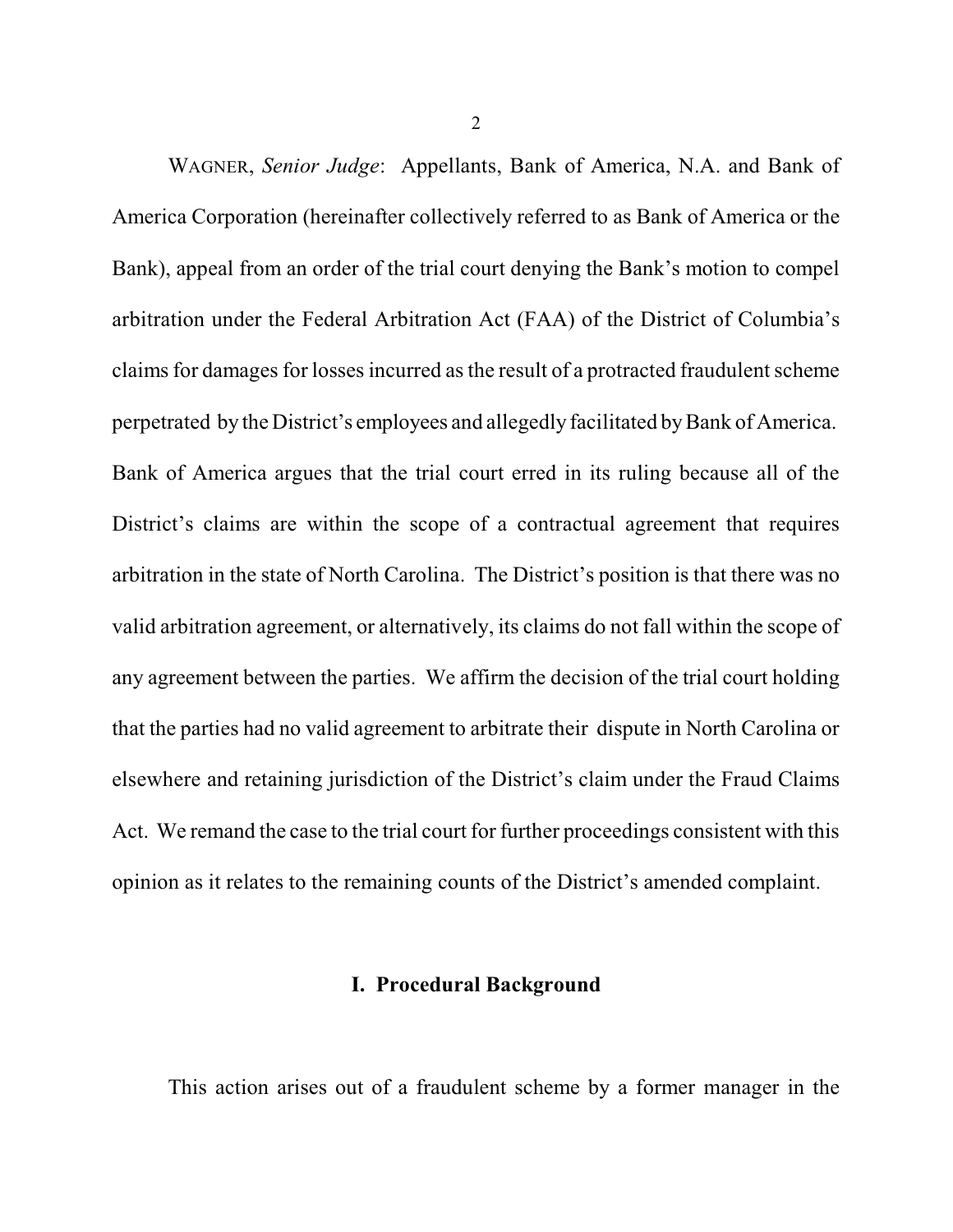District's Real Property Tax Administration Adjustment Unit in its Office of Tax and Revenue. The District filed a complaint against Bank of America, Walter R. Jones, Jr., Harriette Walters, Jayrece Elaine Turnbull, and unknown Jane and John Does alleging that they participated in a conspiracy that utilized a Controlled Disbursement Account (CDA or CD Account) that the District maintained with Bank of America to process fraudulent tax refund checks. Specifically, the District alleged that Walters, a former District employee, used her knowledge of the District's property tax refund process to prepare and ensure approval of the fraudulent checks which were given to co-conspirators to deposit or cash through the Bank. According to the complaint, Jones, an assistant branch manager for the Bank, and other unknown bank personnel facilitated the negotiation of the fraudulent checks. As theories of liability, the District asserted: (1) violation of the Uniform Commercial Code (UCC) (D.C. Code § 28:3-404 (2001)); (2) violation of UCC § 28:3-405; (3) negligence; (4) fraud; (5) breach of fiduciary duty; (6) conversion; (7) violation of the D.C. False Claims Act (FCA) (D.C. Code  $\S$  2-308.14 (2006 Repl.));<sup>1</sup> and (8) negligence in training, hiring and supervising bank personnel. As relief, the District sought repayment of all funds lost totaling \$39,212,815.24. Under the False Claims Act, it sought treble damages of \$117,212,815.24, penalties of \$10,000 plus costs and attorney's fees.

<sup>&</sup>lt;sup>1</sup> This provision has been recodified at D.C. Code  $\S$  2-381.02.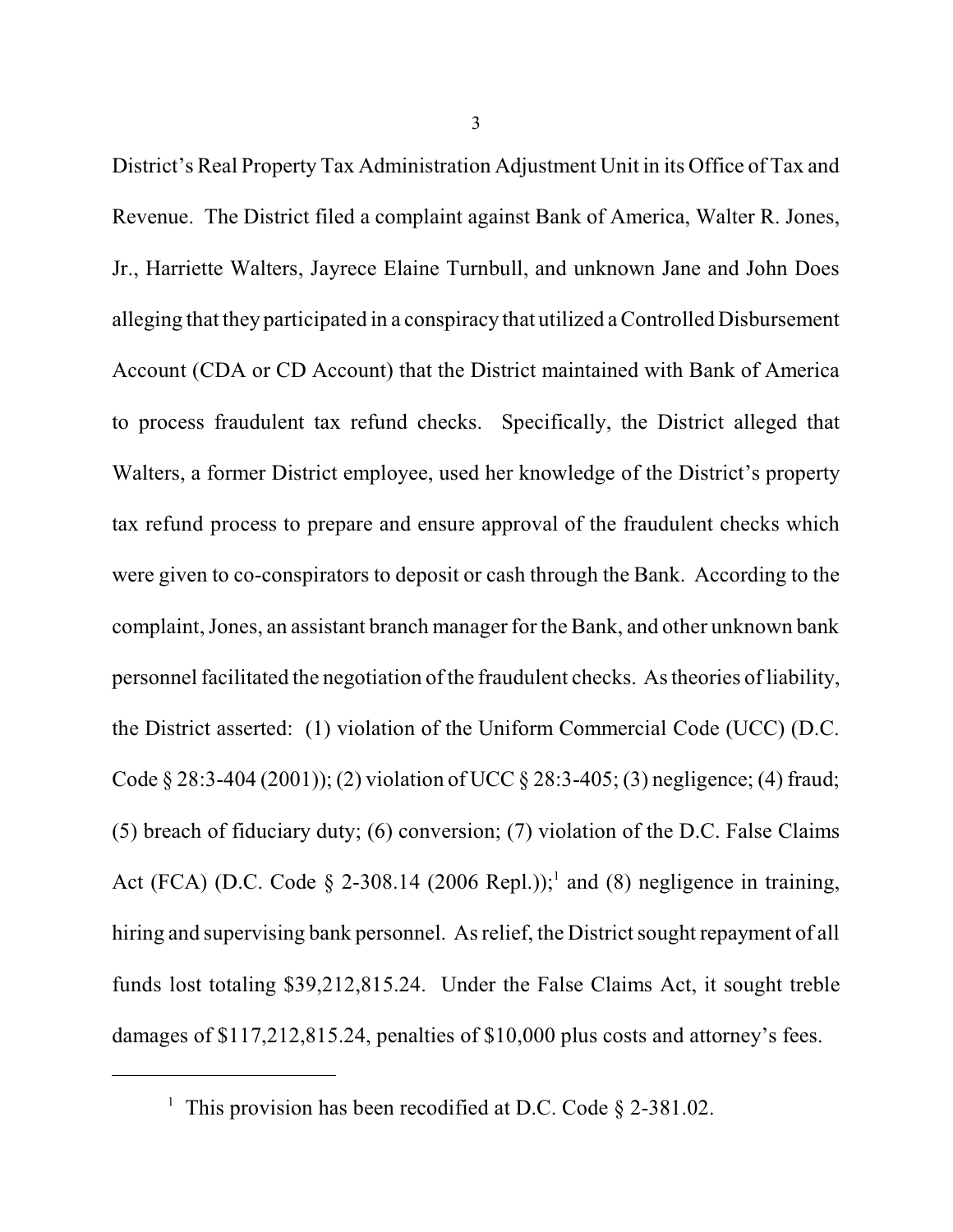The Bank filed a "Motion to Dismiss, or in the Alternative, Stay Based on Forum Selection and Arbitration Clauses," which the trial court treated as a Motion to Compel Arbitration under the Federal Arbitration Act, 9 U.S.C. § 1 *et seq*. In its motion, the Bank asserted that the District's claims are subject to arbitration pursuant to a clause in its Treasury Service Booklet (TSB) requiring arbitration of disputes related to the account or bank services and a forum selection clause in its Deposit Agreement (DA) requiring any proceeding regarding the CD Account to be brought in NorthCarolina. Concluding that the parties' voluminous filings did not make clear what documents controlled the dispute, the trial court held an evidentiary hearing in order to ascertain whether they had an agreement to arbitrate in North Carolina. Following completion of the hearing proceedings, the trial court denied the Bank's motion by written order in which it found that the parties' 2005 contract provisions superseded any dispute resolution or forum selection clauses previously agreed upon and that the signatories to any documents executed subsequently lacked authority to bind the District to arbitration in North Carolina. The court retained jurisdiction of the False Claims Act count explaining that the FCA is a part of the Procurement Practices Act of 1985 (PPA), which the parties incorporated into their 2005 agreement, and that actions thereunder are within the Superior Court's exclusive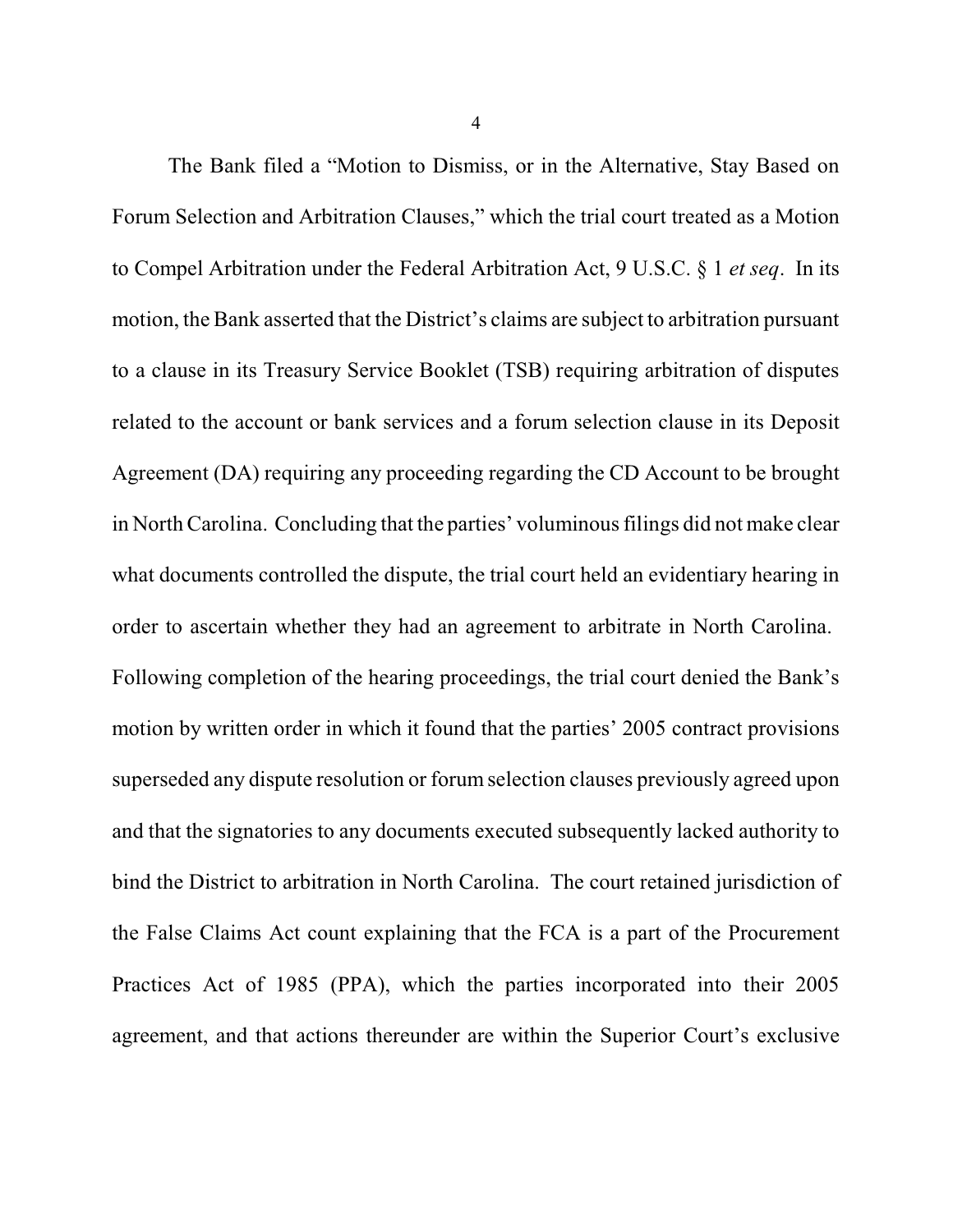jurisdiction under D.C. Code  $\S$  2-301 *et seq.*<sup>2</sup> The court dismissed the District's remaining claims, holding that they are within the exclusive jurisdiction of the District's own contracting officer and the Contract Appeals Board (CAB).

The Bank filed a motion to alter or amend the trial court's order and to certify certain rulings to this court for review. The Bank noted this appeal before the trial court (J. Zeldon) denied the motion to alter or amend. The trial court (J. Burgess) granted the Bank's motion to stay the proceedings on the FCA claim and stayed the dismissal of the District's remaining counts. However, the order permitted the District to pursue its contract claims before the District's Contracting Officer.

The Bank filed in this court a Motion to Stay Proceedings, or in the Alternative Enjoin the District Pending Appeal, in which it requested a stay or injunction to prevent the District from initiating proceedings before a contracting officer during the pendency of this appeal. This court denied that motion and ordered the Bank to show cause why the appeal should not be dismissed for lack of jurisdiction as having been taken from a non-final order, citing *In re Calomiris*, 894 A.2d 408, 408 (D.C. 2006),

 $2$  The Procurement Practices Reform Act of 2010 which came into effect April 8, 2011, repealed these provisions. *See* D.C. Law 18-371, § 1201 (a), 58 D.C. Reg. 1185 (Apr. 8, 2011).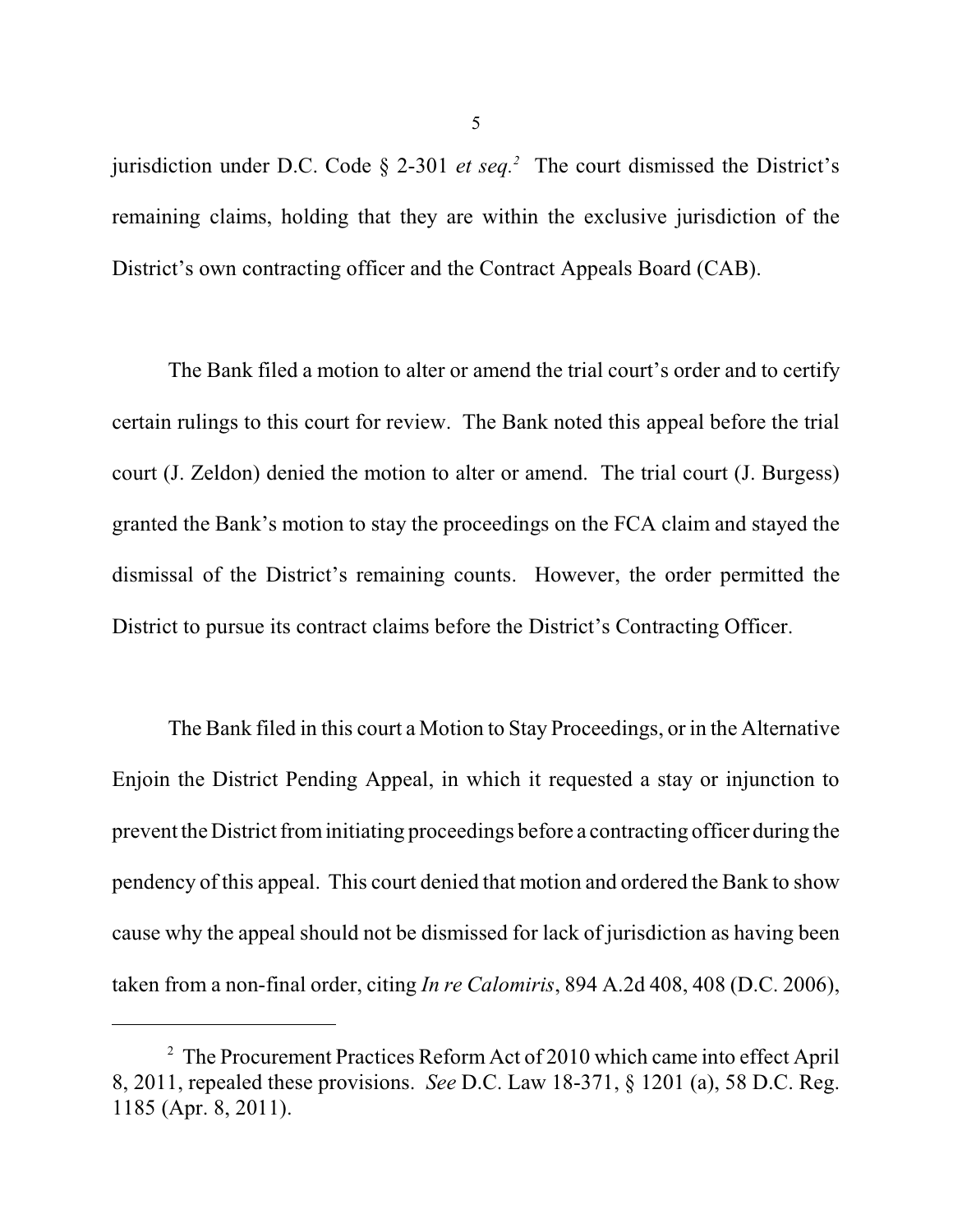*Hercules & Co. v. Beltway Carpet Serv., Inc.*, 592 A.2d 1069, 1071 n.6 (D.C. 1991), and D.C. Code § 11-721 (d) (2001). Without resolving the jurisdictional question, this court issued an order vacating the Show Cause order, stating that "[t]he Supreme Court's decision in *Andersen LLP v. Carlisle*, 129 S. Ct. 1896 (2009) may [a]ffect the applicability of *Calomiris*, 894 A.2d at 410." In that order, this court set a briefing schedule and requested the parties to discuss the opinion in *Carlisle* in their briefs. For the reasons set forth in part III A., *infra*, we conclude that this court has jurisdiction of the appeal.

### **II. Factual Background and Trial Court's Decision**

### A. *Factual Summary*

Before addressing the issues, we outline in some detail the factual background essential to an understanding of the parties' arguments and our disposition. At least since the 1990s, the District has maintained a Controlled Disbursement Account with Bank of America or its predecessors.<sup>3</sup> In July 1999, after Bank of America merged

 $3$  "A CDA is a specialized business service for deposit accounts through which the District of Columbia is notified, at a specific time each business day, of the (continued...)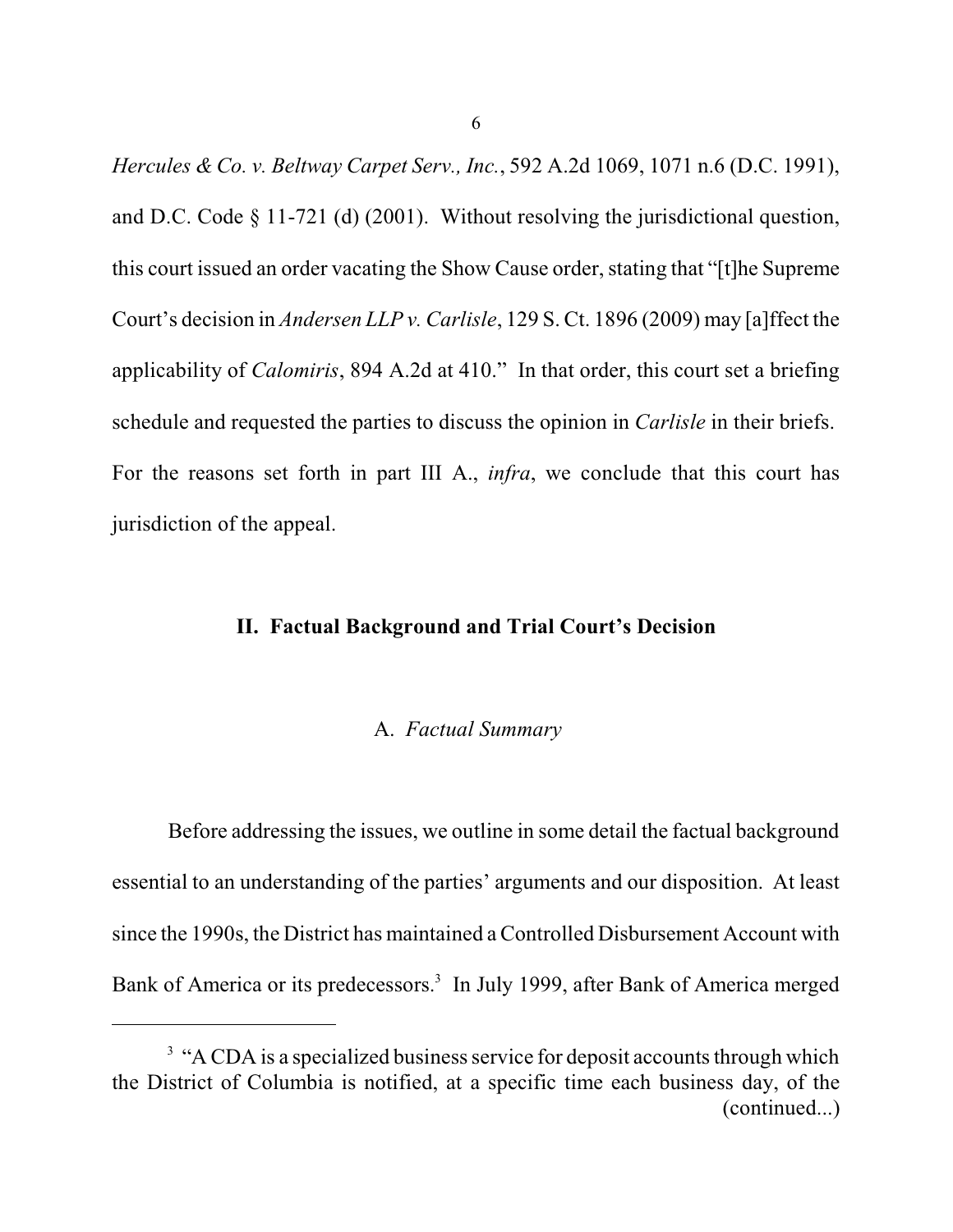with its most recent predecessor, Nations Bank, the account was maintained in North Carolina. On January 6, 2000, Valerie Holt, then Chief Financial Officer (CFO) for the District, executed a "Certified Copy of Corporate Resolutions — Opening and Maintaining Deposit Accounts and Services," which designated the CFO, the Deputy CFO/Treasurer, and the Associate Treasurer as persons authorized "to execute and sign any application, deposit agreement, signature card and any other documentation required by the Bank to open said accounts."<sup>4</sup> That same day, CFO Holt signed a signature card for the CDA and verified the signatures of three others to act under the

to enter any agreements with the Bank for the provision by the Bank of various Treasury Management services to [the District of Columbia] as such officer or employee may determine, in his or her sole discretion, and to sign any and all documents and take all actions required by the Bank relative to such Treasury Management services. . . and that any such Treasury Management agreement(s) shall remain in full force and effect until written notice to terminate given in accordance with the terms of any such agreement shall have been received by the bank. . . .

 $3$ (...continued)

number and amount of all District-issued checks that will be presented for payment that day. . . . The service allows the District to transfer to its CDA the exact amount of money necessary to cover the checks presented and to allow idle funds to be invested elsewhere."

<sup>&</sup>lt;sup>4</sup> The Corporate Resolution also authorized the named individuals to do the following: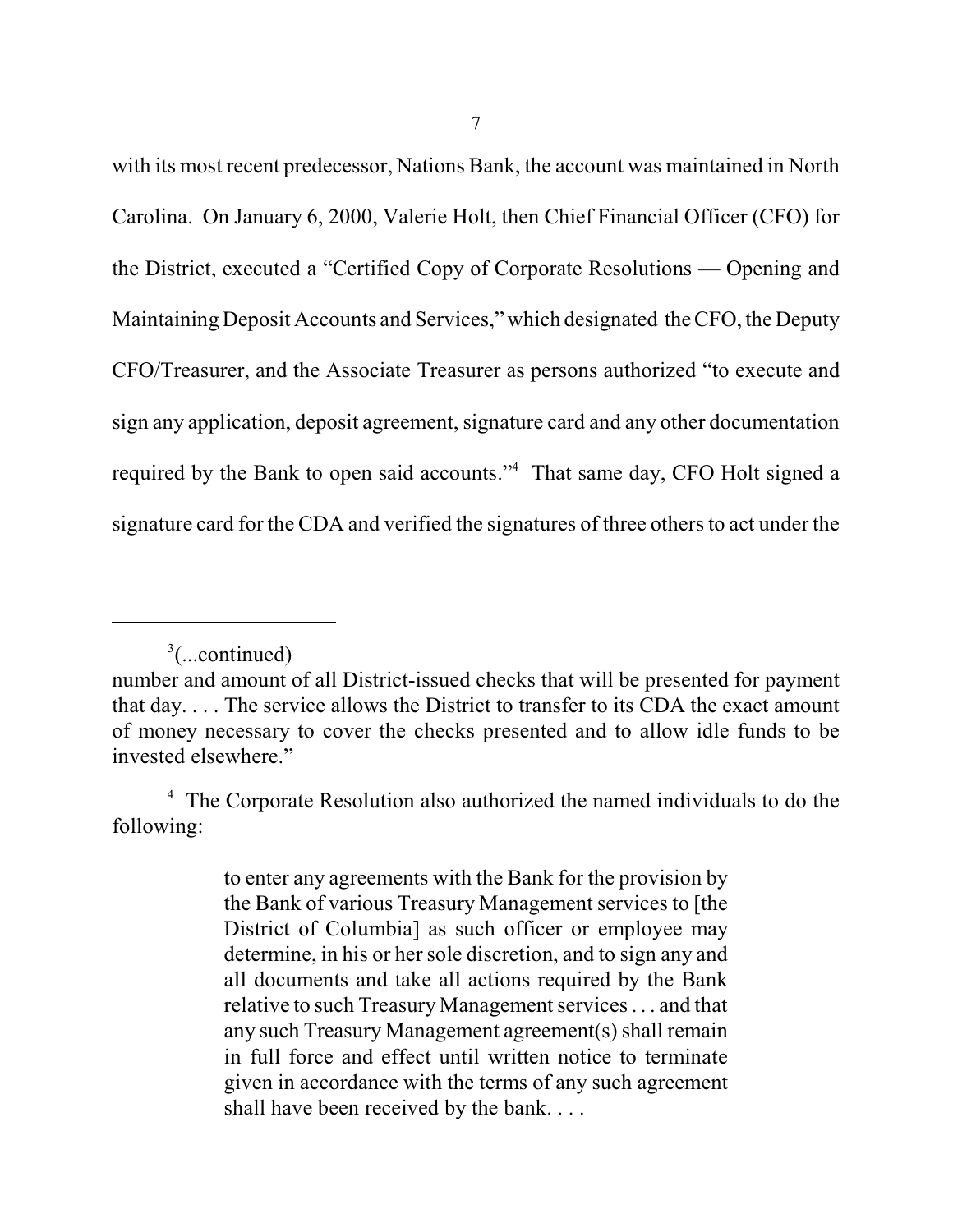Corporate Resolution.<sup>5</sup> The signature card states that by signing, the signatory agrees that the account is to be governed by the terms and conditions set forth in the Bank's Deposit and Disclosures Agreement (Deposit Agreement), including any amendments. The trial court found that all relevant Deposit Agreements specify North Carolina as the location for resolution of disputes and give the Bank the right unilaterally to amend its own Deposit Agreement. According to evidence at the hearing, completion of a signature card was required to add signatories to the account. Between 2000 and November 13, 2005, a number of District officials signed signature cards to add or remove names from the account. These included CFO Dr. Natwar Gandhi, successor to CFO Holt, Associate Treasurer Lasana Mack, and Interim Associate Treasurer Alcindor Rosier. One of the signature cards signed by Dr. Gandhi stated that by signing, he "agree[d] . . . [t]o be governed by the terms and conditions" set forth in the Deposit Agreement. Dr. Gandhi, Mr. Mack, and Mr. Rosier testified that they signed signature cards only to open an account or to add or remove signatories.

On September 25, 2000, Acting Deputy CFO/Treasurer, John Robinson, and

 $5$  In addition the CFO Holt, Dr. William Hall, Deputy CFO and Treasurer, and two Associate Treasurers were identified as persons authorized to act under the Corporate Resolution.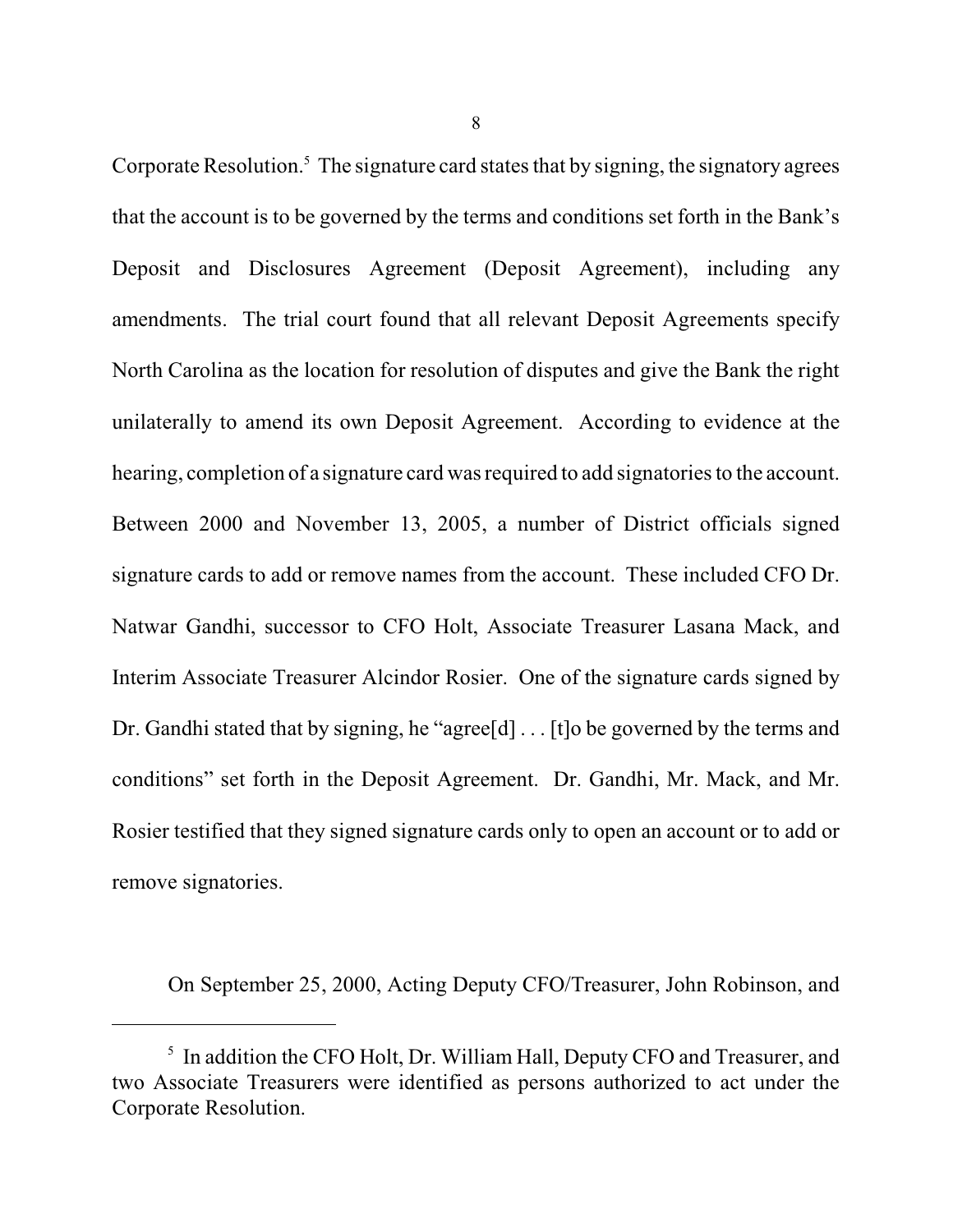Interim Associate Treasurer and Bank Manager, Alcindor Rosier, executed an "Authorization and Agreement for Treasury Services" (Authorization) agreeing to be bound by the Treasury Booklet. The trial court found that the 2000 Corporate Resolution authorized Rosier and Robinson to enter an agreement for treasury services. On September 25, 2000, Associate Treasurer Lasana Mack signed a certification attesting to the authenticity of the signatures of Rosier and Robinson and to his own authority to execute the certification. The certification form states that "[i]f the client is a governmental entity, the entity's counsel must sign this Certification." Mr. Mack was not the District's counsel or a lawyer. A clause in the referenced Treasury Booklet provides for services described therein to be arbitrated "in accordance with the United States Arbitration Act . . . under the Commercial Arbitration Rules of the American Arbitration Association" (AAA Rules). The trial court found that although the Authorization states "in small print" that the Client received a copy of the Authorization and Agreement for Treasury Services, there was no evidence that the Booklet was provided to Robinson and Rosier when they signed signature cards.

In 2002, the Office of Contracting and Procurement for the Office of the Chief Financial Officer issued a request for proposals (RFP) for Controlled Disbursement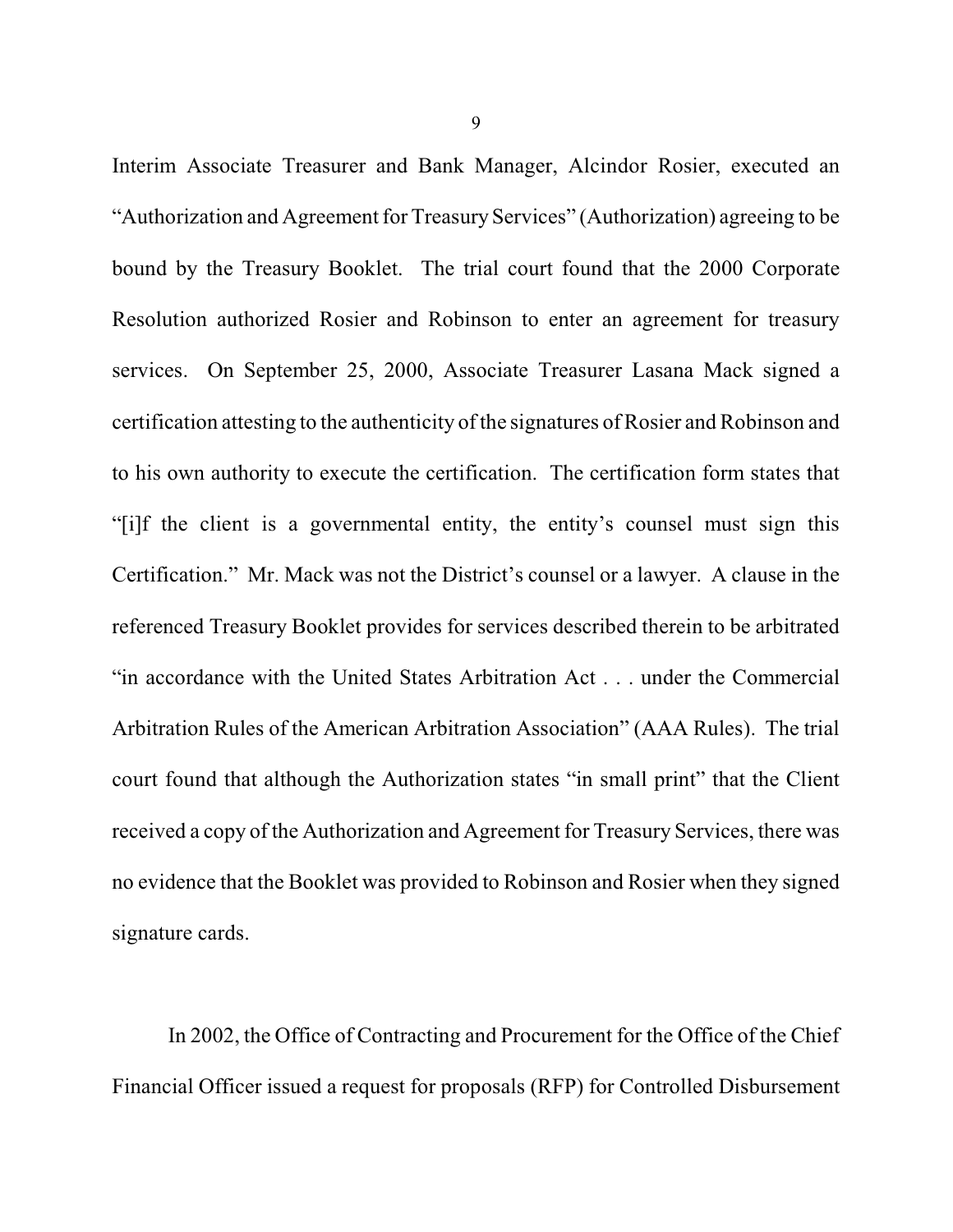Account Services. The RFP required bidders to include in their proposals Paragraph

8, "Dispute Resolution," which provides:

[i]f a dispute arises under or relates to the contract, a claim by the Contractor shall be made in writing and submitted to the Contracting Officer for a written decision. A claim by the District against the Contractor shall be subject to written decision by the Contracting Officer.<sup>[6]</sup>

The RFP stated that the Contracting Officer was "the only official authorized to contractually bind the District" and that the Contract Administrator had "the responsibility of ensuring that the work conforms to the requirements of the contract." The RFP also required that the Procurement Practices Act of 1985 (PPA) (D.C. Code § 2-301.01 *et seq.* (2001)) (PPA) be incorporated by reference into the contract.

 $6$  The RFP defines "claim" as

a written demand or written assertion by one of the contracting parties seeking, as a matter of right, the payment of money in a sum certain, the adjustment or interpretation of contract terms, or other relief arising under or related to the contract. A claim arising under a contract, unlike a claim relating to that contract, is a claim that can be resolved under a contract clause that provides for the relief sought by the Claimant.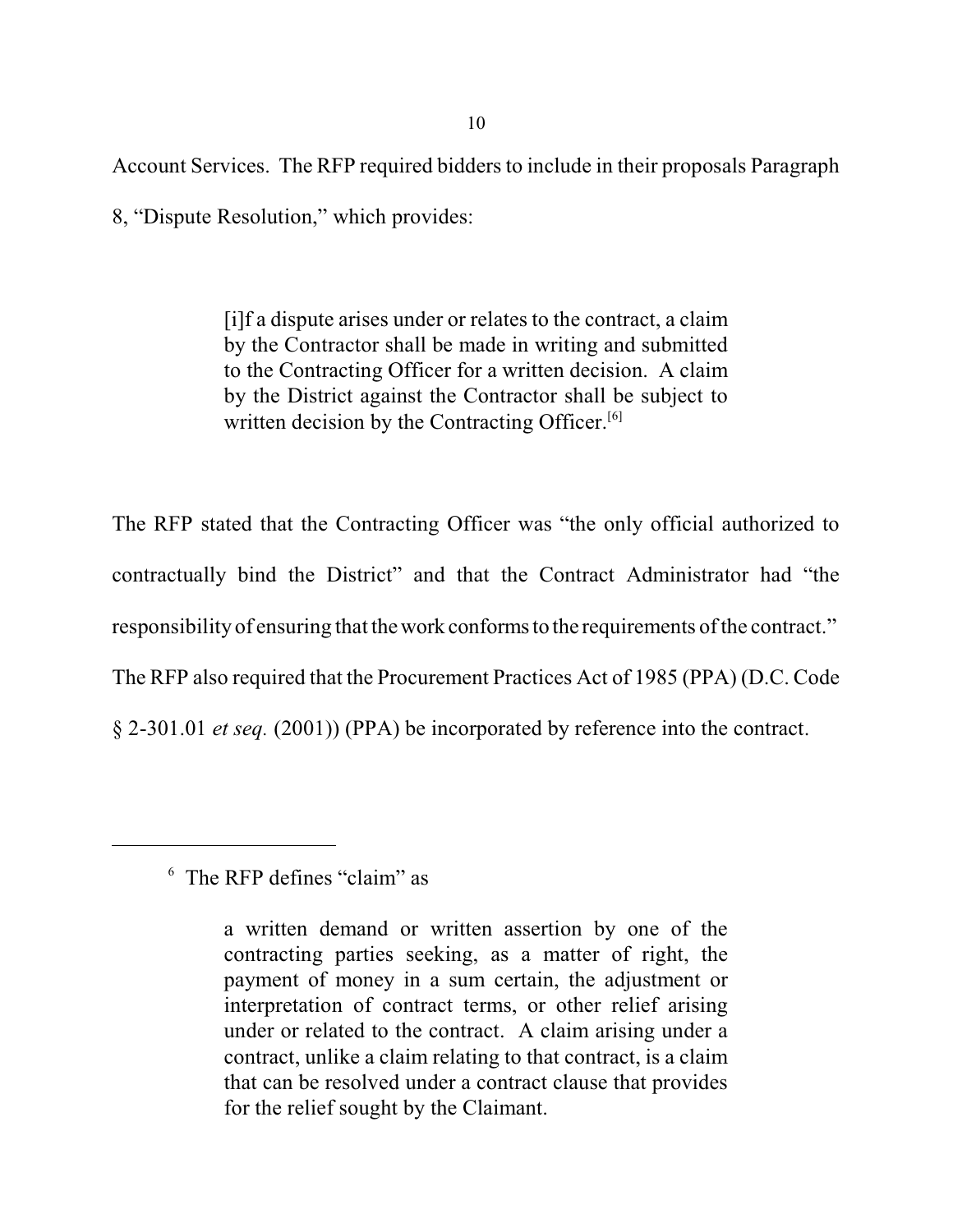After a pre-bid conference attended by representatives from several banks, Bank of America submitted a Technical Proposal and Cost Proposal for the CDA contract. The Bank's Cost Proposal included the required clauses described in the RFP. The Bank's Technical Proposal included a Table of Contents that referenced an Agreements/Documentation section listing the following documents: (1) Terms and Conditions for Treasury Services; (2) Signature Card & Resolution; (3) Wire Transfer Form; (4) Automated Investment Service Agreement; (5) Bank of America Direct Profile; and (6) Electronic Pay Profile. It did not include a copy of the Treasury Services Terms and Conditions booklet. Following a page entitled "Agreements/Documentation," there were several blank forms, including Authorization and Agreement for Treasury Services, Authorization and Agreement Certification, Treasury Services Delegation of Authority, Business Signature Card, and a resolution for unincorporated associations, which, the Bank acknowledges, was included in error. A representative for the Bank testified that he intended that these documents become a part of the contract. The parties did not sign a contract at that time.

On March 31, 2005, the Office of Contract Procurement issued an amendment to the original 2002 RFP and requested that the banks that had responded previously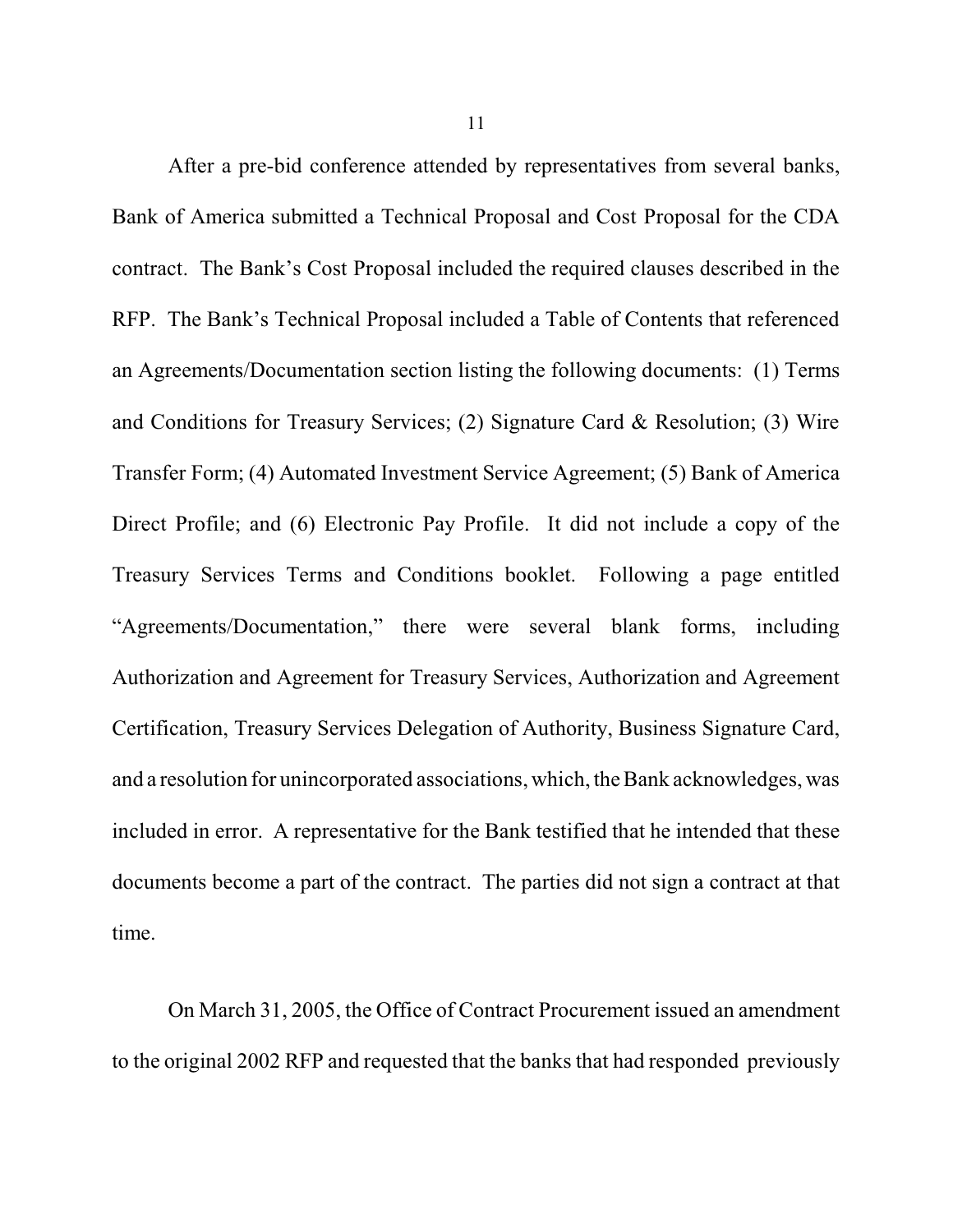provide their Best and Final Offers for the CDA. A Bank of America representative, Mr. Bianchi, testified that he was told to update only the Bank's portion of the response; therefore, he updated the price proposal and included the same Agreements/Documentation section the Bank submitted previously. He also testified that he provided a copy of the Treasury Service Booklet in a separate packet with the intention that it would constitute additional terms of the contract. Mr. Bianchi signed the contract on behalf of the Bank, and on November 13, 2005, Ms. Angela Long Jiggets-Bazzi, a Contract Specialist, who worked in the Office of the Chief Financial Office, signed the contract. The 2005 contract includes the following language: "[t]he intent of this contract is for a contractor to manage the disbursement account in accordance with the published Request for Proposal." This contract also contains a merger clause which reads: "[t]his contract, including specifically incorporated documents, constitutes the total and entire agreement of the parties. All previous discussions, writings and agreements are merged herein."

After execution of the 2005 contract, District employees signed a number of signature cards and authorizations to remove and add new signatories to the CDA. On March 6, 2006, after becoming the District's OFT Treasurer, Mr. Mack signed an Authorization and Agreement for Treasury Services that states, in part, that the signer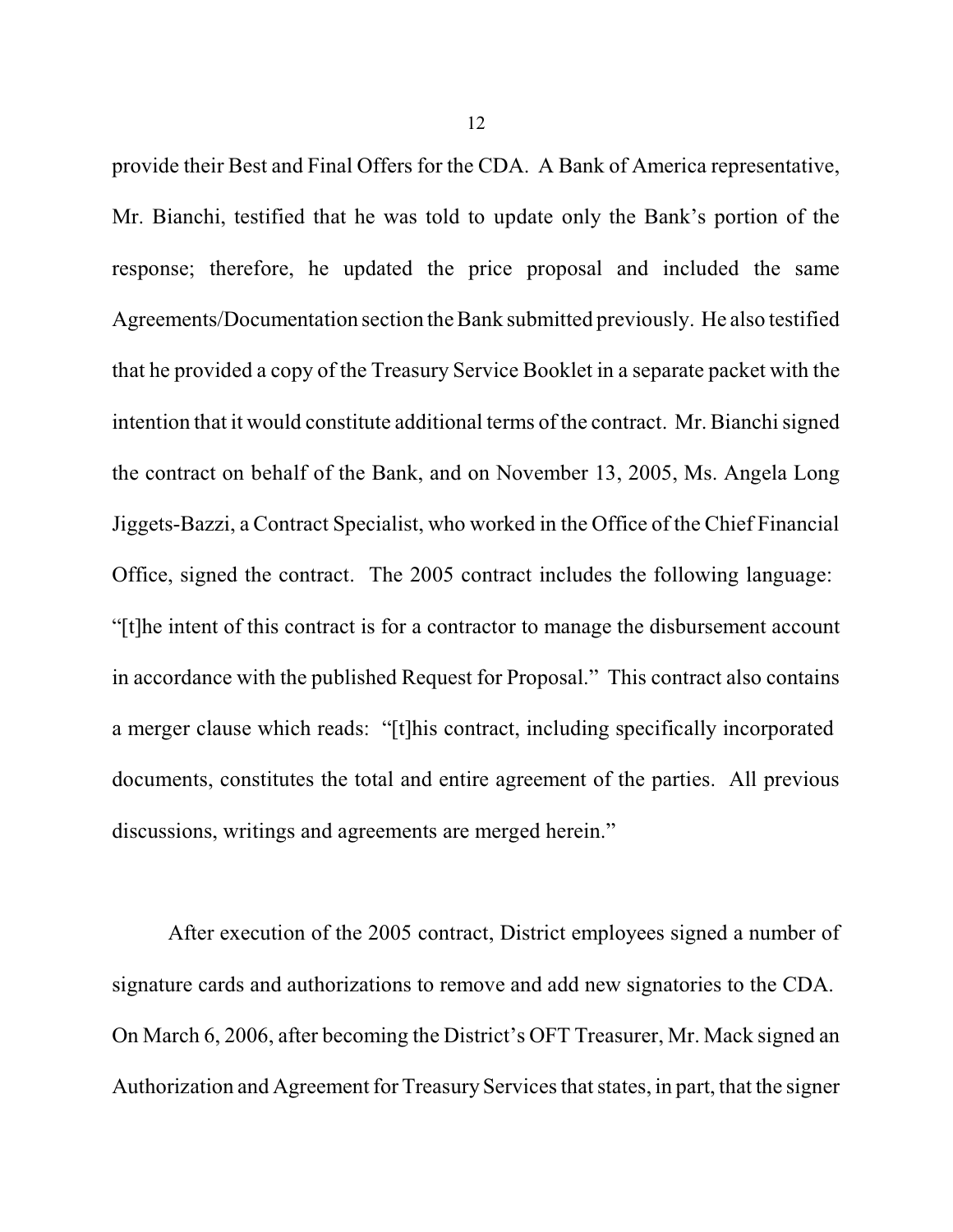has received the Treasury Services Booklet and agrees to adhere to its terms. Mr. Mack testified, however, that he thought he was simply opening two bank accounts and that he did not intend to modify the 2005 contract between the Bank and the District. That same day, the Chief of Staff for the Office of Finance and Treasury, Ulysses Glen, Jr., signed a form certifying that Mr. Mack's signature was the "true signature of a person authorized to execute the form on behalf of the Client." This certification form also states that for a governmental entity, its "counsel, or any other individual as permitted by the entity's organizational documents" should sign. The trial court found that Mr. Glen was not a lawyer and that no evidence was introduced to demonstrate his authority to sign the document on behalf of the District.

On April 17, 2006, Mr. Mack signed a signature card naming himself and two others as authorized signatories for various accounts with the Bank, including the CDA. This signature card stated that the signer was accepting the "Authorization" in the first part of the document that stated "[t]he deposit agreement we give you is part of your agreement with us regarding use of your account and tells you the current terms of our deposit accounts." Mr. Mack also testified that he did not intend to modify the parties' contract by signing the signature cards. The District exercised its option to extend the 2005 contract for one-year periods in October 2006, November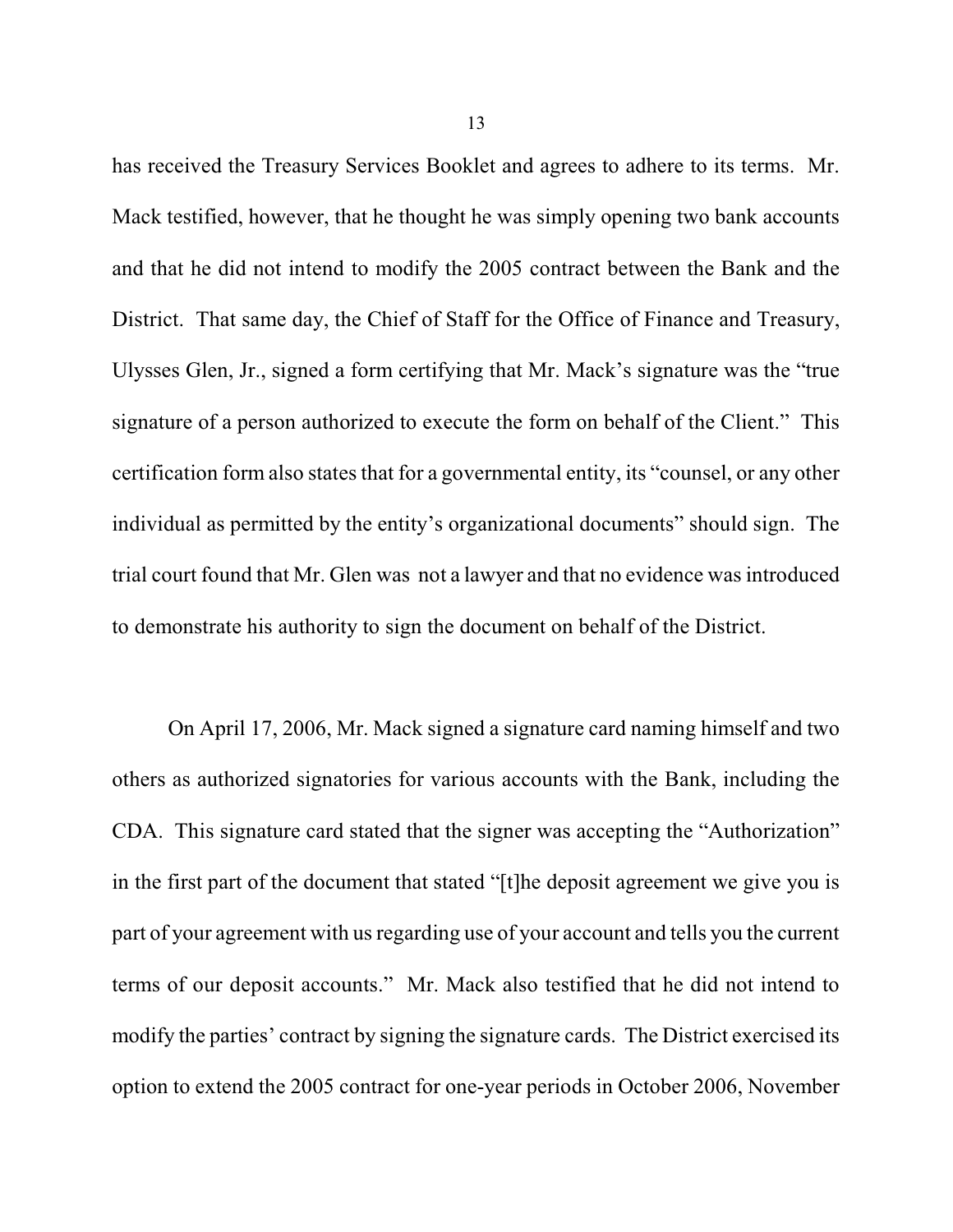2007, and November 2008.

### B. *The Trial Court's Ruling*

The trial court found that the parties' 2005 written contract governing dispute resolution and authority to modify the contract superseded "(1) any dispute resolution or forum selection clauses the Bank claims was previously agreed upon and (2) and any provision . . . which would allow other District officials to agree to arbitration in North Carolina (or elsewhere)."<sup>7</sup> Thus, the court could not find, as the Bank urged, that the 2006 Authorization and Agreement for Treasury Service signed by the Deputy CFO/Treasurer was validly executed or that any signature cards signed after the 2005 contract bound the District to the forum selection provision in the 2008 Deposit Agreement. The trial court declined to dismiss the claim asserted under the False Claims Act, reasoning that the PPA, which is incorporated into the 2005 contract, makes the Superior Court the appropriate forum for claims under that Act. As an additional legal basis for concluding that the parties had no agreement to arbitrate in North Carolina, the trial court held that the PPA withheld from District

 $\sigma$  The trial court also found that the claims involved in the litigation fall within the scope of the arbitration and forum selection provisions set out in the Treasury Services Booklet and Deposit Agreement upon which the Bank relied.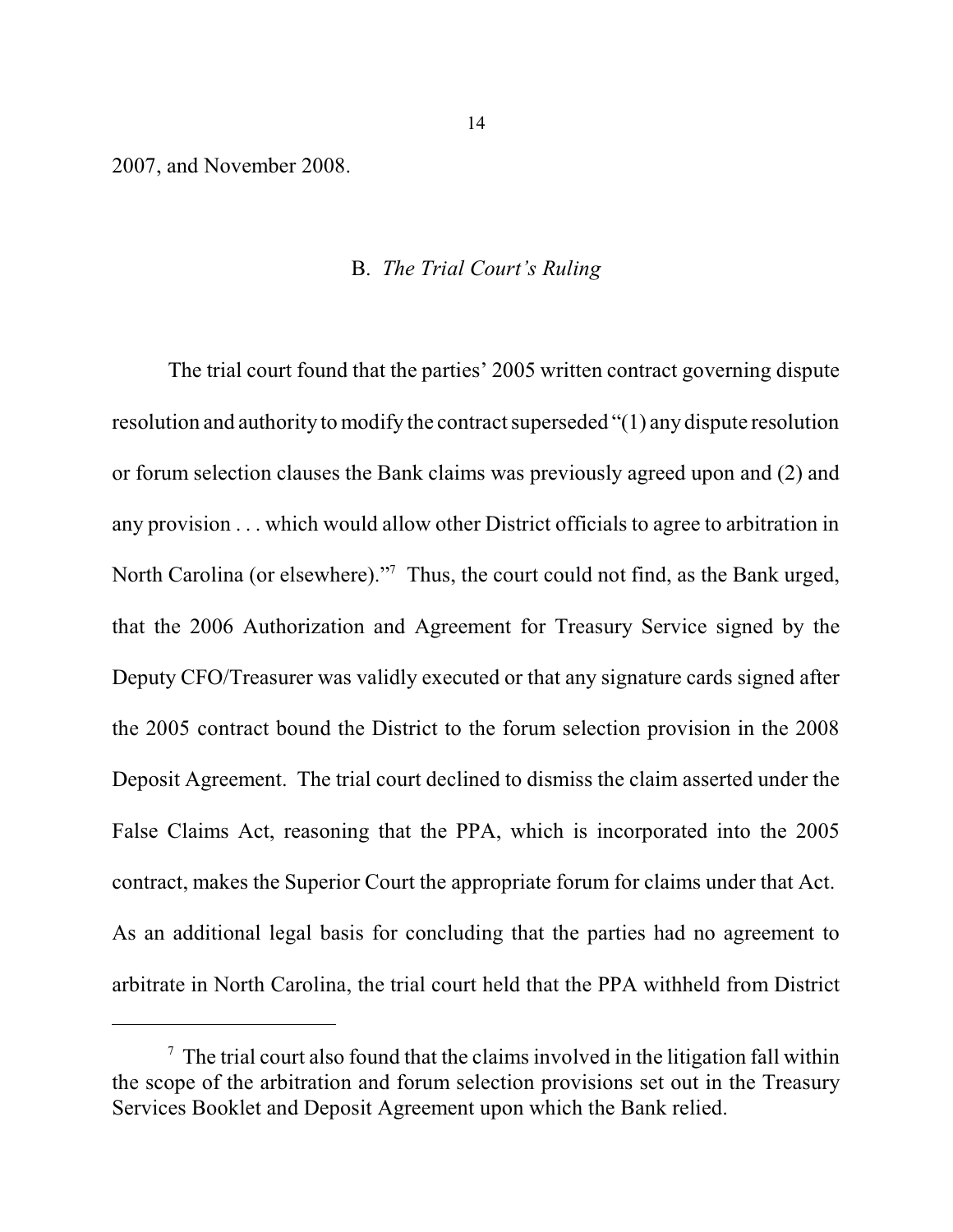officials the authority to agree to the arbitration and forum selection clauses in the documents relied upon by the Bank.

### **III. Preliminary Issues**

### A. *Jurisdiction*

The question of this court's jurisdiction wasraised initially in an order to show cause why the appeal should not be dismissed as having been taken from a non-final order, which cited *Calomiris, supra*, 894 A.2d at 408, and *Hercules &Co., supra*, 592 A.2d at 1069. Subsequently, the court vacated the order to show cause, stating that "the Supreme court's decision in *Andersen LLP, supra*, 129 S. Ct. at 1896 may [a]ffect the applicability of *Calomiris*, 894 A.2d at 410," setting a briefing schedule, and directing the parties to discuss *Andersen* in their briefs. Appellant argues that *Calomiris* is not applicable to the present case and that *Andersen* and our case law support immediate appellate jurisdiction over appeals from denials of motions to compel arbitration. The District does not contend otherwise. Nevertheless, this court must be satisfied that it has jurisdiction. Therefore, we consider the jurisdictional questions raised by the motions panel.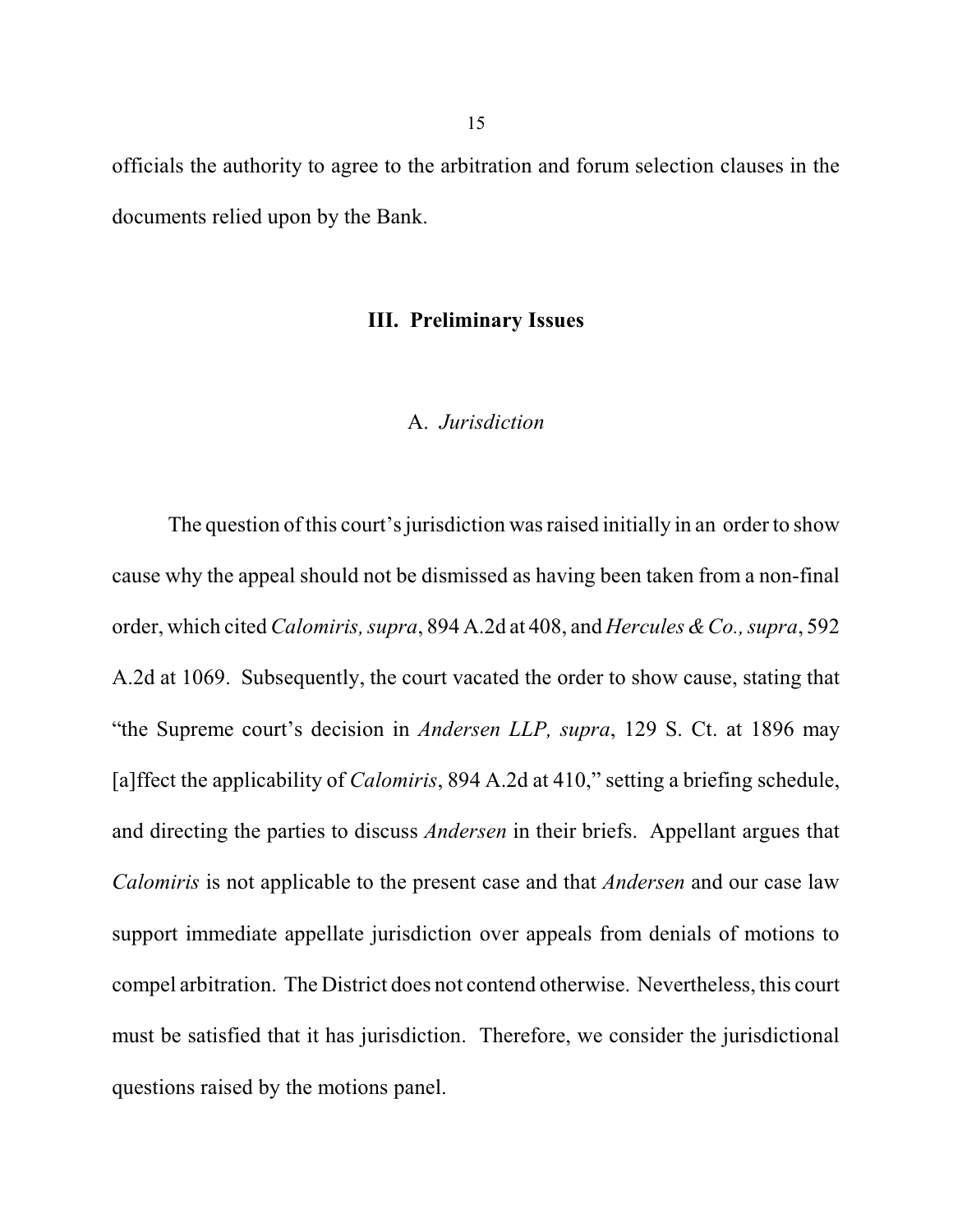The Bank argues that this court has jurisdiction because the appeal is from an order denying its motion to compel arbitration based on a written agreement that it contends governs the parties' contractual relationship. Citing *Andersen, supra*, 129 S. Ct. at 1896, the Bank contends that such orders have been held to be final and immediately appealable under 9 U.S.C. § 16 (a)(1)(A) of the Federal Arbitration Act and D.C. Code § 11-721 (a). In *Andersen*, the Supreme Court considered "whether appellate courts have jurisdiction under § 16 (a) [of the FAA] to review denials of stays by litigants who were not parties to the relevant arbitration agreement, and whether § 3 can ever mandate a stay in such circumstances."<sup>8</sup> Andersen, 129 S. Ct. at 1899. The District Court had denied petitioners' demand for arbitration and request for a stay, and the Sixth Circuit dismissed their interlocutory appeal for lack

9 U.S.C. § 3 (2006).

<sup>&</sup>lt;sup>8</sup> Section 16 (a)(1)(A) of the FAA provides that "[a]n appeal may be taken from . . . an order . . . refusing a stay of any action under Section 3 of this title." 9 U.S.C. § 16 (a)(1)(A) (2006). Section 3 provides, in pertinent part:

If any suit or proceeding be brought in any of the courts of the United States upon any issue referable to arbitration under an agreement in writing for such arbitration, the court in which such suit is pending, upon being satisfied that the issue involved in such suit or proceeding is referable to arbitration under such an agreement, shall on application of one of the parties stay the trial of the action until such arbitration has been had in accordance with the terms of the agreement.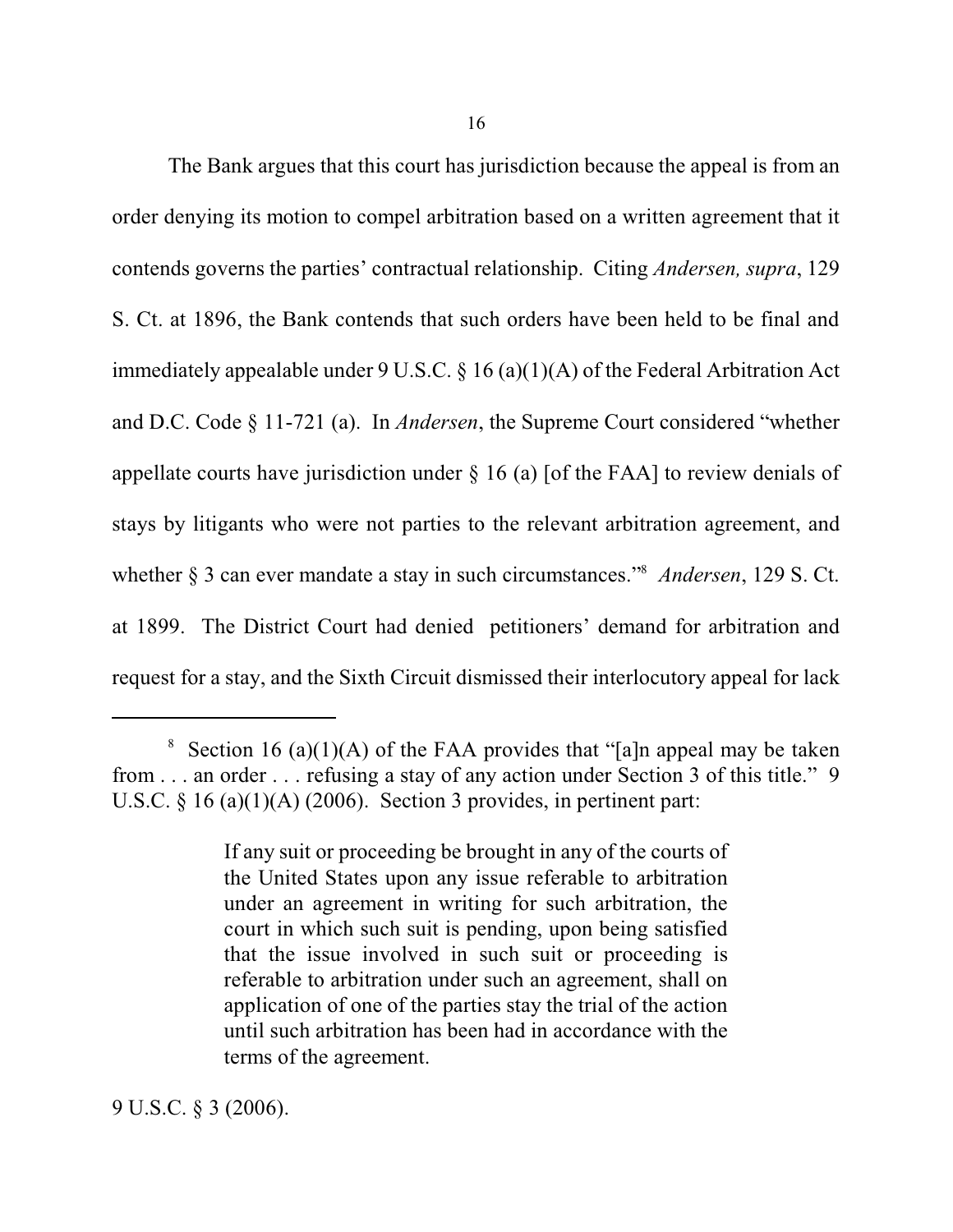of jurisdiction. *Id.* at 1900. The Supreme Court reversed, holding that the Sixth

Circuit had jurisdiction to review the denial of the § 3 stay and that a non-party to the

arbitration agreement may invoke § 3 if the relevant state contract law permits him

to enforce it. *Id.* at 1903. Pertinent to our jurisdictional question, the Supreme Court

stated in *Andersen*:

Ordinarily, courts of appeals have jurisdiction only over "final decisions" of district courts. 28 U.S.C. § 1291. The FAA, however, makes an exception to that finality requirement, providing that "an appeal may be taken from . . . an order . . . refusing a stay of any action under section 3 of this title." 9 U.S.C.  $\S$  16 (a)(1)(A). By that provision's clear and unambiguous terms, any litigant who asks for a stay under § 3 is entitled to an immediate appeal from denial of that motion — regardless of whether the litigant is in fact eligible for a stay. . . .

. . . Jurisdiction over the appeal, . . . "must be determined by focusing upon the category of order appealed from, rather than upon the strength of the grounds for reversing the order." *Behrens v. Pelletier*, 516 U.S. 299, 311, 116 S. Ct. 834, 133 L.Ed. 2d 773 (1996). The jurisdictional statute here unambiguously makes the underlying merits irrelevant for even utter frivolousness of the underlying request for a § 3 stay cannot turn a denial into something other than "an order . . . refusing a stay of any action under section 3. 9 U.S.C. § 16 (a)."

*Id.* at 1900-01.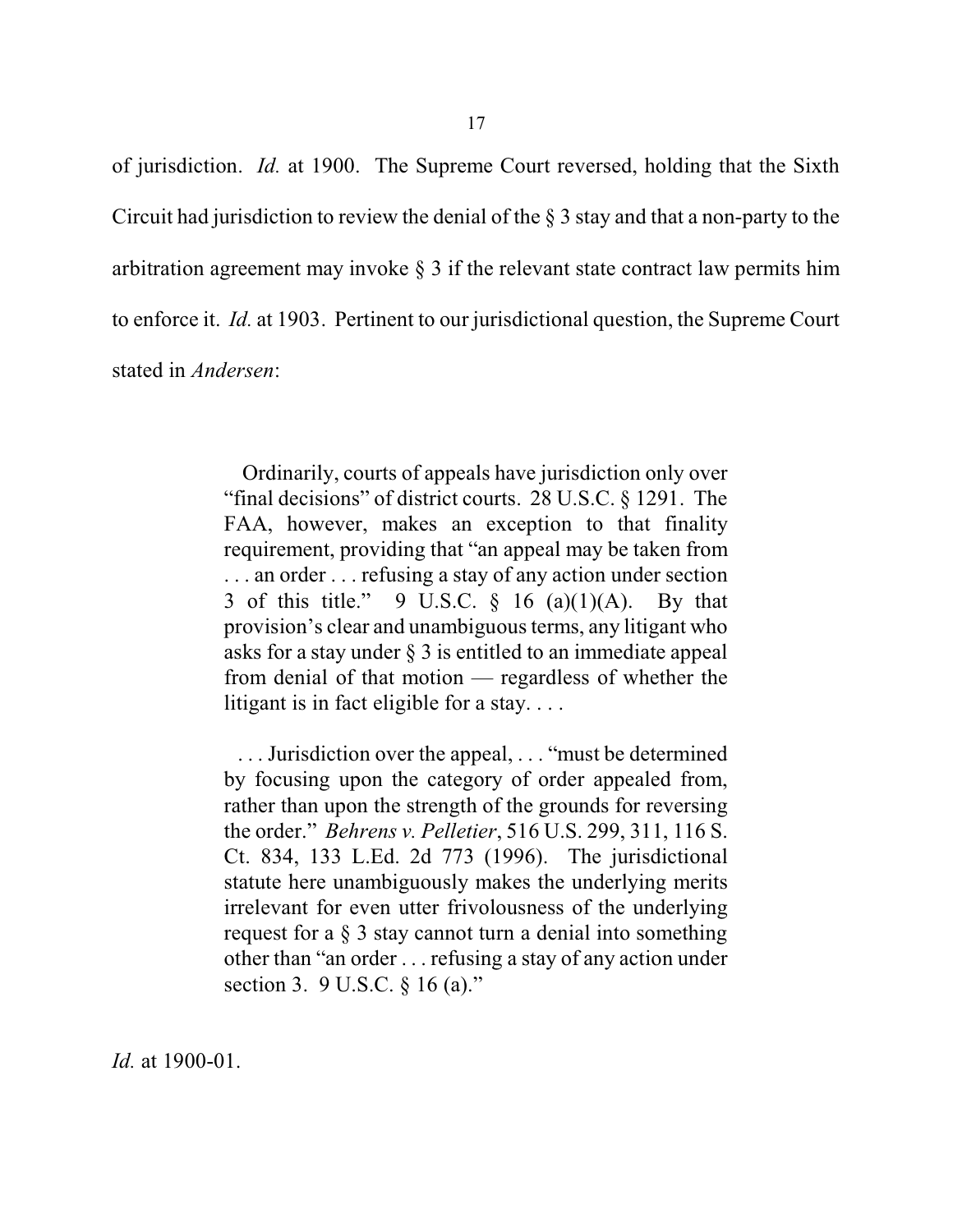In the present case, the Bank demanded arbitration of the District's claims under the FAA as provided for in written documents that it contends govern the parties' relationship. Treating the Bank's request as a motion to compel arbitration, the trial court denied the motion after an evidentiary hearing, concluding that the controlling contract did not provide for arbitration. The trial court concluded, *inter alia*, that a subsequent agreement superseded any prior agreement providing for arbitration and that later agreements were ineffectual because the signatories to them lacked authority to bind the District. With one exception, it also denied a stay of all claims, thereby allowing the unstayed claims to proceed in another forum (*i.e.*, before the Contracting Officer and the Contract Appeals Board.)<sup>9</sup>

The Bank argues that, under *Andersen*, it is entitled to appellate review from the denial of its motion to compel arbitration and for a stay. *Andersen* supports the Bank's argument. Here, the Bank relied upon a written agreement containing a provision for arbitration under the FAA, albeit one that the trial court found, after an evidentiary hearing, had been superseded by subsequent agreements. Whether the Bank can prevail ultimately on its argument that the agreement containing the

<sup>&</sup>lt;sup>9</sup> The trial court retained jurisdiction of only the fraud claim and stayed the action as to that claim.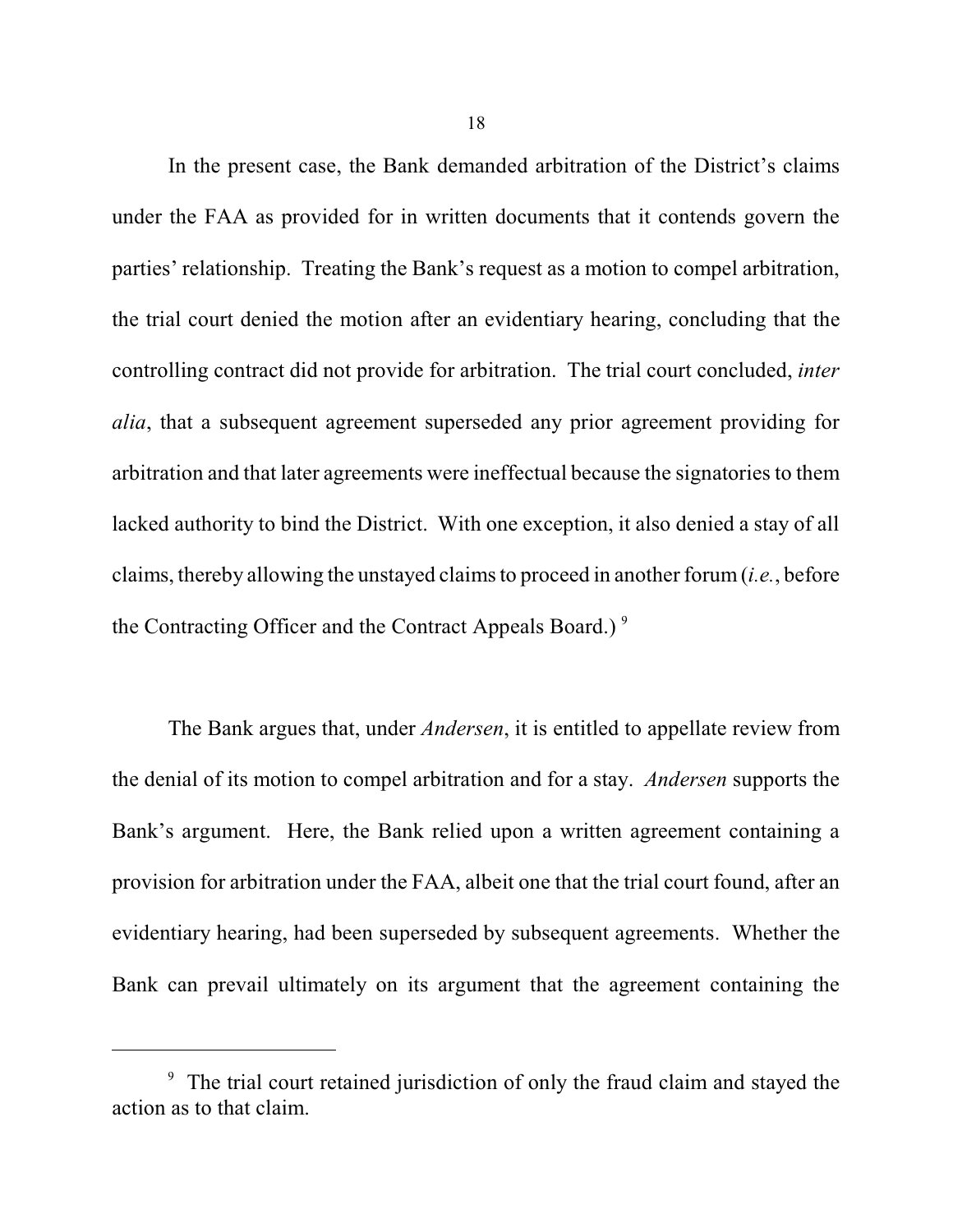arbitration provision controls goes to the merits of the controversy rather than the appellate court's jurisdiction to adjudicate it. As the Supreme Court stated in *Andersen*, jurisdiction over the appeal is determined by the category of the order appealed from rather than the strength of the grounds for overturning it. *Andersen, supra*, 129 U.S. at 1900. Thus, an appeal from the denial of the Bank's motion to compel arbitration and stay the court's denial of the motion would be immediately appealable under the FAA. *See id.* at 1900-01.

Moreover, case precedents from this court also support our jurisdiction to review the denial of the Bank's motion to compel arbitration. This court has exercised jurisdiction of an appeal from an order denying a motion to compel arbitration, concluding that it is a final order, appealable pursuant to D.C. Code §11- 721 (a)(1). *See, e.g.*, *2200 M Street LLC v. . Mackell*, 940 A.2d 143, 147 & 147 n.2 <sup>10</sup> (D.C. 2007) (citing D.C. Code  $\S$  16-4317 (a)(1)<sup>11</sup> and *Umana v. Swindler & Berlin*,

<sup>&</sup>lt;sup>10</sup> D.C. Code § 11-721 (a)(1) (conferring jurisdiction upon the D.C. Court of Appeals from "all final orders and judgments of the Superior Court of the District of Columbia").

<sup>&</sup>lt;sup>11</sup> D.C. Code § 16-4317 (a)(1) then provided that for purposes of appeal, an order denying an application to compel or stay arbitration was a final order. This section was a part of the Uniform Arbitration Act, D.C. Code §§ 16-4301, -4319 (DCUAA) that was repealed effective July 1, 2009. 55 DCR 1847 (Feb. 27, 2008). (continued...)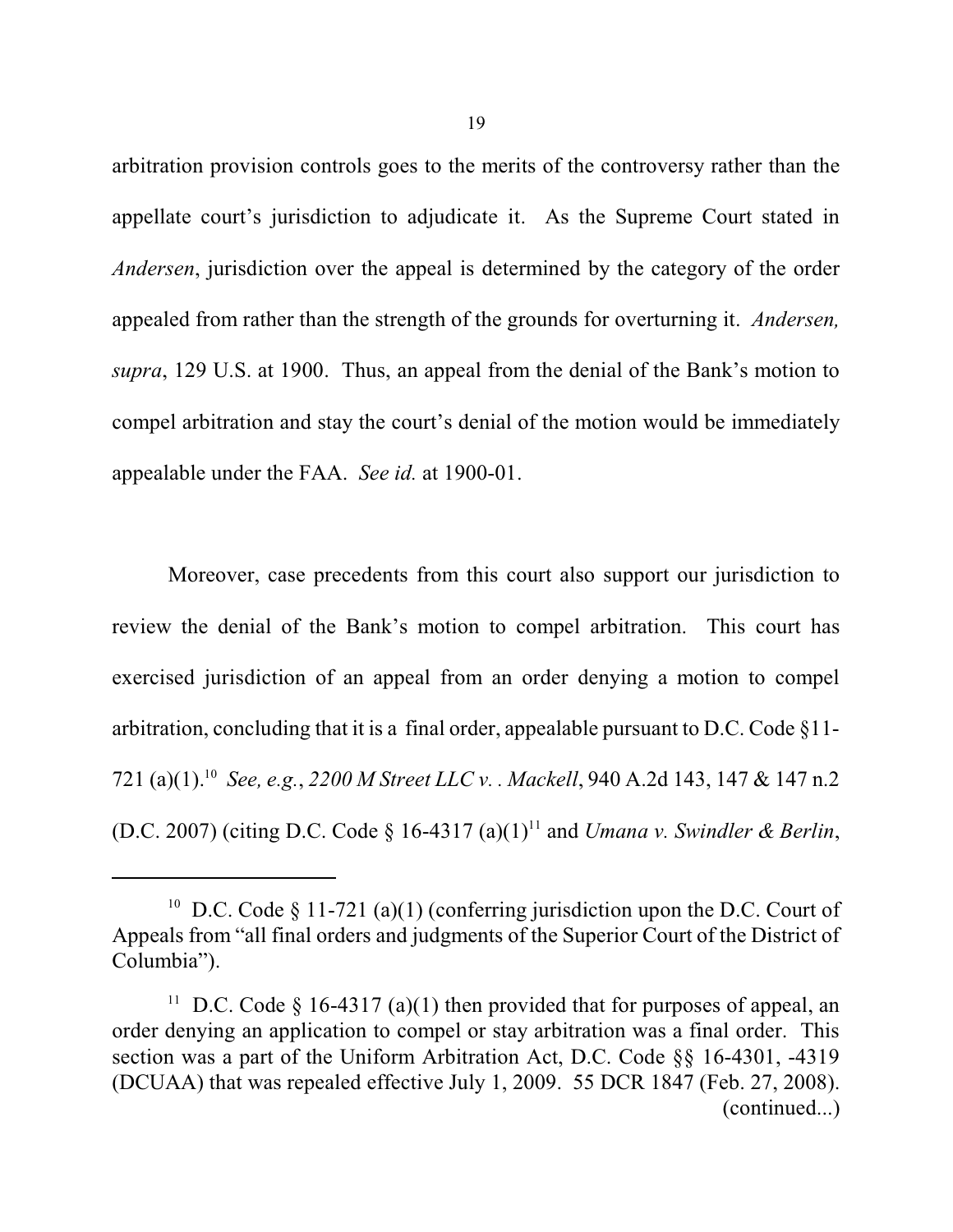669 A.2d 717, 723 (D.C. 2005)) (other citation omitted). This court has also held that it had jurisdiction over the appeal of an interlocutory order denying a motion to compel arbitration under D.C. Code  $\S$  11-721 (a)(2)(A) because the order "'frustrate[d] arbitration.'" *Mausurovsky, supra* note 11, 687 A.2d at 201 n.1 (quoting *Brandon v. Hines*, 439 A.2d 496, 506-07 (D.C. 1981) and citing *Umana, supra*, 669 A.2d at 721 & n.11)). In *Brandon*, we concluded that an order denying a motion to confirm an arbitration award and requiring the parties to go to trial is an appealable interlocutory order dissolving an injunction under D.C. Code § 11-721  $(a)(2)(A)$  (1973).<sup>12</sup> *Brandon*, 439 A.2d at 500. In reaching this conclusion, this court found persuasive the Supreme Court's opinion in *Carson v. Am. Brands, Inc.*, 450

<sup>12</sup> D.C. Code § 11-721 (a)(2)(A) confers jurisdiction upon the District of ColumbiaCourt of Appeals frominterlocutory orders ofthe Superior Court "granting, continuing, modifying, refusing, or dissolving or refusing to dissolve or modify injunctions." This section remains unchanged in the 2001 edition of the Code.

 $11$ (...continued)

The Revised Uniform Act also provides that an appeal may be taken from "[a]n order denying or granting a motion to compel arbitration." D.C. Code  $\S$  16-4427 (a)(1) (2001). This court has not resolved the question of the validity of the apparent jurisdictional grant by the Council to this court under the DCUAA or the Revised Uniform Act. *See Masurovsky v. Green*, 687 A.2d 198, 201, n.1 (D.C. 1996) (declining to decide the issue because of jurisdiction to review an interlocutory order under D.C. Code § 11-721 (a)(2)(A)); *Umana, supra*, 699 A.2d at 722 (holding that "the DCUAA does not attempt to confer jurisdiction upon this court under the circumstances of this case," and therefore, it need not decide whether D.C. Code § 16-4317 is consistent with the Home Rule Act).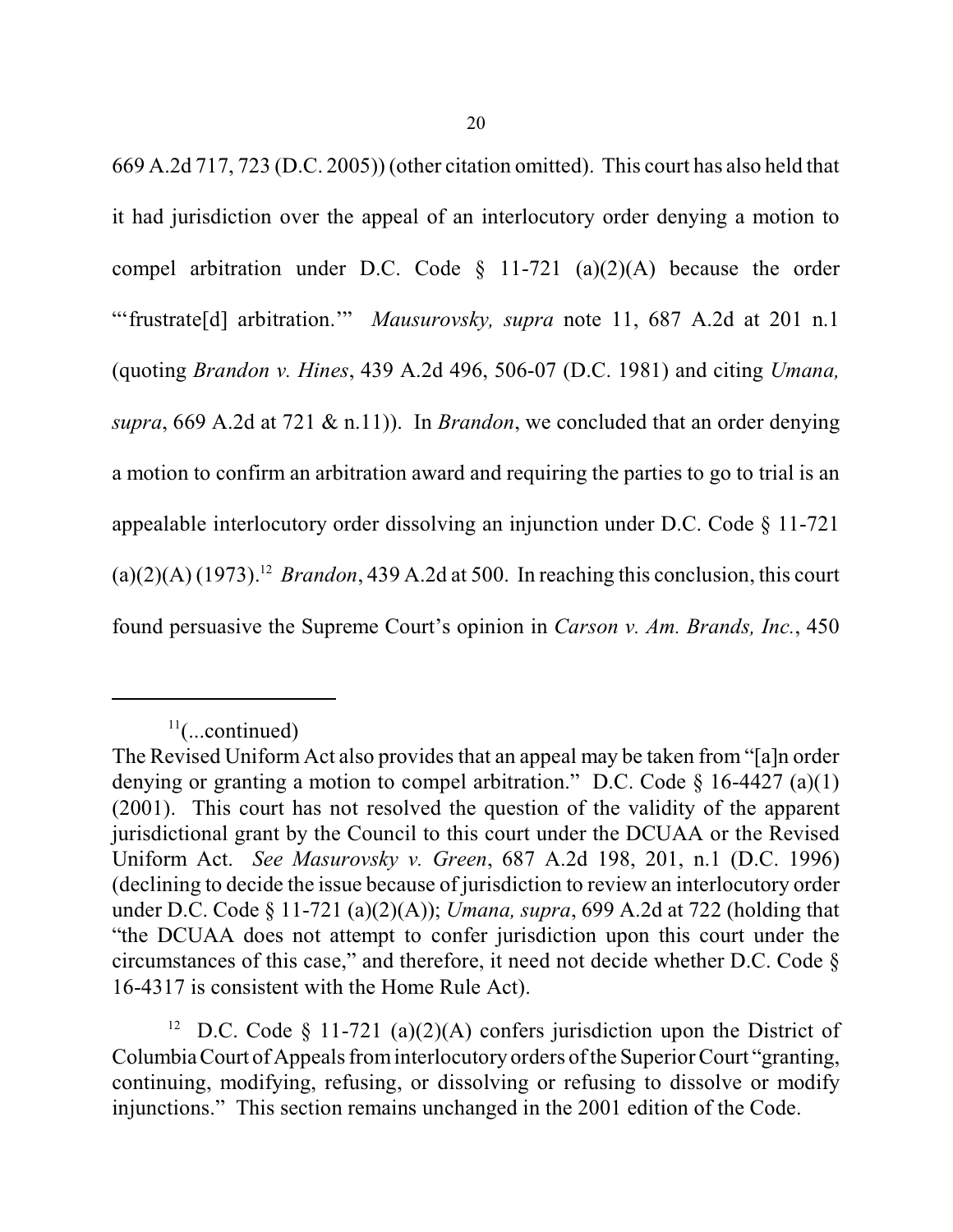U.S. 79, 90 (1981), interpreting the federal interlocutory appeals statute that has language virtually identical to our local statute.<sup>13</sup> *Brandon*, 439 A.2d at 509. This court observed in *Brandon* that the trial court's order, if entered by a federal court, would have been "an appealable interlocutory order 'dissolving' an 'injunction' under 28 U.S.C. § 1292 (a)(1)." *Id.* Thus, we concluded that "denials — but not grants of stays of litigation pending arbitration are appealable interlocutory orders, since only orders that frustrate (in contrast with facilitate) arbitration impose a sufficiently serious injury to justify an immediate appeal." *Id.* at 506-07.<sup>14</sup>

It was this court's decision in *Calomiris, supra*, that prompted the motions panel to raise the jurisdictional question. In *Calomiris*, this court dismissed for lack of jurisdiction an appeal from an order denying summary judgment to one of four trustees who argued that the trust instrument required that disputes over administration of the trust be resolved by arbitration. *Calomiris*, 894 A.2d at 408, 411. Appellant argued that this court had jurisdiction because the order appealed

<sup>&</sup>lt;sup>13</sup> The federal appellate jurisdictional statute referenced was 28 U.S.C.  $\S$  1292  $(a)(1)$  (1976).

<sup>&</sup>lt;sup>14</sup> Under § 16-4427 of the current Revised Arbitration Act, "[a]n appeal may be taken from . . . An order denying *or* granting a motion to compel arbitration" (italics added).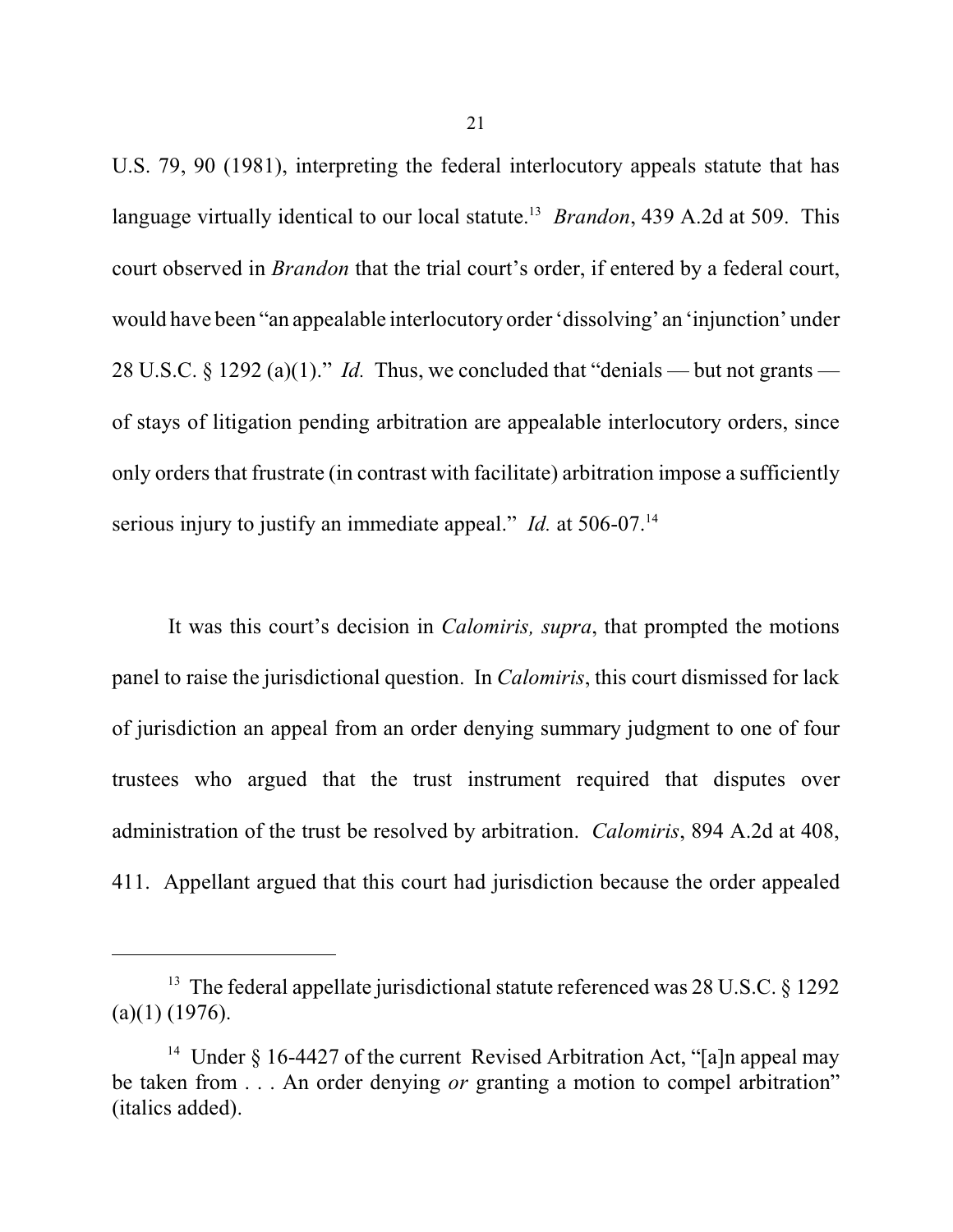from was either (1) a final appealable order under D.C. Code § 16-4317 (*i.e.*, an order denying a motion to compel arbitration), or (2) an appealable interlocutory order under *Brandon, supra*, 439 A.2d at 507 (*i.e.*, one that frustrates the arbitration process). *Calomiris*, 894 A.2d at 408-09. In *Calomiris*, we rejected the statutory argument because the arbitration provision at issue was established by Will, and not by contract as required for applicability of the statute.<sup>15</sup> *Id.* at 409-10. Thus, this court held in *Calomiris* that the will that contained the arbitration provision was not a contract within the meaning of the District's Uniform Arbitration Act. *Id*. at 410. Similarly, the court determined that the interlocutory order rule of *Brandon v. Hines* presupposed that the parties agreed by contract to arbitration, and therefore the rule was inapplicable to the facts presented. *Calomiris*, 894 A.2d at 410.

The condition precedent found lacking in *Calomiris* is present in this case. Here, the Bank does rely upon a written contract containing an arbitration provision. Although the trial court found that this contract was superseded by another agreement

<sup>&</sup>lt;sup>15</sup> D.C. Code § 16-4317 (a)(1) provided that for purposes of appeal, certain orders shall be deemed final, including "[a]n order denying an application to compel arbitration made under section 16-4302." Proceedings to compel or stay arbitration under §16-4302 required a showing of an agreement as described in § 16-4301. (See note 9, *supra*). *Calomiris, supra*, 894 A.2d at 409. The court concluded that a Will establishing a trust is not a written agreement or contract. *Id.*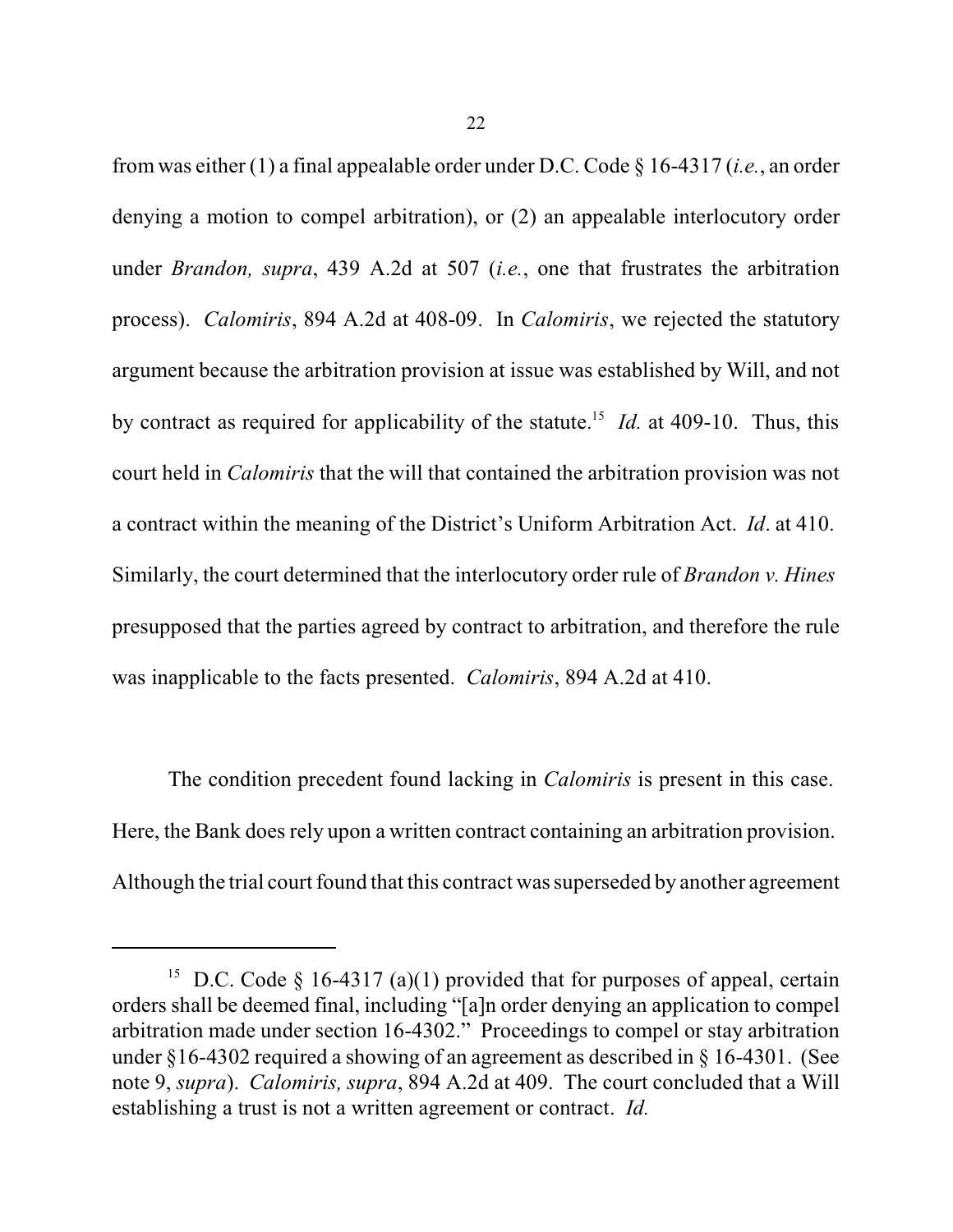between the parties that does not provide for arbitration, such a merits determination cannot foreclose appellate review of the trial court's decision. *See Andersen*, *supra*, 129 S. Ct. at 1900. Otherwise, the trial court's determination that the contract with the arbitration clause was superseded and does not govern the dispute would effectively foreclose appellate review. Nothing in *Calomiris* requires such a result. For all of these reasons, we are satisfied that this court has jurisdiction of this appeal. *See Mackell, supra*, 940 A.2d at 147 n.2 (holding that denial of a motion to compel arbitration is a final appealable order allowing this court to exercise jurisdiction pursuant to D.C. Code § 11-721); *see also Andersen*, *supra*, 129 S. Ct. at 1900-01 (holding that the FAA provides for an immediate appeal of an order refusing a stay under the Act as determined by the category of the order appealed from rather than the strength of the grounds for reversal).

# B. *Forum Challenge*

The Bank argues that the trial court erred in resolving the District's objections to the existence, scope or validity of the parties' arbitration agreement. It contends that, under applicable law, these issues are for the arbitrator; therefore, the trial court erred in denying its motion to compel arbitration. The District responds that its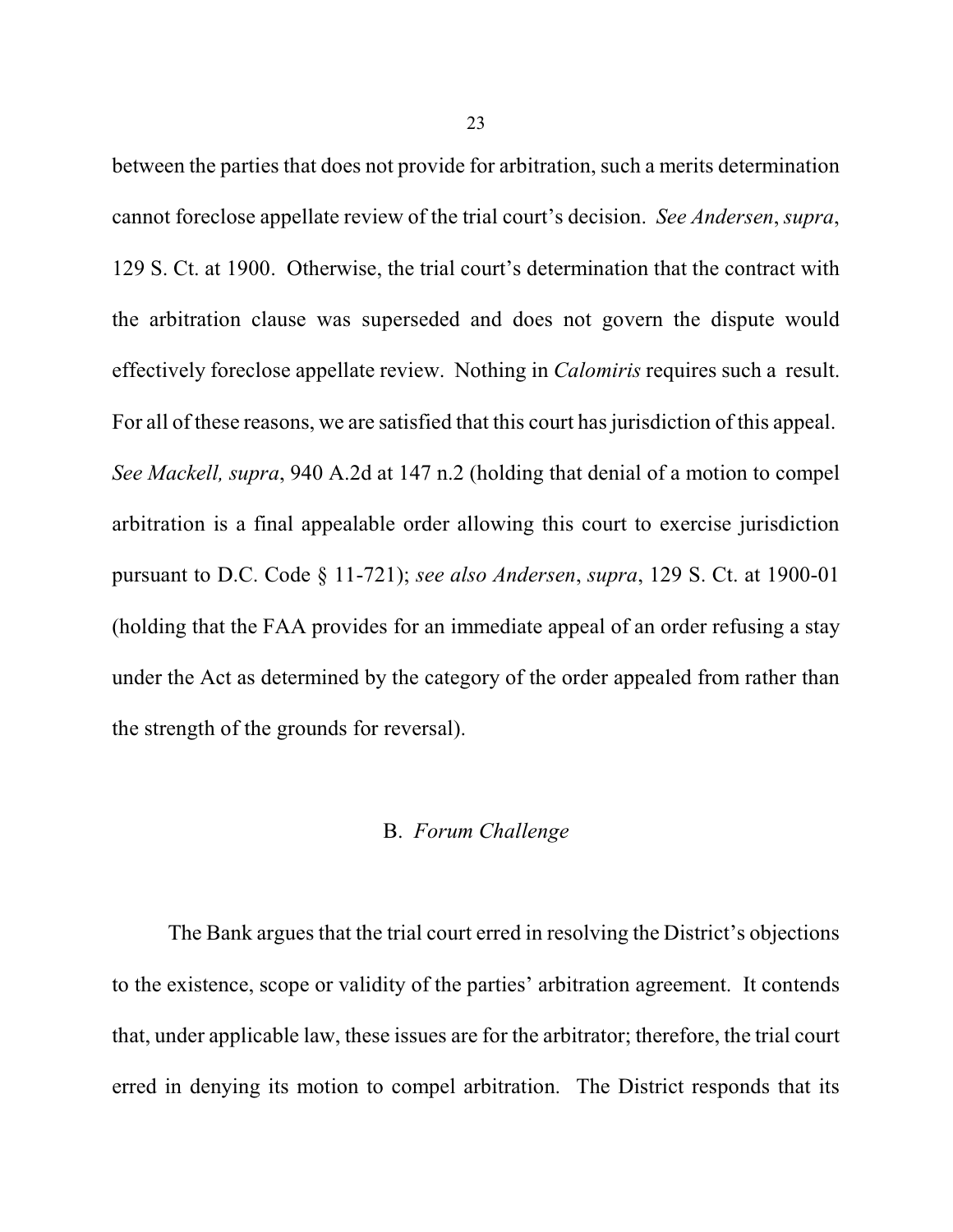challenges to the arbitration clause itself and to the validity of the post-2005 contracts based on whether the person lacked authority to bind the District are properly resolved by the court.<sup>16</sup>

"The doctrine of judicial estoppel precludes a party from taking one position on an issue in the trial court and the opposite position on appeal." *Fairman v. District of Columbia*, 934 A.2d 438, 443 (D.C. 2007) (citations omitted). It is an equitable doctrine intended to protect the judicial process from improper use. *New Hampshire v. Maine*, 532 U.S. 742, 751-52 (2001) (citations omitted). Factors required for application of the doctrine include: (1) a clear inconsistency between the party's earlier position and later one; (2) success in asserting the prior position thereby creating the perception that one of the courts was misled; and (3) the realization of an unfair advantage by one party or the imposition of an unfair detriment to the opposing party. *Id.* at 752 (citations omitted).

The record supports the Bank's claim that the position it took in the trial court is not clearly inconsistent with the position it asserts on appeal. First, the District concedes that the Bank maintained in the trial court, as it does on appeal, that a challenge to the validity of the contract as a whole was for the arbitrator. Second, the record shows that the Bank argued that the arbitrator, not the court, had the authority to determine whether the District's claims are arbitrable. It contended that all the District's claims are subject to arbitration and therefore, the trial court should dismiss them or stay the action and direct the parties to proceed to arbitration. Finally, as the Bank points out, it was not successful in advancing these positions in the trial court. For these reasons, we agree that the judicial estoppel rule is not applicable here.

 $16$  The District also argues that the Bank is judicially estopped from contending in this court that it was for the arbitrator to decide the validity and scope of the arbitration agreement because it affirmatively asserted a contrary position in the trial court. The Bank responds that the judicial estoppel rule does not apply because its position on appeal is not clearly inconsistent with the one it maintained in the trial court.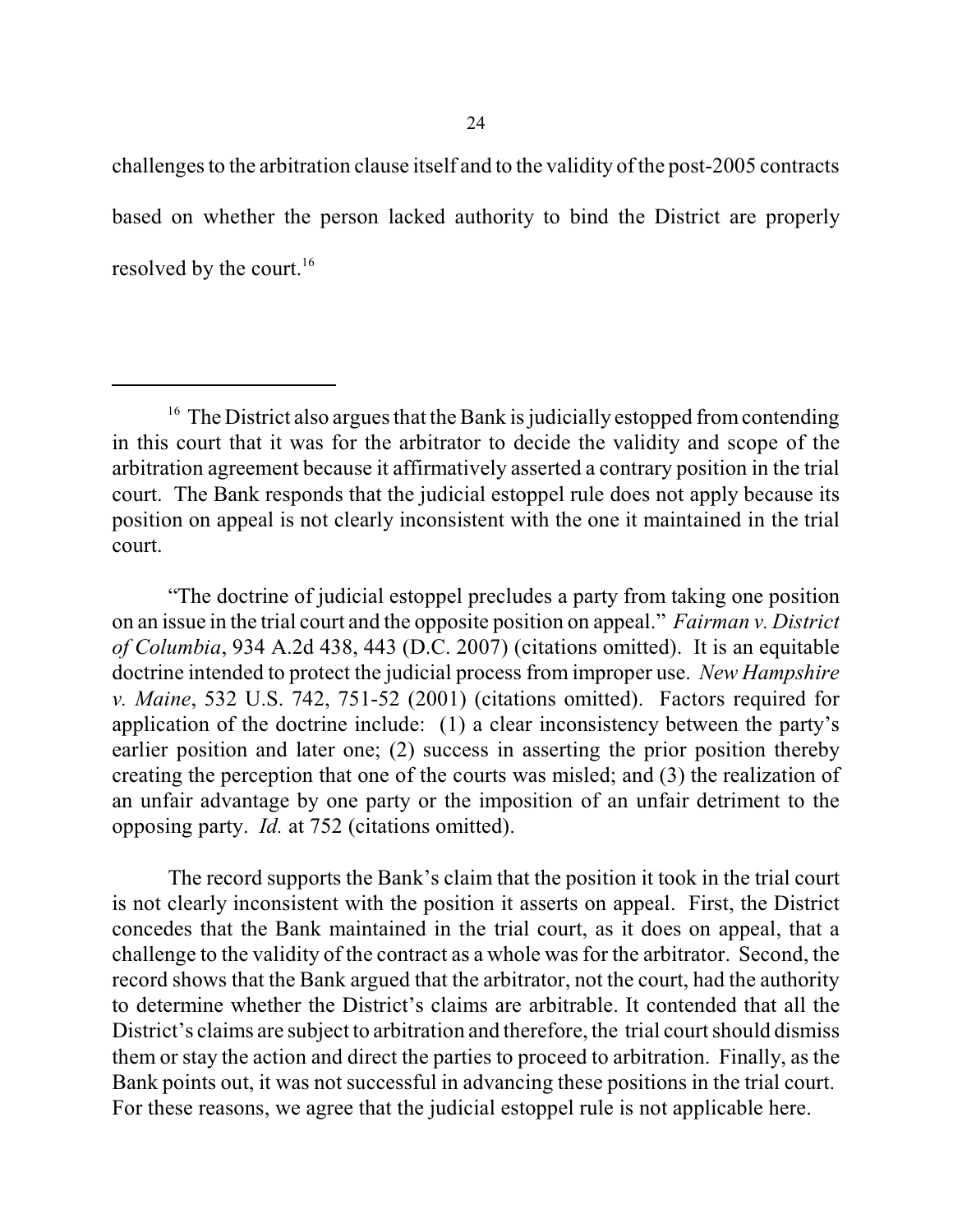We start with the basic principle that "arbitration is simply a matter of contract" between the parties; it is a way to resolve those disputes — but only those disputes — that the parties have agreed to submit to arbitration." *First Options of Chicago, Inc*. *v. Kaplan*, 514 U.S. 938, 943 (1995); *accord*, *Sandvik AB v. Advent Int'l. Corp.*, 220 F.3d 99, 105 (3d Cir. 2000) (citation omitted) (noting that a party cannot be required to submit to arbitration when he has not agreed to do so because arbitration is a matter of contract). Generally, in deciding whether the parties agreed to arbitration, the courts apply ordinary state-law contract principles. *First Options*, 514 U.S. at 944 (citations omitted). This general rule is subject to qualification when deciding whether the parties have agreed to have the arbitrator decide the question of arbitrability. *Id.* With respect to this issue, the Supreme Court has admonished that "[c]ourts should not assume that the parties agreed to arbitrate arbitrability unless there is 'clea[r] and unmistakabl[e]' evidence that they did so." *Id.* (quoting *AT & T Technologies*, *Inc. v. Communications Workers*, 475 U.S. 643, 649 (1986)).

Challenges to arbitration agreements may be directed to the validity of the arbitration clause itself or to the contract as a whole. *Buckeye Check Cashing v. Cardegna*, 546 U.S. 440, 444 (2006). Guided by § 4 of the FAA, the Supreme Court has held that a challenge to the making of the arbitration agreement itself is properly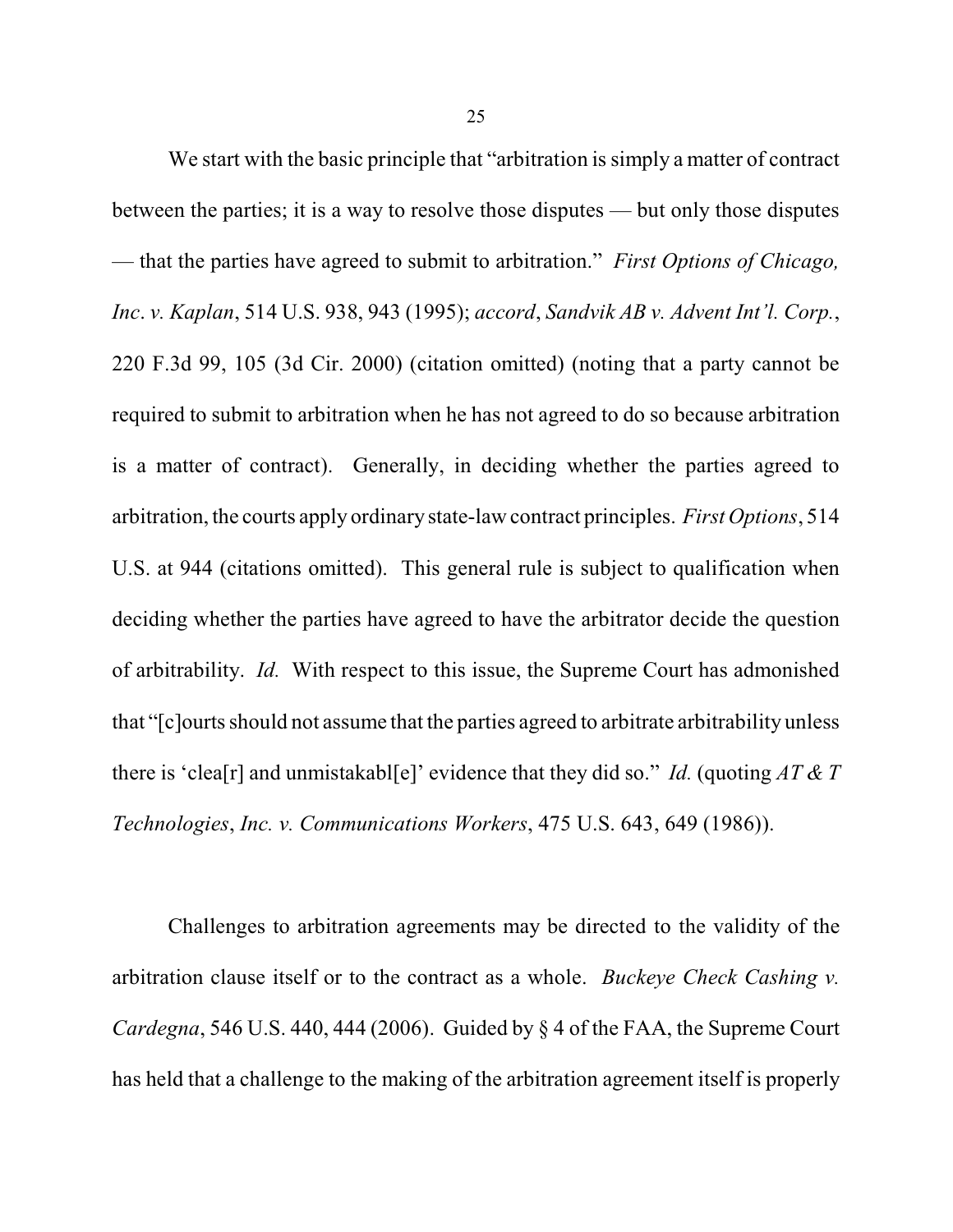resolved by court, while a challenge to the validity of the contract as a whole is for the arbitrator.<sup>17</sup> Prima Paint Corp. v. Flood & Conklin Mfg. Co., 388 U.S. 395, 402 (1967) (holding that it is for the federal court to adjudicate a claim of fraud in the inducement of the arbitration clause itself, but not claims of fraud in the inducement of the contract as a whole); *Keeton v. Wells Fargo Corp.*, 987 A.2d 1118, 1122 (D.C. 2010) (holding that a claim that the arbitration clause is unconscionable disputes its validity and isfor the court, not the arbitrator, to decide). More recently, in *Buckeye*, the Supreme Court summarized these principles, as extracted fromits precedents, that are pertinent to the issue presented here.

> First, as a matter of substantive federal arbitration law, an arbitration provision is severable from the remainder of the contract. Second, *unlessthe challenge isto the arbitration clause itself*, the issue of the contract's validity is

<sup>&</sup>lt;sup>17</sup> Section 4 of the FAA provides in pertinent part:

A party aggrieved by the alleged failure, neglect, or refusal of another to arbitrate under a written agreement for arbitration may petition any United States district court . . . for an order directing that such arbitration proceed in a manner provided for in such agreement . . . . [U] pon being satisfied that the making of the agreement for arbitration or the failure to comply therewith is not in issue, the court shall make an order directing the parties to proceed to arbitration in accordance with the terms of the agreement . . . .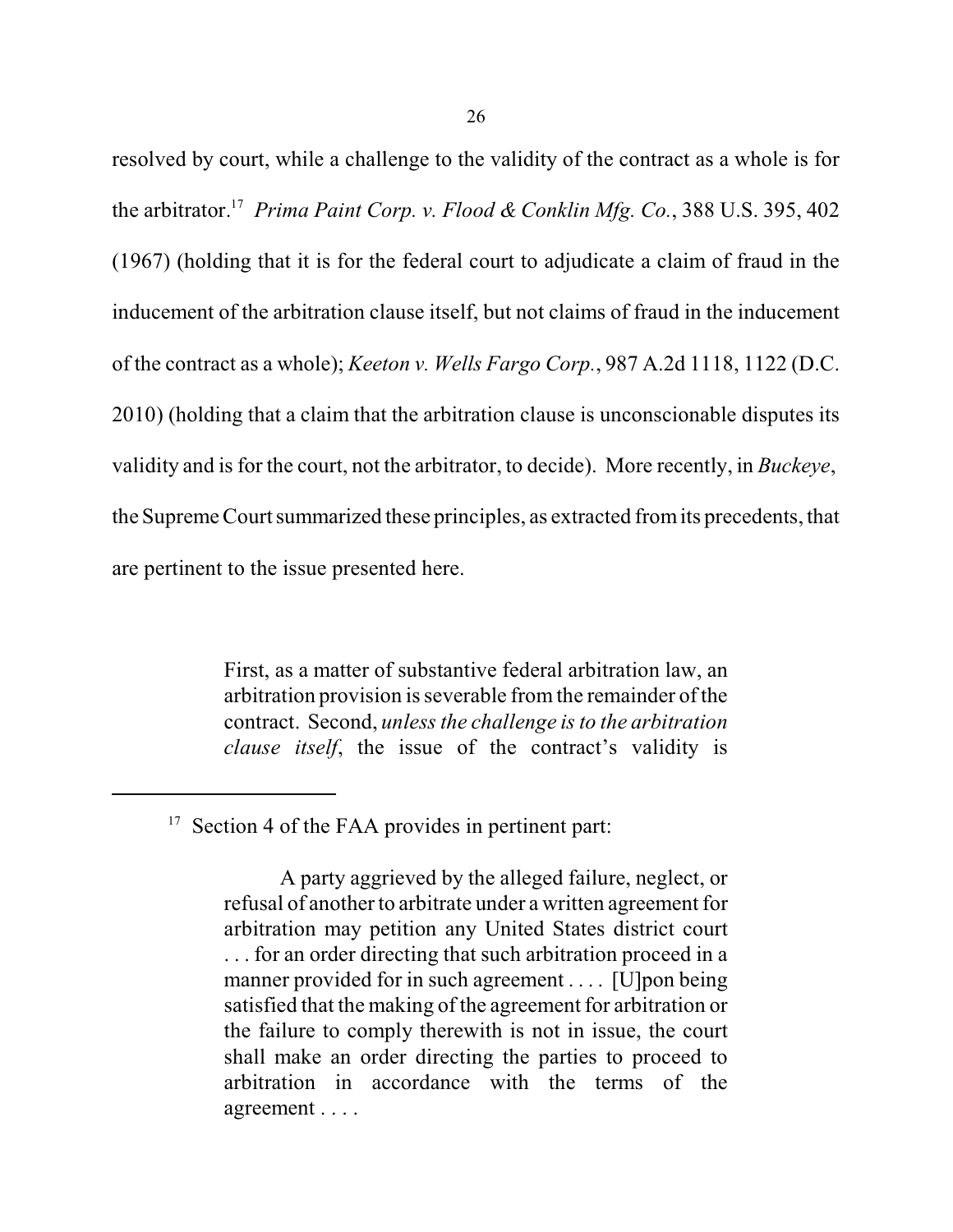considered by the arbitrator in the first instance. Third, this arbitration law applies in state as well as federal courts.

*Buckeye*, 546 U.S. at 445-46 (citing *Prima Paint*, 388 U.S. at 403 and 404 and Southland Corp. v. Keating, 465 U.S. 1 (1984))<sup>18</sup> (emphasis added). With these principles in mind, we review the parties' respective arguments.

The Bank asserts that the arbitration clause in the Treasury Booklet that incorporates by reference the AAA Commercial Arbitration Rules requires the parties to submit the arbitrability question itself to arbitration. Specifically, the Bank cites Rule R-7 that provides:

> (a) The arbitrator shall have the power to rule on his or her own jurisdiction, including any objections with respect to the existence, scope or validity of the arbitration agreement.

> (b) The arbitrator shall have the power to determine the

<sup>&</sup>lt;sup>18</sup> In *Southland, supra*, the Supreme Court held that the FAA created a body of federal substantive law applicable in state and federal courts, and it rejected the notion that, even for state law claims in state court, state-law could bar enforcement of § 2 of the FAA. 465 U.S. at 10-14. Section 2 provides that a written provision in a contract to settle or submit to arbitration a controversy arising out of it "shall be valid, irrevocable, and enforceable, save upon such grounds as exist at law or in equity for the revocation of any contract." 9 U.S.C. § 2.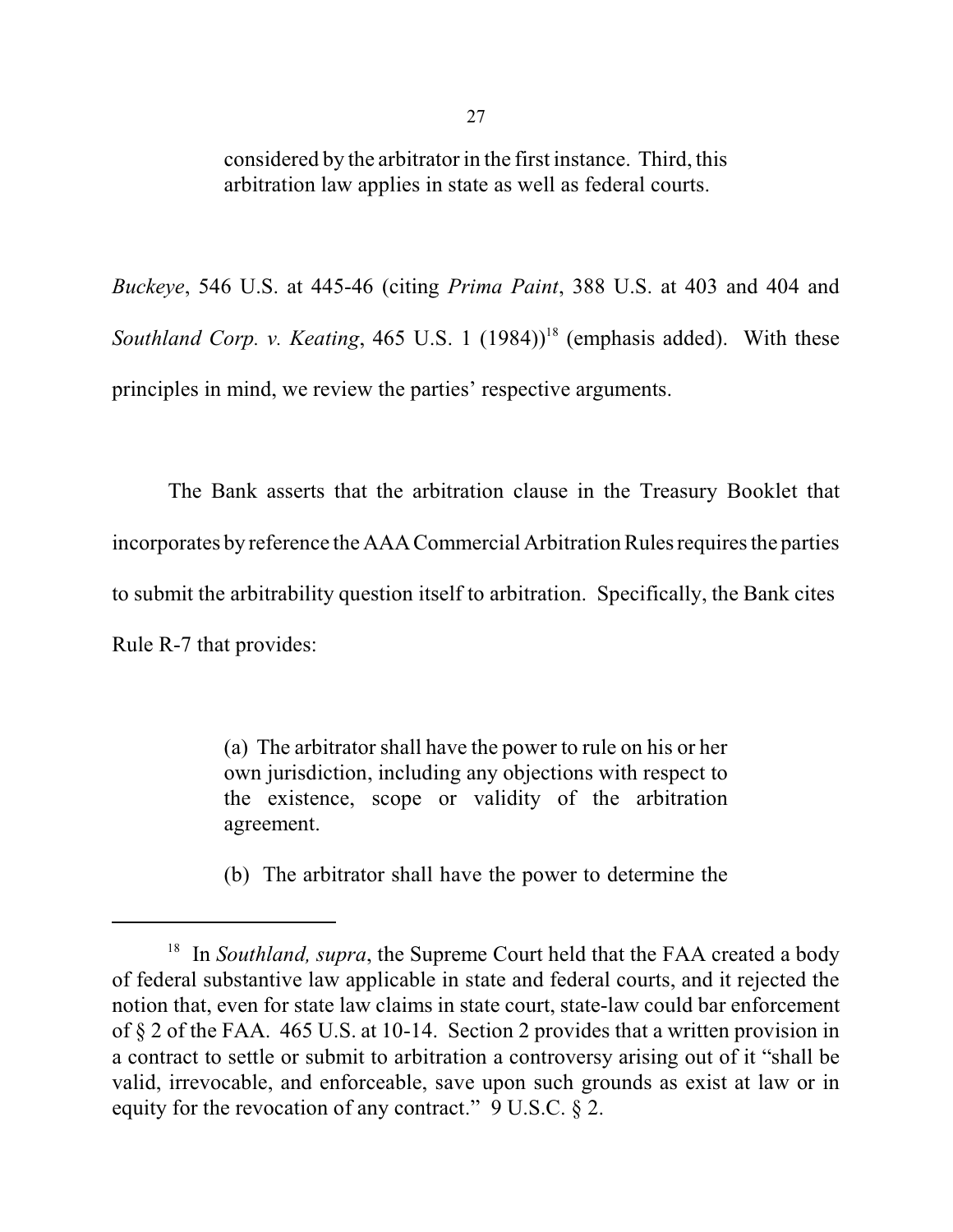existence or validity of a contract of which an arbitration clause forms a part. Such arbitration clause shall be treated as an agreement independent of the other terms of the contract. A decision by the arbitrator that the contract is null and void shall not for that reason alone render invalid the arbitration clause.

Commercial Arbitration Rule R-7. The Bank argues that incorporation of these rules into the contract show "clearly and unmistakably" that the parties intended for the arbitrator to decide the issue of arbitrability. *See First Options, supra*, 514 U.S. at 944 (requiring that the parties' intention for the arbitrator to decide arbitrability be shown "clearly and unmistakably"). In support of its position, the Bank relies primarily upon theSupreme Court's decision in *Rent-A-Center, West, Inc. v. Jackson*, 130 S. Ct. 2772 (2010). This case does not support the Bank's position that the issue of arbitrability is for the arbitrator.

The issue in *Rent-A-Center* was whether under the FAA, a district court may decide a challenge to a contract as unconscionable where the agreement expressly delegated that authority to the arbitrator. *Rent-A-Center, supra*, 130 S. Ct. at 2775. Respondent Jackson had sued his former employer, Rent-A-Center, for discrimination, but as a condition of employment, he had signed an agreement that precluded him from pursuing his claims in court. *Id.* at 2775. The agreement gave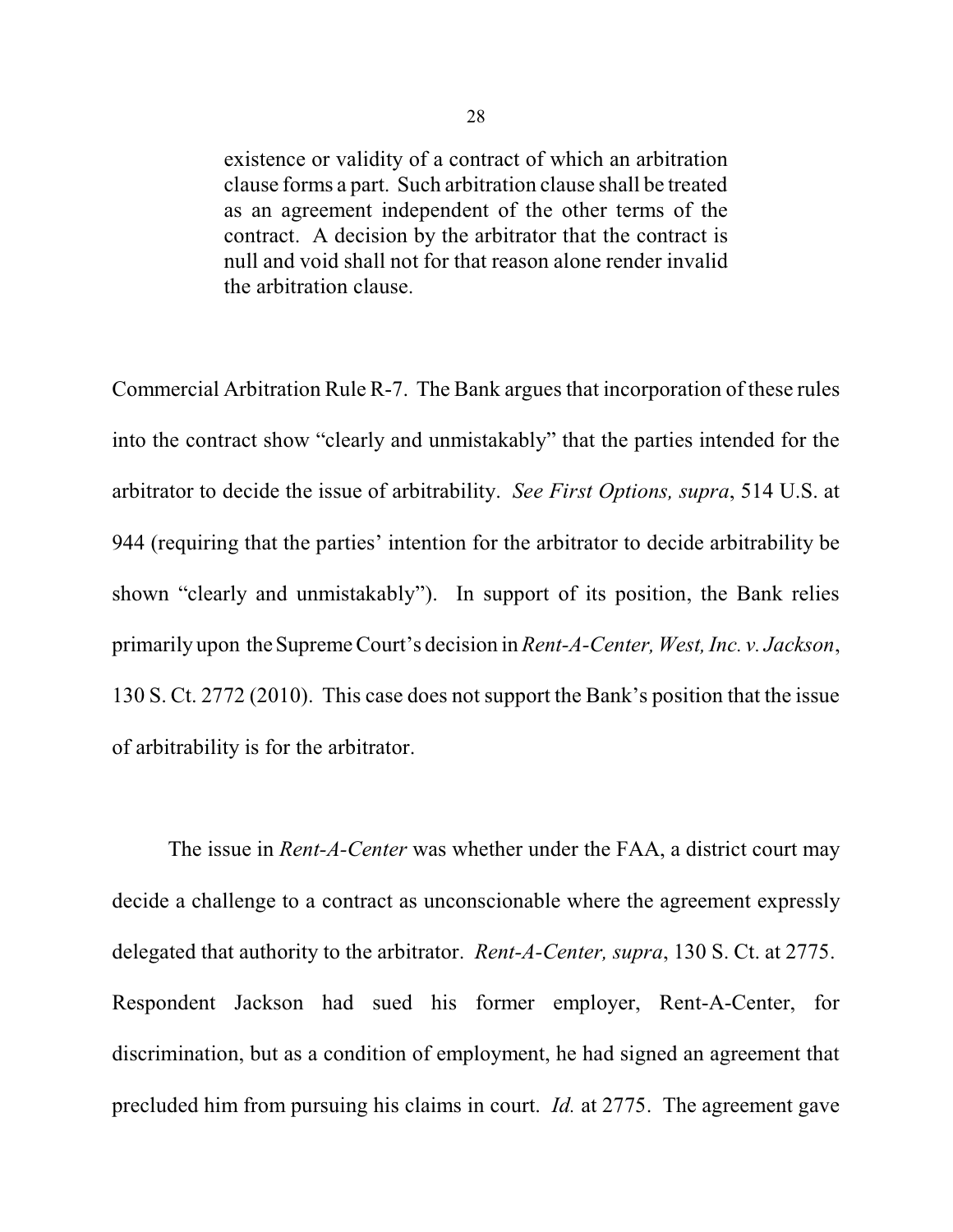the arbitrator the exclusive authority to resolve any dispute concerning the enforceability of the agreement.<sup>19</sup> *Id.* The District Court granted Rent-A Center's motion to compel arbitration, but a divided panel of the Ninth Circuit reversed in part, holding that "the threshold question of unconscionability is for the court." *Id.* (quoting *Jackson v. Rent-A-Center West, Inc.*, 581 F.3d 912, 917 (9th Cir. 2009)). The Supreme Court reversed, holding that, *absent a specific challenge to the arbitration provision itself*, the court must treat this delegation provision as valid

under § 2 of the FAA and leave the challenge to the validity of the agreement as a whole to the arbitrator.<sup>20</sup> *Id.* at 2779. Thus, *Rent-A-Center* suggests a different outcome had petitioner preserved a specific challenge to the provision delegating arbitrability to the arbitrator. *See id*. at 2779-80; *see also Prima Paint, supra*, 388 U.S. at 403-04; *Keeton, supra*, 987 A.2d at 1122.

Unlike petitioner in *Rent-A-Center*, the District directs one of its challenges to

<sup>&</sup>lt;sup>19</sup> The agreement provided that "[t]he Arbitrator, and not any federal, state, or local court or agency, shall have exclusive authority to resolve any dispute relating to the interpretation, applicability, enforceability or formation of this Agreement including, but not limited to any claim that all of any part of the Agreement is void or voidable" *Rent-A-Center, supra*, 130 S. Ct. at 2775.

 $20$  Petitioner challenged specifically the delegation provision for the first time in the Supreme Court, and therefore, the Court would not consider it. *Rent-A-Center, supra*, 130 S. Ct. at 2781.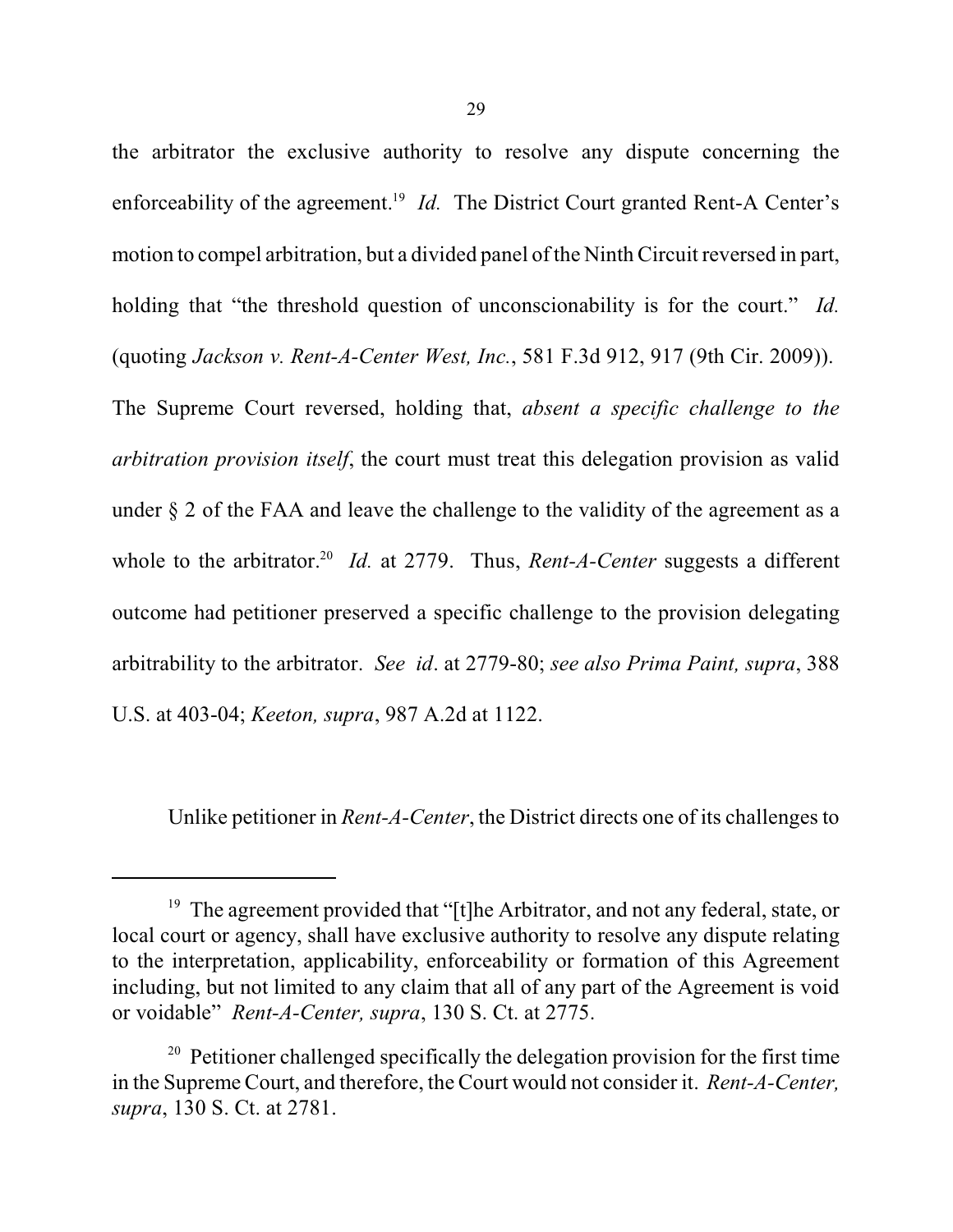the validity of the arbitration clause itself. The District argues that it never entered an agreement to arbitrate any contract-related dispute because no authorized agent for the District had authority to sign such an agreement. Therefore, the District's reliance upon *Rent-A-Center* is well-placed. In *Rent-A-Center, supra*, the Supreme Court stated that where a party challenges the agreement to arbitrate at issue under § 2 of the FAA, then the court must decide the issue. *Id.* at 2778. Many appellate courts, including this court, have held that it is for the court, rather than an arbitrator, to decide the validity of the arbitration clause. *See Keeton*, *supra*, 987 A.2d at 1122 (citing *Hercules & Co. v. Shama Rest. Corp.*, 566 A.2d 31, 39 (D.C. 1989); *Nagrampa v. MailCoups, Inc.*, 469 F.3d 1257, 1263-64 (9th Cir. 2006) (en banc); and *Burden v. Check Into Cash of Ky. LLC*, 267 F.3d 483, 491 (6th Cir. 2001)) (holding that it was for the court to decide the validity of an arbitration clause itself in a form contract.). Likewise, in the present case, it was for the court to determine whether the District, through authorized agents, ever agreed to be bound by the arbitration provision. Unless the District agreed to arbitration, it cannot be forced to have its dispute, including questions of arbitrability, heard in a private forum. Therefore, the trial court properly considered in the first instance the District's challenge to the arbitration provision under the circumstances presented here.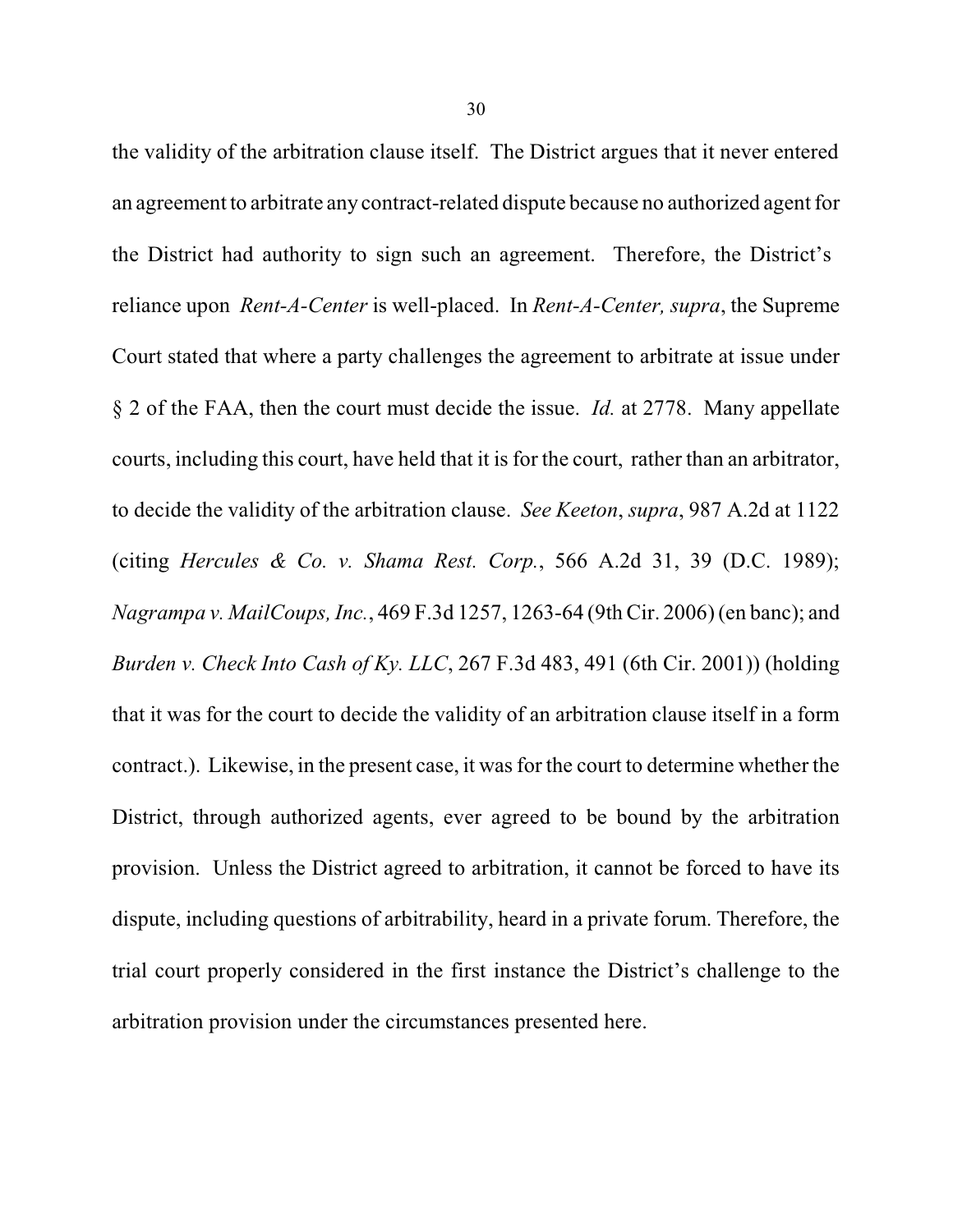The Bank also argues that, insofar as the District's position is that the agreement containing the arbitration provision is superseded by subsequent agreements, its challenge isto the contract as a whole, and therefore, must be resolved by the arbitrator. It contends that to the extent that the trial court relied upon the merger clause in the 2005 contract to invalidate the 2000 Corporate Resolution authorizing various District employees to act on its behalf, "it impermissibly operates to invalidate the underlying TreasuryBooklet and Deposit Agreement as a whole and, therefore, the issue of contract validity should have been submitted to arbitration." The District responds that because the validity of the post-2005 contracts that the Bank alleges the District entered turns on whether the person who signed lacked authority to bind the District, resolution by the court is appropriate.

For this argument, the Bank relies upon cases holding that challenges to the validity of the contract as a whole are for the arbitrator to decide. These include: *Buckeye, supra*, 546 U.S. at 449 (reaffirming that in both federal and state courts, "a challenge to the validity of the contract as a whole, and not specifically to the arbitration clause, must go to the arbitrator."); *Rent-A-Center, supra*, 130 S. Ct. at 2779 (requiring for court intervention that the challenge be directed to the agreement to arbitrate itself and leaving the challenge to the agreement as a whole to the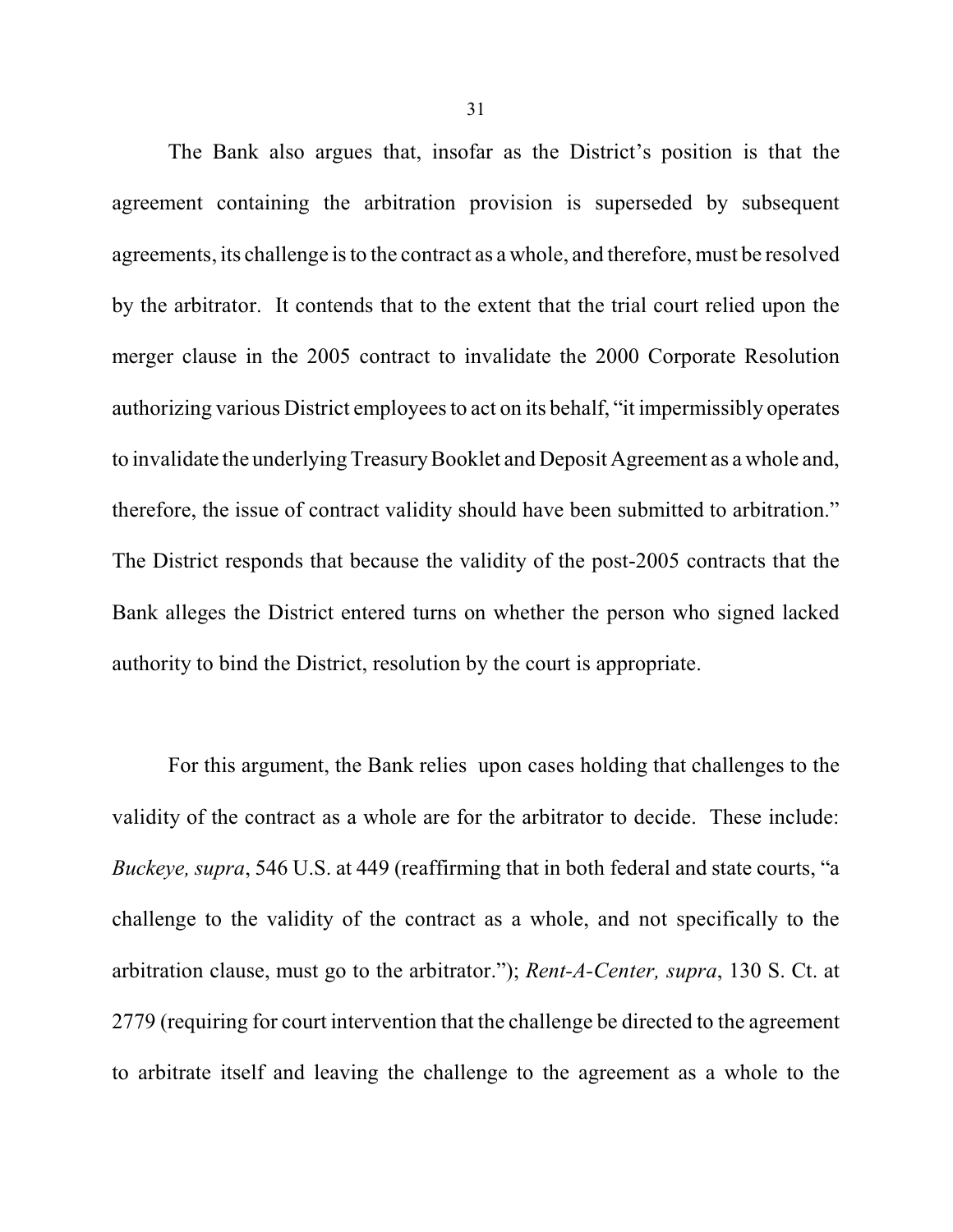arbitrator); *Prima Paint Corp*.*, supra*, 388 U.S. at 403-04 (challenges to the arbitration agreement itself go to the court, while challenges to the entire contract of which arbitration is a part are for the arbitrator); *see also Menna v. Plymouth Rock Assurance Corp.*, 987 A.2d 458, 465 n.30 (D.C. 2010) (noting that the validity of the contract with an arbitration clause is for the arbitrator unless the challenge is directed specifically to the validity of the arbitration clause itself under the District's Revised Uniform Arbitration Act).<sup>21</sup> The Bank contends that resisting arbitration on the ground that the agreement in which the arbitration provision is found is superseded by later agreements is tantamount to contesting the contract as whole, and thus, the principle from the cases it cites applies to require consideration by the arbitrator.

The District acknowledges the general principles extracted from these cases. However, it contends that where the issue turns on whether the person who signed the contract lacked authority to commit the principal, judicial review is appropriate, a point referenced in *Buckeye, supra*, which the District cites. In *Buckeye*, the Supreme Court considered whether a court or an arbitrator should decide the claim that the contract containing an arbitration provision was void because it violated state lending and consumer-protection laws. *Buckeye*, 546 U.S. at 442. Reversing the Florida

<sup>&</sup>lt;sup>21</sup> D.C. Code §§ 16-4401 to -4432 (Supp. 2009).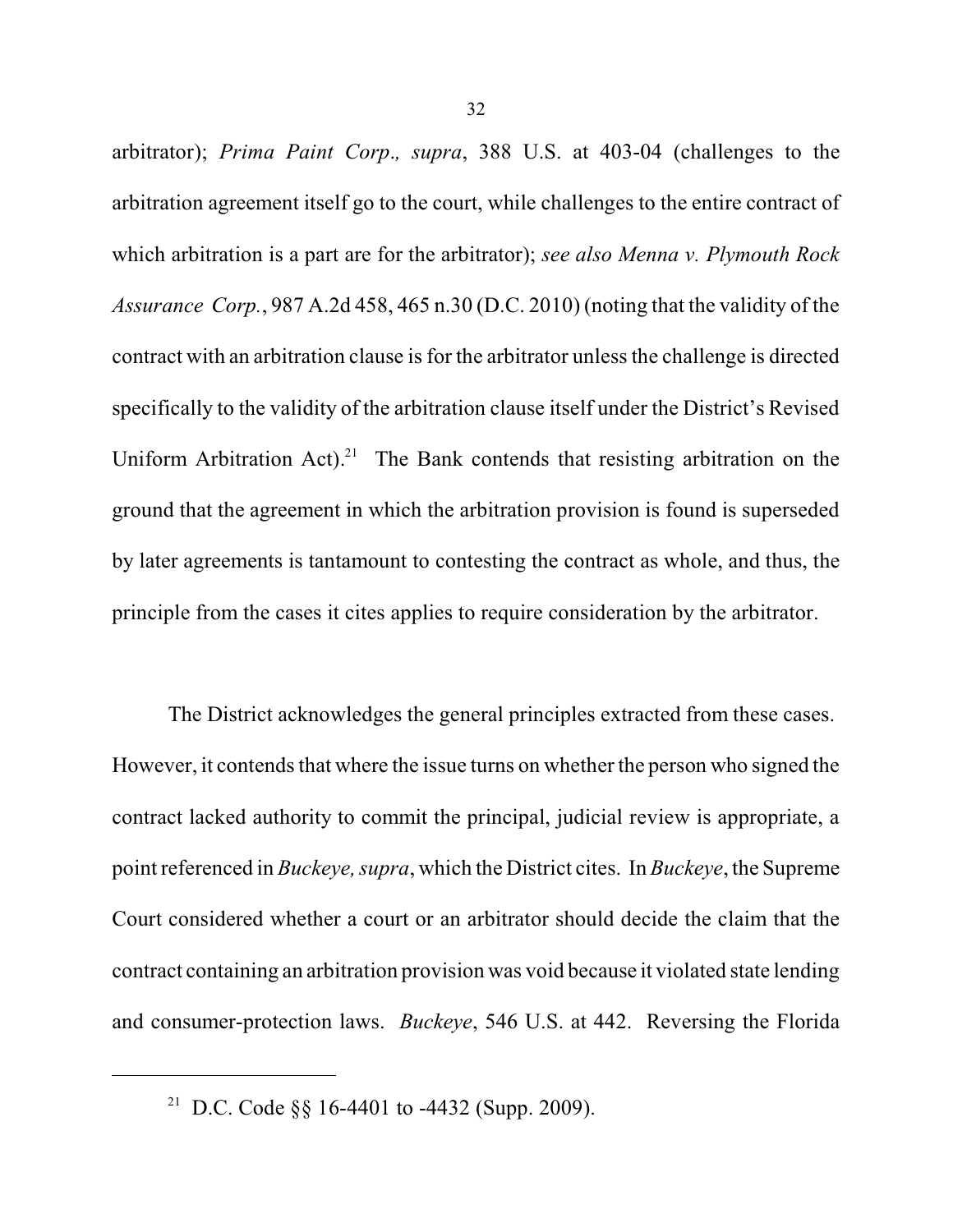Supreme Court, the Court held that this challenge to the validity of the contract as a whole was for the arbitrator. *Id.* at 446. While reaffirming this general principle and finding it to be applicable in *Buckeye*, the Supreme Court also stated that

> [o]ur opinion . . . does not speak to the issue decided in the cases . . . which hold that it is for the courts to decide whether the alleged obligor ever signed the contract, ... [or] whether the signor lacked authority to commit the alleged principal, *Sandvik AB v. Advent Int'l Corp.*, 220 F.3d 99 (C.A. 3 2000); *Sphere Drake Ins. Ltd. v. All Am.* [22] *Ins. Co.*, 256 F.3d 587 (C.A. 7 2001))<sup>[23]</sup>....

*Buckeye*, 546 U.S. at 444 n.1. This is the essence of the District's challenge here. It

contends that it never agreed to arbitration because its 2005 contract did not provide

<sup>&</sup>lt;sup>22</sup> In *Sandvik*, the Third Circuit affirmed the District Court's denial of a motion to compel arbitration where the other party claimed that the agent who signed the agreement lacked authority to sign it and so notified Sandvik. *Sandvik, supra*, 220 F.3d at 101. The court held that when the very existence of the agreement was disputed, the district court properly refused to order arbitration until it resolved the threshold question of whether the arbitration agreement exists. *Id.* at 111.

In *Sphere Drake*, the Seventh Circuit held that whether a broker had 23 authority to bind Sphere Drake on reinsurance contracts containing an arbitration provision was appropriate for resolution by the court. *Sphere Drake, supra*, 256 F.3d at 592. The court distinguished the Supreme Court's decision in *Prima Paint* in which the Supreme Court held that it was for the arbitrator to resolve a claim of fraud in the inducement of the contract. *Id.* at 590. It noted that in *Prima Paint*, the parties actually reached an agreement, while in *Sphere Drake,* whether there ever was an agreement was the issue, and arbitration is contractual. *Id.* at 590-91.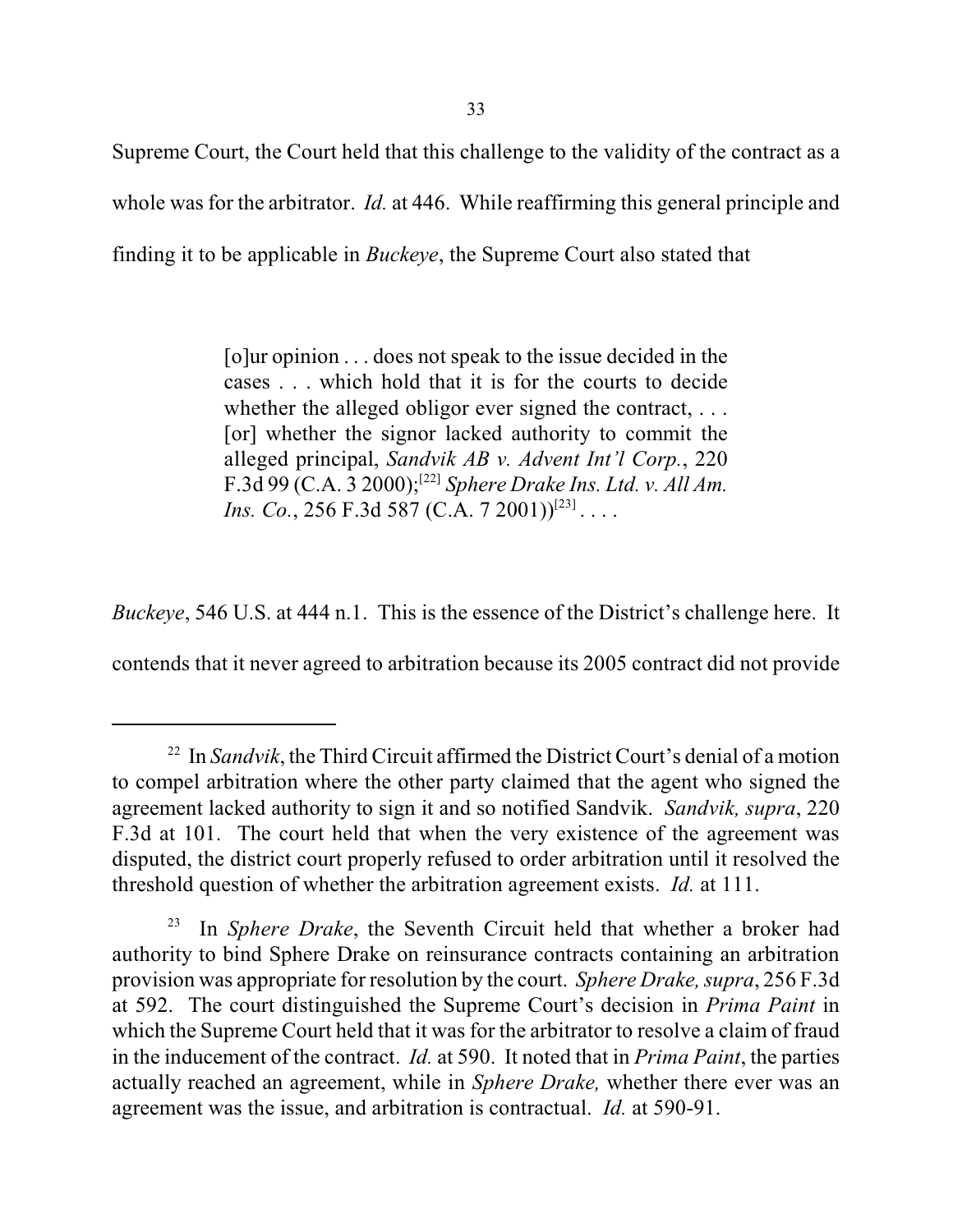for it and none of its employees were authorized to bind the District to arbitration. Thus, we conclude that the trial court was the proper forum in which to determine whether the District, through its duly authorized agent, ever agreed to arbitration.

# **IV. Merits Analysis**

# A. *Standard of Review and Generally Applicable Legal Principles*

The court reviews *de novo* an order denying a motion to compel arbitration. *Fleetwood Enter. Inc. v. Gaskamp*, 280 F.3d 1069, 1073 (5th Cir. 2002) (citing *Webb v. Investacorp, Inc.*, 89 F.3d 252, 257 (5th Cir. 1996)); *see also Mausurovsky, supra* note 11, 687 A.2d at 202 (citation omitted) (reviewing denial of a motion to compel arbitration under the *de novo* standard). When the trial court sits as the trier of fact, we review its factual findings under the "clearly erroneous" standard. *Psaromatis v. English Holdings, I, L.L.C.*, 944 A.2d 472, 481 (D.C. 2008) (citations omitted). We accord the trial court's factual findings considerable deference, and we will not reverse them unless plainly wrong or without evidentiary support. *Id.* (citing D.C. Code § 17-305 (a) (2001)) (providing that for non-jury cases, "the judgment may not be set aside except for errors of law unless it appears that the judgment is plainly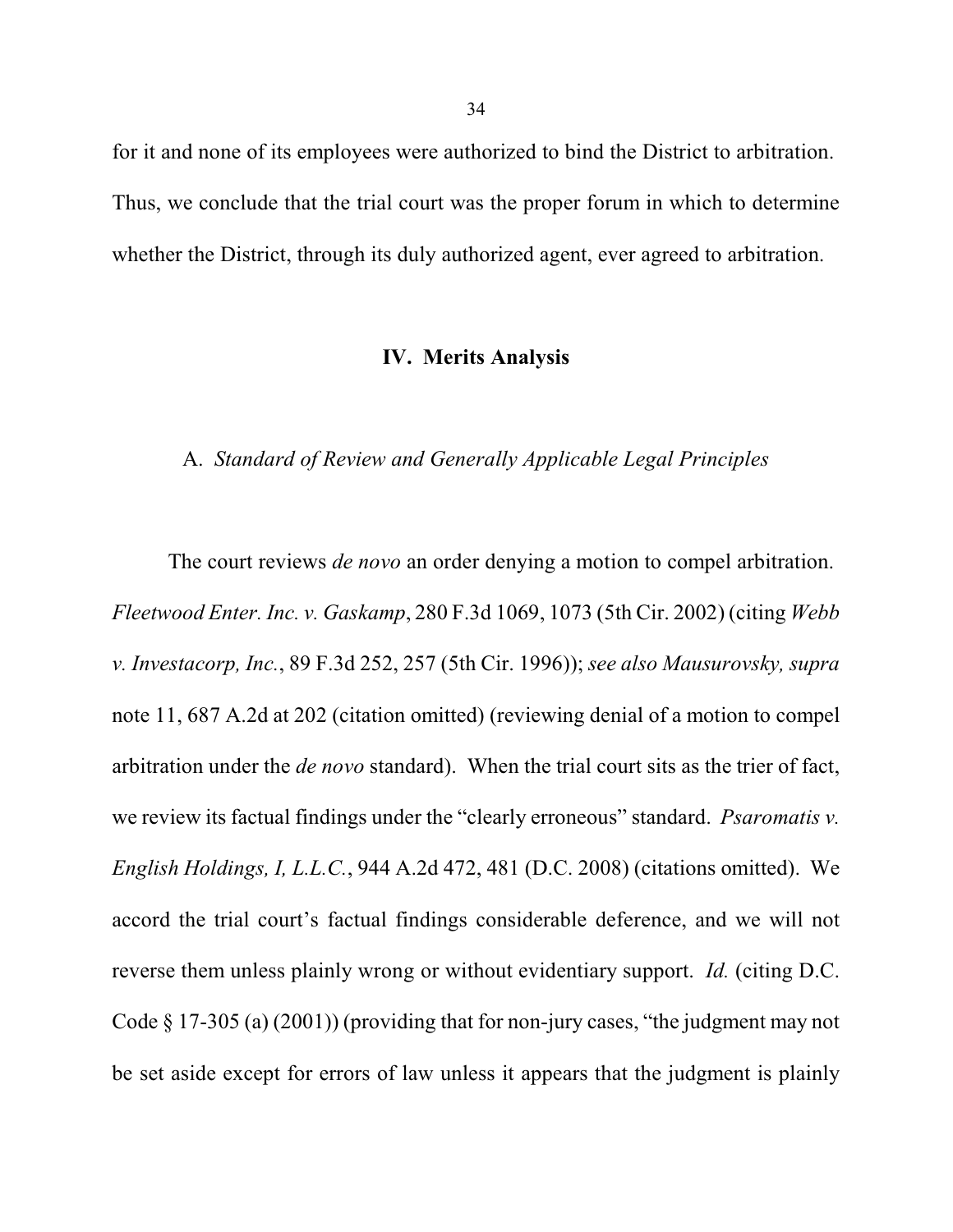wrong or without evidence to support it."). Thus, when the facts lend themselves to more than one interpretation, this court defers to the trial court's judgment*. Davis v. United States*, 564 A.2d 31, 35 (D.C. 1989) (en banc) (citations omitted). This court reviews the trial court's legal conclusions *de novo*. *Chibs v. Fisher*, 960 A.2d 588, 589 (D.C. 2008) (citing D.C. Code § 17-305 (2001)).

In reviewing a decision to compel arbitration under the Federal Arbitration Act, we consider first whether the parties had an agreement to arbitrate the dispute. *Fleetwood Enter., supra*, 280 F.3d at 1073 (citing *Mitsubishi Motors Corp. v. Soler Chrysler-Plymouth, Inc.*, 473 U.S. 614, 62 (1985)) (citation omitted). We make this determination based on ordinary state-law contract principles. *Id.* (citing *First Options of Chicago, supra*). The FAA does not require parties to arbitrate a dispute unlessthey have agreed to do so. *Volt Info. Sciences, Inc. v. Bd. of Trustees of Leland Stanford Junior Univ.*, 489 U.S. 468, 478 (1989). If it is determined that the parties had a valid agreement to arbitrate, then we consider next whether the parties' dispute falls within the scope of their agreement. *Fleetwood Enter*., 280 F.3d at 1073 (citing *Webb v. Investacorp*, 89 F.3d 252, 258 (5th Cir. 1996)).

The Bank argues that, in performing our *de novo* review, we must consider the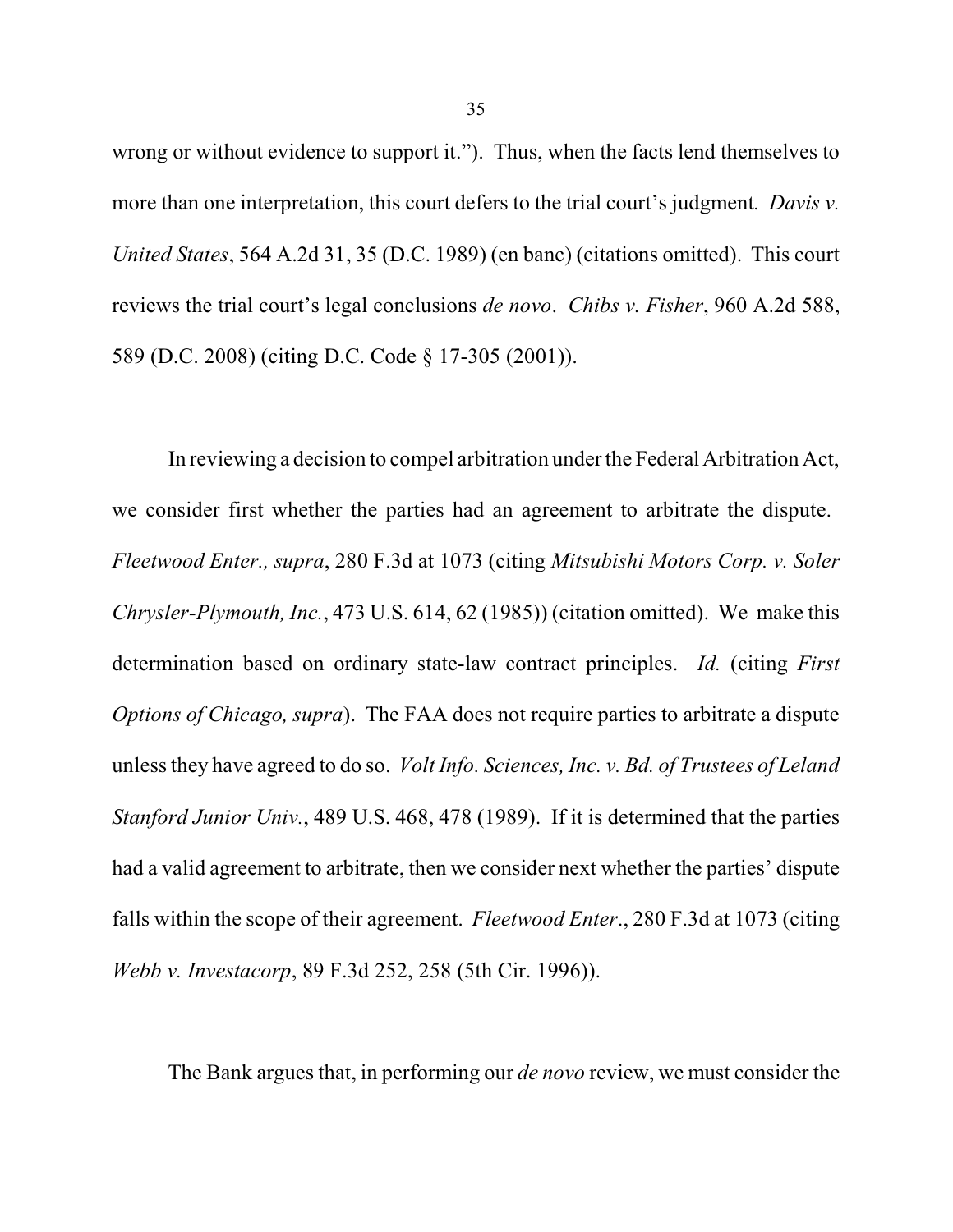national policy favoring arbitration. However, as the District points out, "th[e] federal policy favoring arbitration does not apply to the determination of whether there is a valid agreement to arbitrate between the parties; instead '[o]rdinary contract principles determine who is bound.'" *Fleetwood Enter., supra*, 280 F.3d at 1073 (quoting *Daisy Mfg. Co., Inc. v. NCR Corp.*, 29 F.3d 389, 392 (8th Cir. 1994)) (other citation omitted); *see also Granite Rock Co. v. Int'l Bd. of Teamsters*, 130 S. Ct. 2847, 2859-60 (2010)(holding the presumption in favor of arbitration applicable only "where it reflects, and derives its legitimacy from, a judicial conclusion that arbitration of a particular dispute is what the parties intended because their express agreement to arbitrate . . . [is] best construed to encompass the dispute."); *accord*, *Masurovsky, supra* note 11, 687 A.2d at 205. In *Masurovsky*, this court rejected an argument similar to the Bank's argument here, concluding that the "initial determination whether a 'valid arbitration agreement' existsmust be determined apart from the presumption [in favor of arbitration.]" *Id.* In reaching this conclusion, we relied upon the Supreme Court's reiteration of the principle that in deciding whether parties have agreed to arbitrate, courts should generally apply state law contract principles and its omission of any suggestion that these principles should be superseded by the federal presumption. *Id.* (citing *First Options of Chicago, supra*, 514 U.S. at 938). Consistent with these established principles, we conclude here that the presumption in favor of arbitration attaches only after the court finds initially that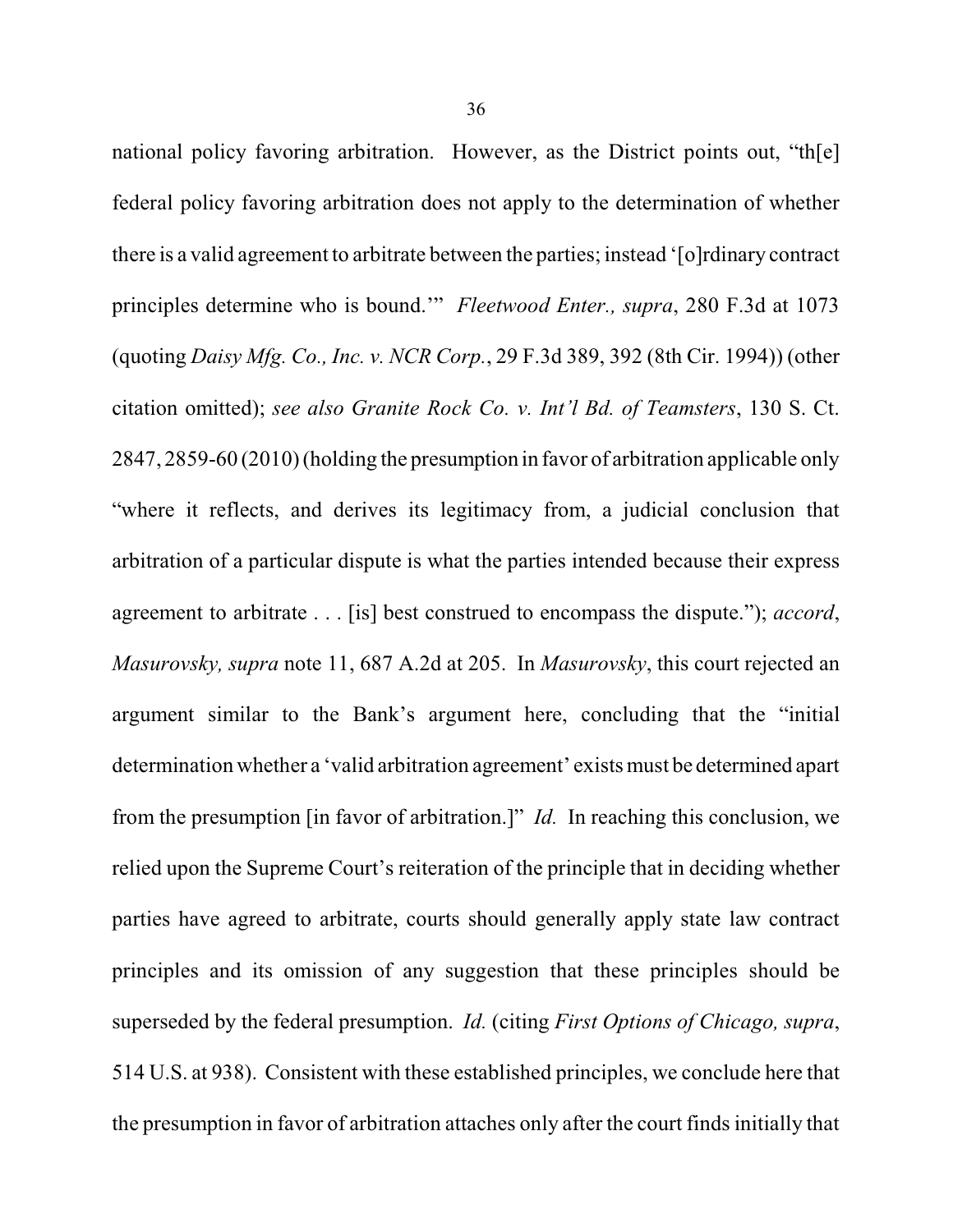a valid agreement to arbitrate exists. *Id.* With these principles in mind, we turn to consideration of whether the parties agreed to arbitrate the dispute.

### B. *Contract Issues*

The Bank argues that it had a contractual agreement with the District to arbitrate claims in North Carolina. It contends that officials in the Office of the Chief Financial Officer (OCFO) agreed to the terms set forth in its Treasury Services Booklet which included a provision for arbitrating disputes related to the Controlled Disbursement Account. On appeal, the District argues, as it did in the trial court, that there was no agreement to arbitrate contract or fraud claims because OCFO employees lacked actual authority to enter such agreements by reason of provisions in the PPA. The trial court agreed with the District's position, ruling that at the times relevant to the controversy, OCFO officials lacked the authority under the PPA to agree to arbitration in North Carolina. Further, the trial court concluded that the 2005 contract incorporating the PPA evidenced the parties' intent to adhere to the PPA in its dealings with the Bank. The court also found that the 2005 contract provisions governing dispute resolution and authority to modify the contract superseded any dispute resolution or forum selection clauses previously agreed upon by the parties. The Bank challenges each of these rulings.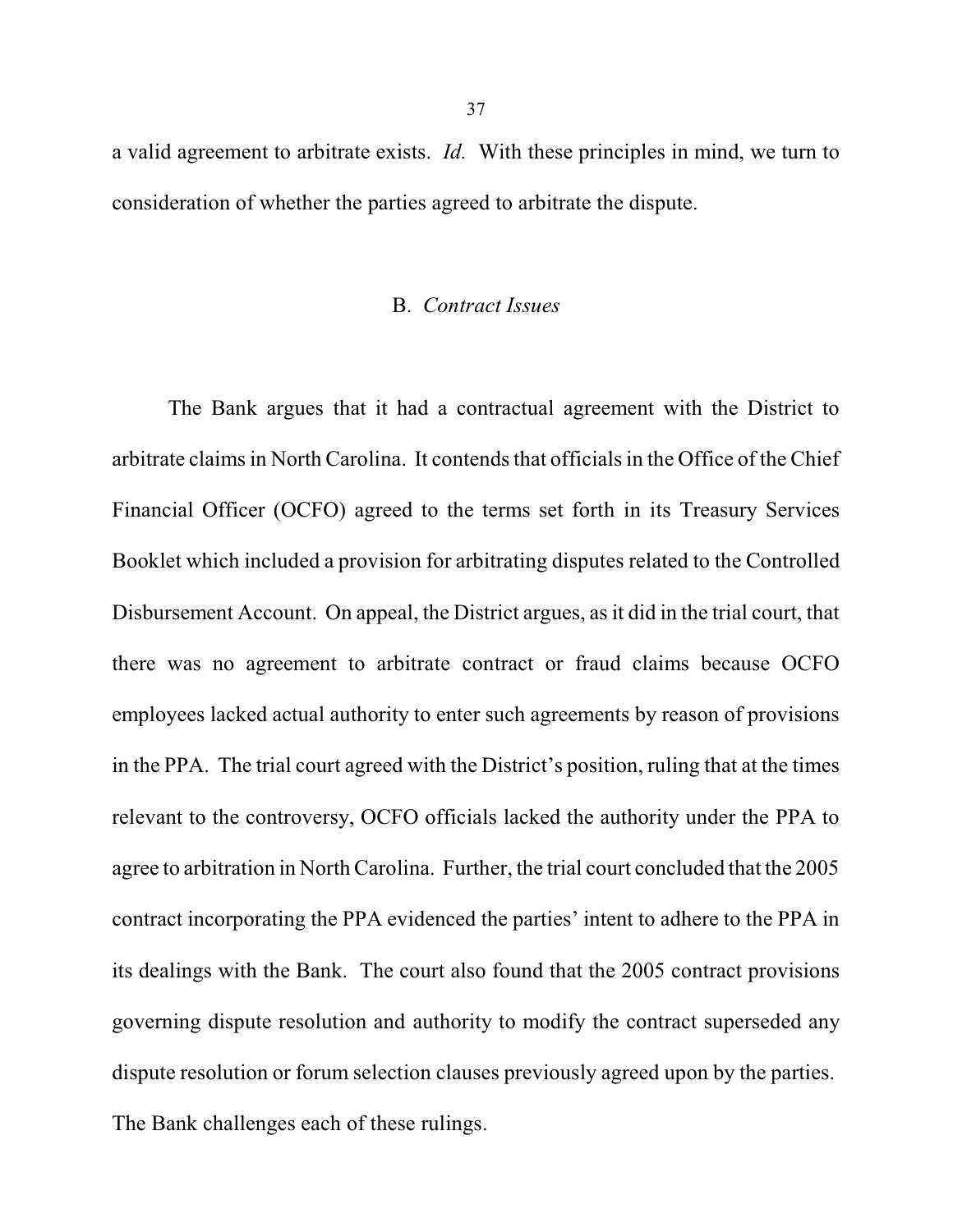# 1. *Scope of Authority of OCFO Employees*

Contrary to the trial court's ruling and the District's position, the Bank argues that the OCFO was authorized to agree to arbitrate the District's claims. The District responds that its employees, including those in the OCFO, who were bound by the PPA, lacked authority to agree to arbitrate contract claims and claims involving fraud. $24$ 

The District relies for its argument principally upon the PPA statute and this court's decision in *District of Columbia v. Greene*, 806 A.2d 216 (D.C. 2002), in which this court addressed a similar issue. In *Greene*, Verizon South claimed that it had an agreement with the District to submit contract disputes to arbitration, while the District claimed that it did not because it could not agree to arbitration under the PPA. *Greene*, 806 A.2d at 218. In determining whether to enjoin arbitration until the matter was resolved by the Contract Appeals Board (CAB), this court construed applicable provisions of the PPA and determined that the District was likely to prevail on the merits of its argument that its employees could not agree to arbitration under that PPA. *Id.* 220-22. In reaching this conclusion, this court observed that the PPA

 $24$  For purposes of this appeal, the District does not contend that its contracting officers lack authority to agree to arbitration as a general proposition.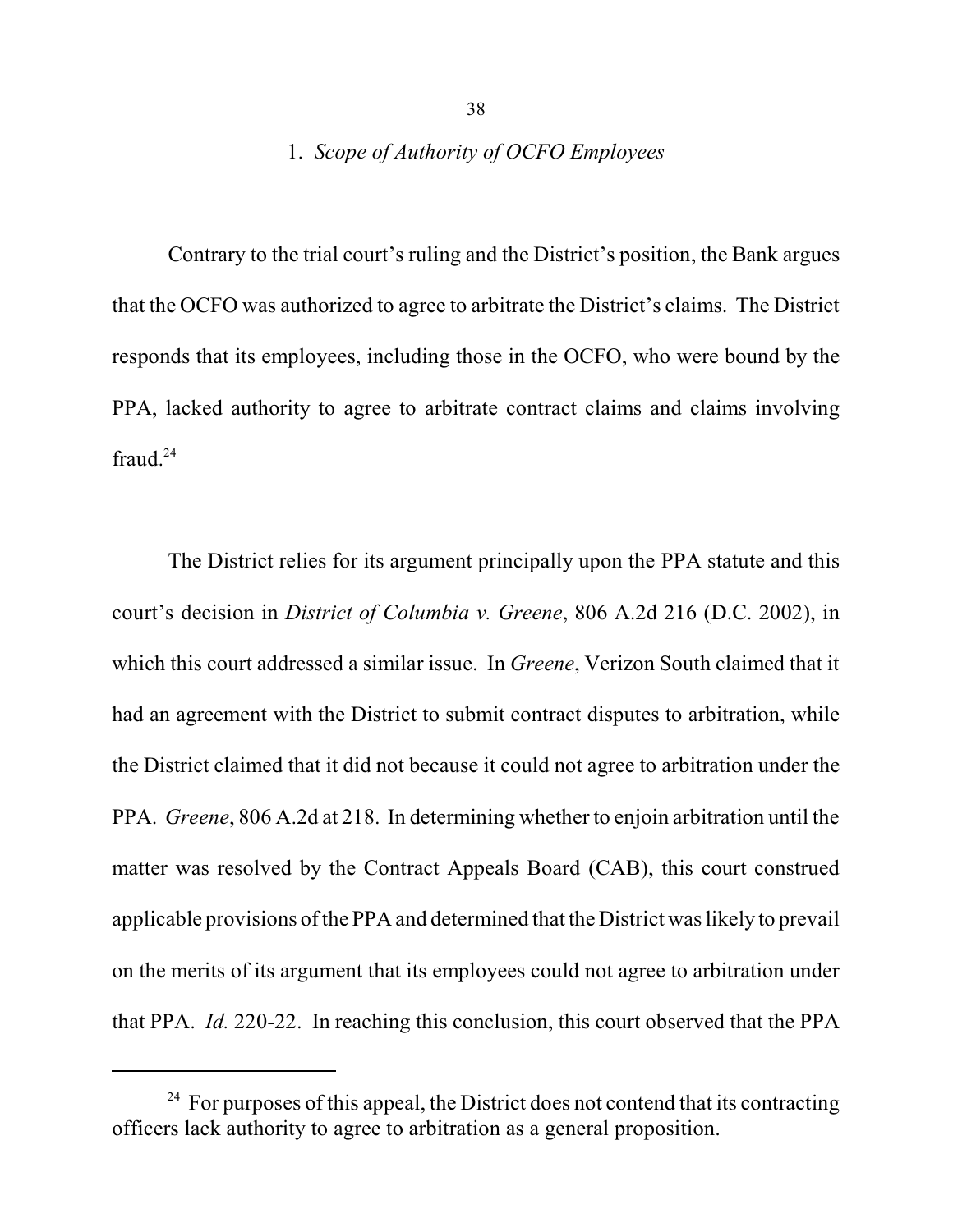plainly established the CAB as the exclusive hearing tribunal for determining the contract claims at issue in the case. *Id.* at 220. The court found persuasive the following provisions of the PPA, which are relevant to the issues we address here:

> D.C. Code  $\S$  2-308.03 (a)(1) states that . . . "[a]ll claims by the District government against a contractor arising under or relating to a contract shall be decided by the contracting officer  $\dots$  ." In like fashion § 2-308.05 (a) provides that "[a]ll claims by a contractor against the District government arising under or relating to a contract shall be . . . submitted to the contracting officer for a decision." In  $\S$  2-309.03(a), the statute goes on to declare that "[t] he [Contract Appeals] Board shall be the exclusive hearing tribunal for, and shall have jurisdiction to review and determine de novo: . . . (2) Any appeal by a contractor from a final decision by the contracting officer on a claim by a contractor, when such claim arises under or relates to a contract; and (3) Any claim by the District against a contractor, when such claim arises under or relates to a contract."

*Greene*, 806 A.2d at 220 (citing the quoted sections).

Interpreting these and other provisions of the PPA, this court concluded in *Greene* that the PPA, in effect, withheld from the District's contracting officers the power to agree to arbitration by specifying the manner in which the District may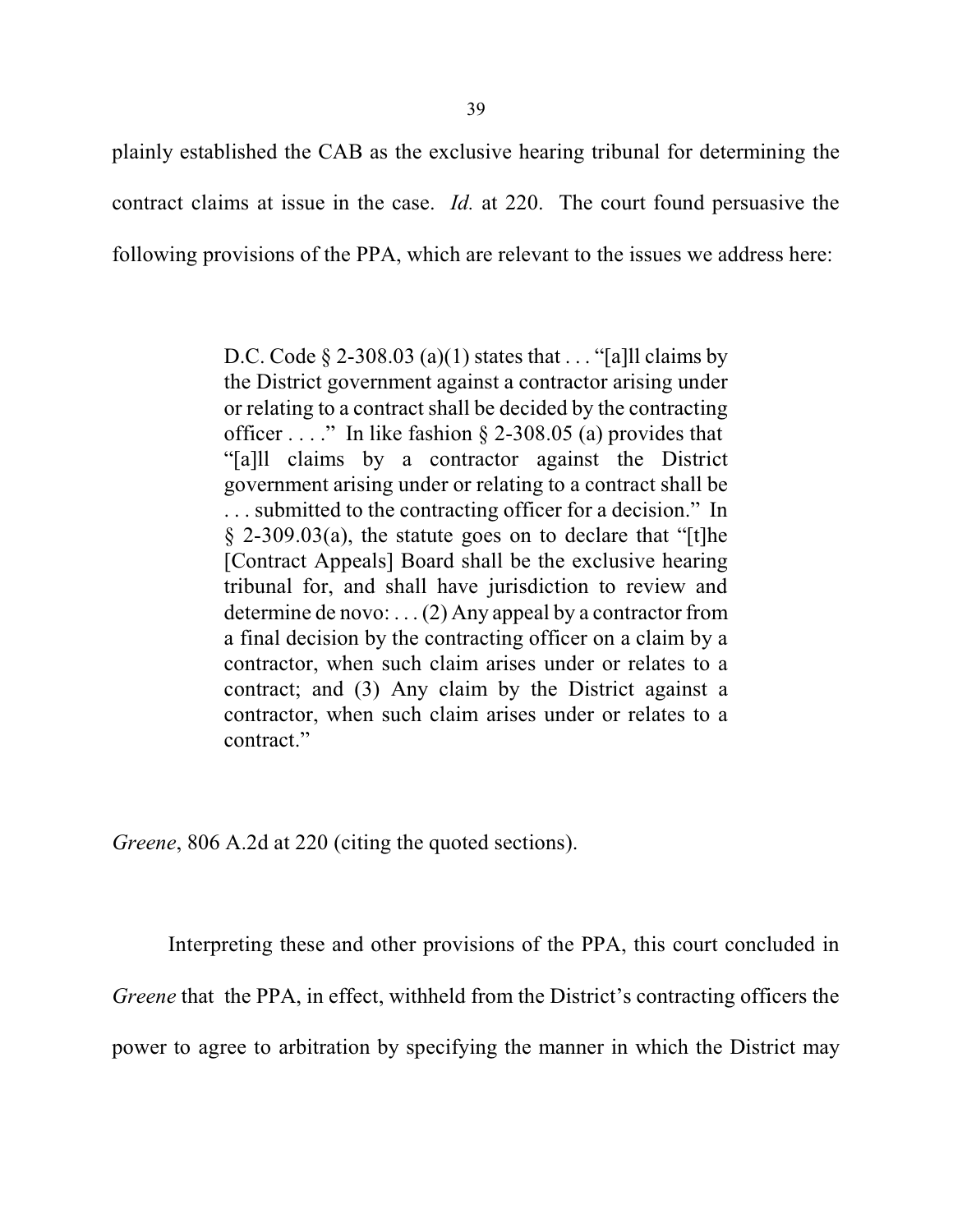procure property, supplies and services  $25$  and designating the CAB as the sole hearing tribunal for resolution of contract disputes. *Greene*, 806 A.2d at 222. Also pertinent to the court's decision, under local contract law, a contracting officer cannot obligate the District to terms that exceed his or her actual authority. *Id.* at 222 (citing *Coffin v. District of Columbia*, 320 A.2d 301, 303 (D.C. 1974)). Thus, here, as in *Greene*, District employees or entities subject to the PPA would have had no authority to agree to a dispute resolution procedure different than the one specified by law. The general rule isthat persons contracting with a municipal corporation must take notice of the nature and extent of its agent's authority. *Id.* at 222 and 222 n.7 (citing *Chamberlain v. Barry*, 606 A.2d 156, 159 (D.C. 1992), and *Coffin*, 320 A.2d at 303 (quoting 10 McQuillan Municipal Corporations § 29.04 at 219-22 (3d ed. 1966)). Thus, the Bank was bound to note any statutory limitation on the authority of those in the District with whom it contracted.

To counter these authorities, the Bank argues that there is no statutory provision specifically precluding the OCFO from agreeing to arbitrate. This argument was made and rejected in *Greene.* As this court explained in that case, this "argument is difficult, if not impossible, to square with the language of § 2-309.03

<sup>&</sup>lt;sup>25</sup> See D.C. Code § 2-301.01.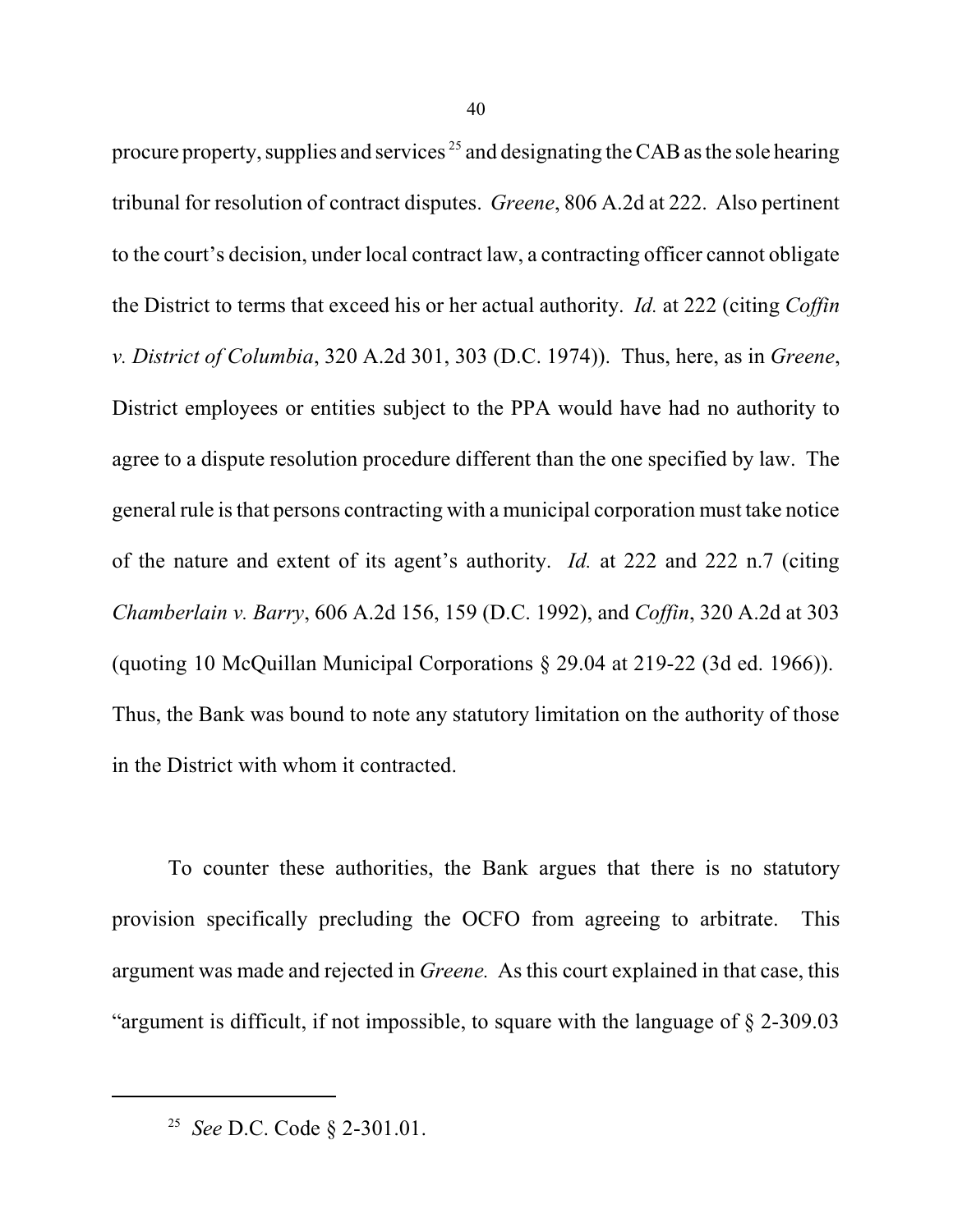(a) making the CAB 'the exclusive hearing tribunal' for claims of the kind enumerated." *Greene*, 806 A.2d at 220 (citation omitted). Thus, contracting officers who were bound by the PPA did not have authority to agree to resolve contract disputes in another forum in another state.

We find unpersuasive the Bank's assertion that *Greene* is not supportive of the District's position because it involved consideration of injunctive relief rather than a decision on the merits of the claim. In determining whether to grant this extraordinary remedy, the court had to decide whether there was a substantial likelihood that the moving party would prevail on the merits. *See Greene, supra*, 806 A.2d at 219-20 (citing *District of Columbia v. Grp. Ins. Admin.*, 633 A.2d 2, 21 (D.C. 1983) (quoting *Wieck v. Sterenbuch*, 350 A.2d 384, 387 (D.C. 1976)). This required the court to address squarely the same question raised here, *i.e*., whether the PPA withheld authority from its contracting officers to agree to arbitration. In doing so, the court had to construe the PPA statute before deciding whether the District was likely to prevail on its claim. Thus, we agree that *Greene* is good authority for the District's position here. Moreover, we are persuaded by its statutory analysis of the issue.

Next, the Bank argues that the OCFO is exempt from PPA provisions regarding contracting authority. It contends that D.C. Code  $\S$  2-301.04 (a) and subsequent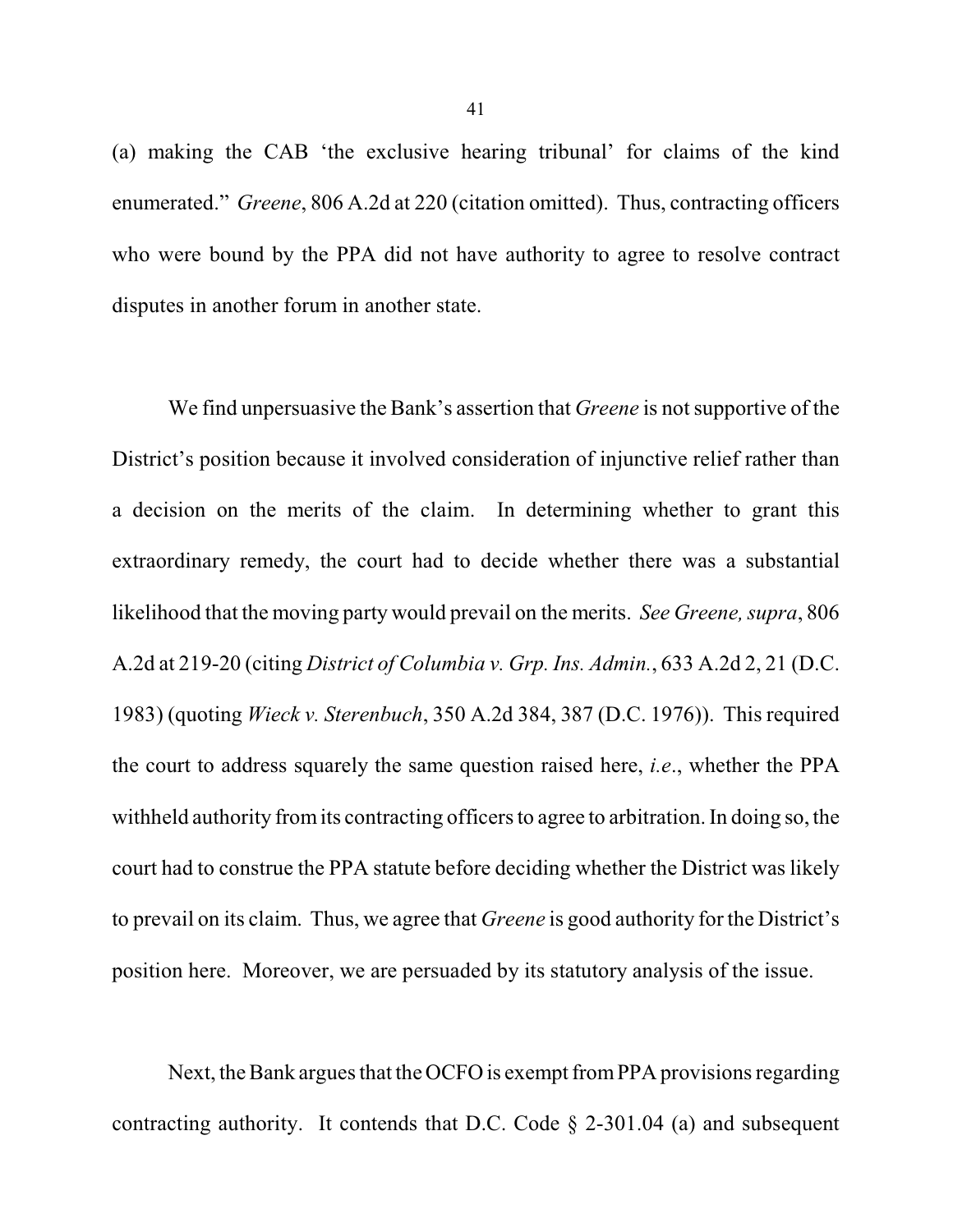42

Congressional enactments confirm the independent authority of the OCFO to contract and therefore to agree to arbitration.<sup>26</sup> The District responds with authorities supporting its claim that the OCFO has always been bound by the PPA.

The section of the Code upon which the Bank relies for its exemption argument reads in pertinent part as follows:

> . . . [the PPA] shall apply to all departments, agencies, instrumentalities, and employees of the District government . excluding . . ., and (to the extent described in § 1-204.26) the Office of the Chief Financial Officer of the District of Columbia . . . .

D.C. Code § 2-301.04 (a) (2001) ("2005 exemption").<sup>27</sup> However, as the District points out,  $\S 2-301.04$  (a)'s exemption is subject to the limitation forth in  $\S 1-204.26$ . Although § 1-204.26 provided for the CFO to carry out procurement of goods and services for the OCFO through an office independent of the Chief Procurement

 $26$  The Congressional actions referenced by the Bank are: District of Columbia Appropriations Act, 2006, 109 Pub. L. No. 115, § 132, 119 Stat. 2508, 2522 (2005); Continuing Appropriation Resolution 2007, Pub. L. No. 109-289, § 127(b), 120 Stat. 1311, 1316 (2006); H.J. Res. 100, 109 Pub. L. No. 369, 120 Stat. 2642 (2006); H.J. Res. 102, 109 Pub. L. No. 383, 120 Stat. 2678 (2006).

<sup>&</sup>lt;sup>27</sup> This provision was repealed effective April 8, 2011. D.C. Law 18-371,  $§ 1201(a).$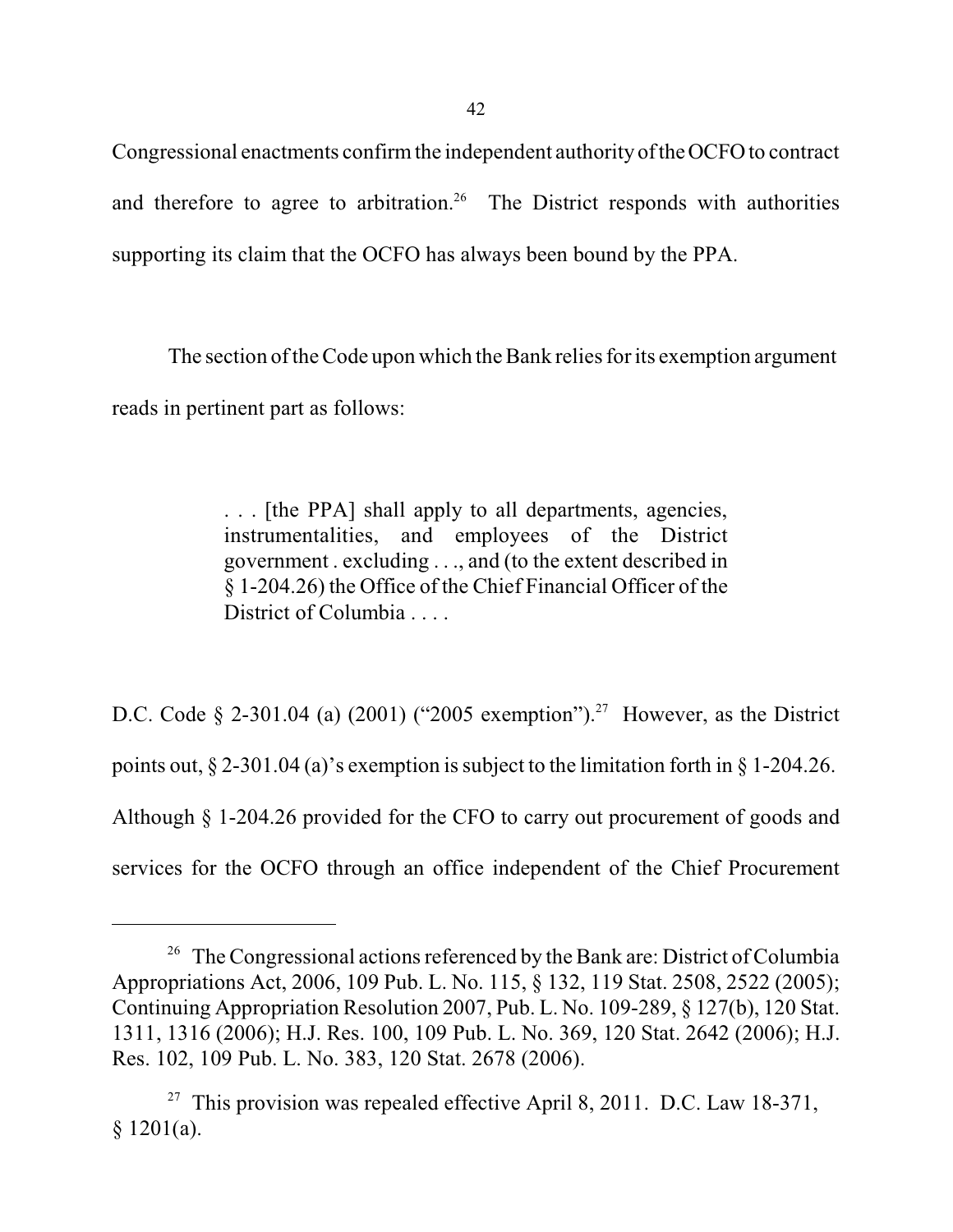Officer (CPO), it made the OCFO subject to the same procurement provisions applicable to the CPO. *See* D.C. Code  $\S$  1-204.26.<sup>28</sup> Thus, while  $\S$  2-301.04 (a) provided the OCFO with independent contracting authority, it made it subject to the PPA's procurement provisions to the same extent as the CPO. The Bank argues that such an interpretation would render the exclusion in § 2-301.04 (a) meaningless, contrary to the rule of statutory construction requiring that effect be given to each statutory provision, absent express legislative intent to the contrary. It contends that to give effect to both statutes, §1-204.26 must be interpreted to authorize the OCFO to procure goods and services independent from the PPA except when its procurement is carried out by the OCFO's Chief Procurement Officer.<sup>29</sup>

The Bank relies upon the September 25, 2000 and March 6, 2006 TSB 29 Authorizations because they were not carried out by OCFO's Chief Procurement (continued...)

<sup>&</sup>lt;sup>28</sup> D.C. Code  $\S$  1-204.26 provides in pertinent part as follows:

The Chief Financial Officer shall carry out procurement of goods and services for the Office of the Chief Financial Officer through a procurement office or division which shall operate independently of, and shall not be governed by, the Office of Contracting and Procurement . . . or any successor office, *except the provisions applicable under such unit to procurement carried out by the Chief Procurement Officer established by § 2- 301.05 or any successor office shall apply with respect to the procurement carried out by the Chief Financial Officer's procurement office or division*. (Emphasis added.)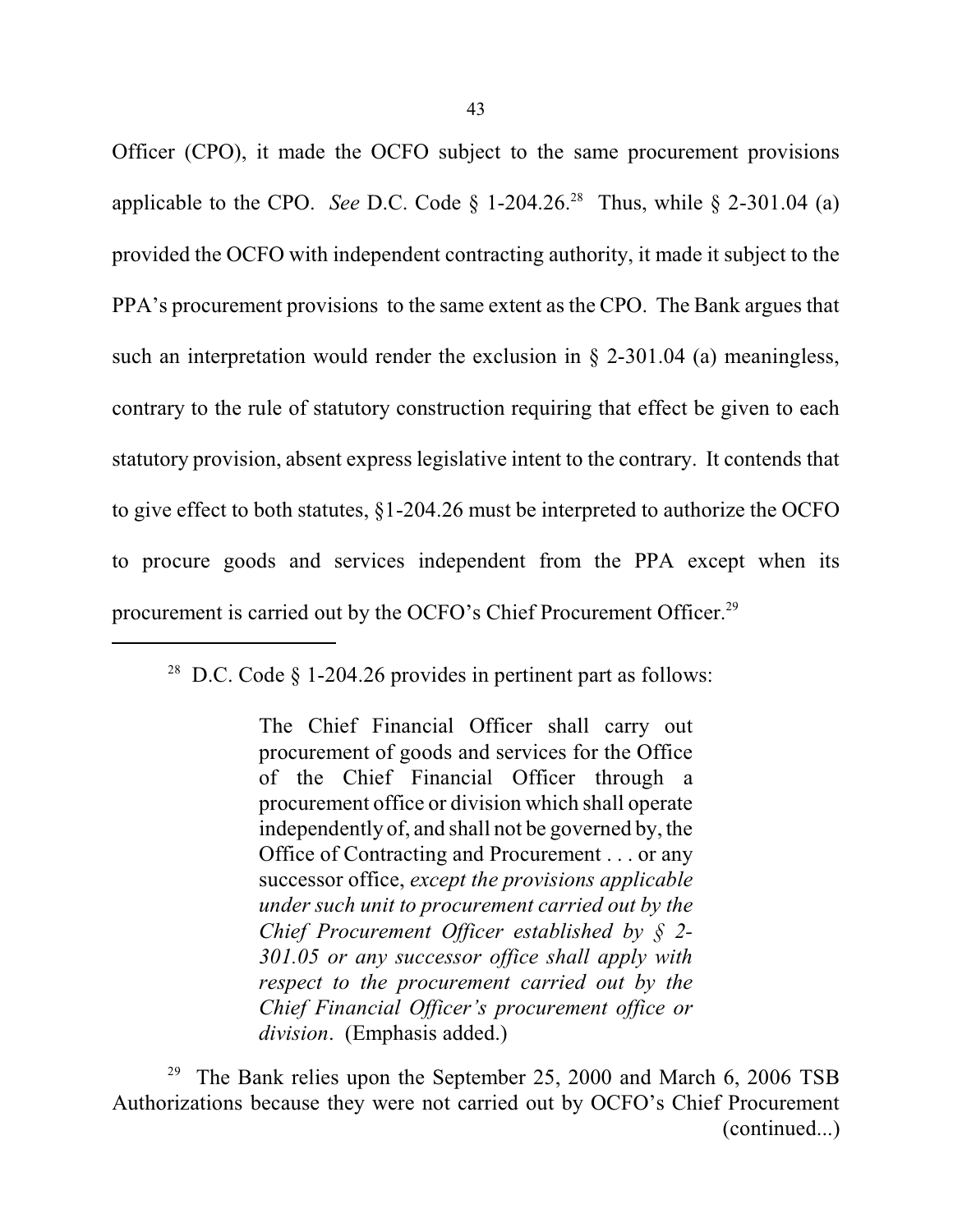We have no quarrel with the Bank's recitation of the rule of statutory construction;<sup>30</sup> however, its application of the rule here is flawed. Both  $\S$  2-301.04 (a) and § 1-204.26, referenced therein, can be given effect without one defeating the purpose of the other. While § 2-301.04 (a) provided for independent contracting authority for the OCFO, § 1-204.26 simply required that in exercising that authority, the OCFO adhere to the same statutory procurement requirements by which the District's CPO was bound. This interpretation, persuasively urged by the District, is consistent with the plain meaning of the statutes. *See Boyle v. Giral*, 820 A.2d 561, 568 (D.C. 2003) (setting forth the principle that we look first to the plain meaning of a statute in interpreting it, read in light of the statute as a whole) (citation omitted). There is nothing in the statute that suggests, as the Bank contends, that District officials in the OCFO's Office of Finance and Treasury, as opposed to those in the Procurement Office, were at liberty to ignore the requirements of the PPA.<sup>31</sup> In any

 $29$ (...continued) Officer.

*See Detweiler v. Pena*, 38 F.3d 591, 594 (D.C. Cir. 1994) (quoting *Morton* 30 *v. Mancari*, 417 U.S. 535, 551 (1974) ("When two statutes are capable of coexistence, it is the duty of the courts, absent a clearly expressed congressional intention to the contrary, to regard each as effective.")); *see also Abadie v. District of Columbia*, 843 A.2d 738, 742 (D.C. 2004) (stating that "[i]f related statutes conflict, we must reconcile them"). (Citation omitted).

<sup>&</sup>lt;sup>31</sup> The 2000 and 2006 TSB Authorizations were executed by District Officials in the OCFO's Office of Finance and Treasury, acting under a 2000 corporate (continued...)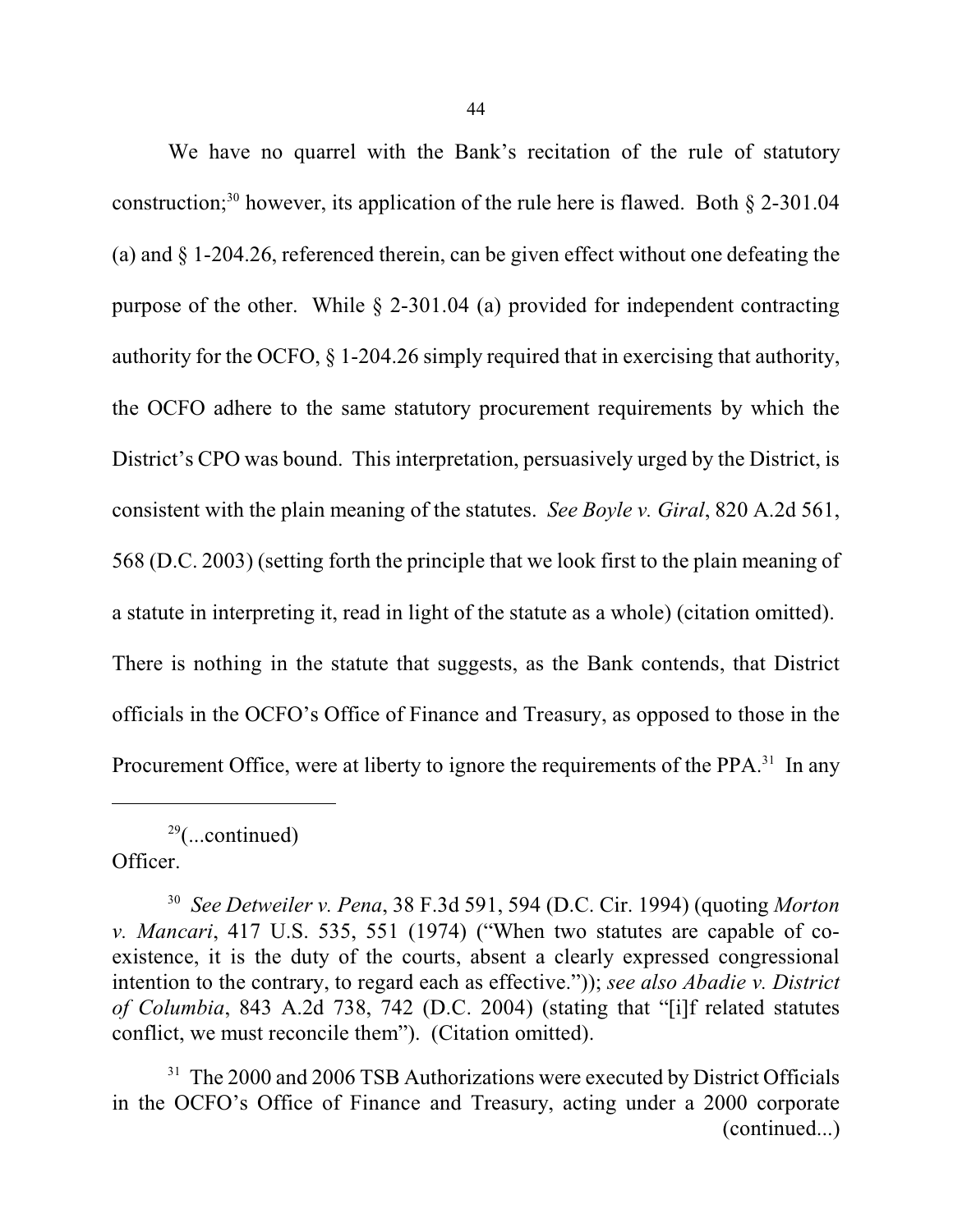event, the parties' 2005 contract, hereinafter discussed, incorporated the PPA, and thus, as the trial court determined, "evidence[d] the intent of the OCFO to adhere to the PPA with respect to its dealings with the [Bank]."

This court's decision in *Abadie, supra*, 843 A.2d at 738, relied upon by the District, supports its argument that the OCFO was subject to the PPA. In *Abadie*, this court concluded that, with limited, specified exceptions, the PPA applied to the OCFO during "control years."<sup>32</sup> *Id.* at 745-46. The court noted in *Abadie* that  $\S$  2-301.04 (a), which sets forth governmental entities exempt from the PPA, did not include the OCFO, although it did list the Control Board for exemption. *Id*. at 743. Consistent with the legislative history and rules of statutory interpretation, this court held in *Abadie* that the OCFO's exemption for control years applied only to the types of

 $31$ (...continued)

resolution. The Bank contends that these particular officials were not bound by the PPA.

<sup>&</sup>lt;sup>32</sup> The Procurement Reform Amendment Act of 1996 (effective April 1997) (Reform Act) exempted the OCFO from provisions of the PPA during control years, and required the OCFO to "adopt . . . the procurement rules and regulations adopted by the District of Columbia Financial Responsibility and Management Assistance Authority [Control Board]." D.C. Code § 2-301.04 (c) (2001). A control year is "any fiscal year for which a financial plan and budget approved by the [Control Board] . . . is in effect, and includes Fiscal Year 1996." D.C. Code § 47-393 (4) (2005). In *Abadie, supra*, this court considered and interpreted several statutory provisions related to its decision including those related to the OCFO and the PPA. *See Abadie*, 843 A.2d at 741, 742-44.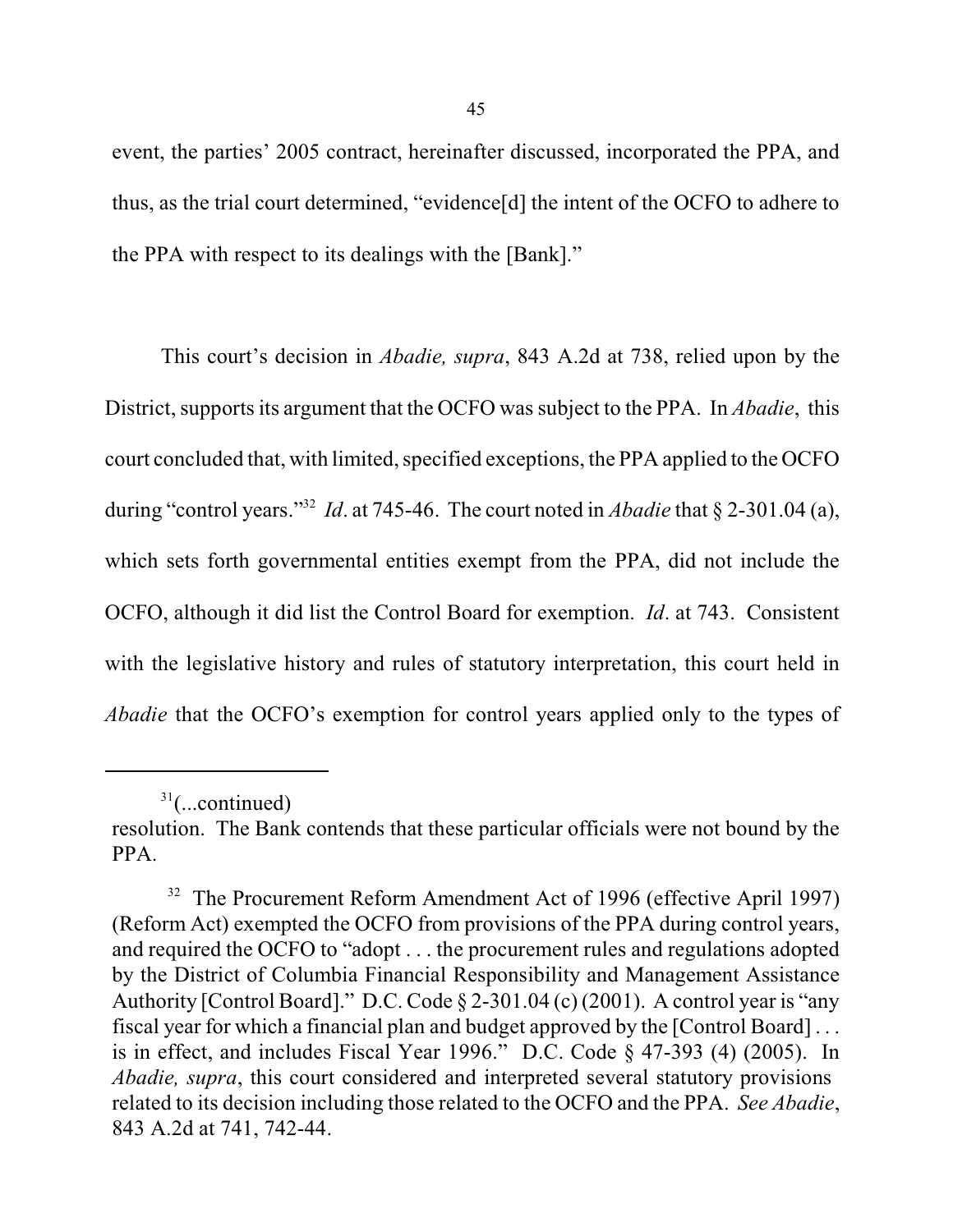contracts listed in the sentence that immediately preceded it, *i.e.*, those for professional services of "accountants, lawyers, and other experts." *Id.* at 745.

The Bank argues that even if *Abadie* could be construed as subjecting the OCFO to the PPA, its holding was rejected by subsequent Congressional enactments, specifically, the District's 2006 Appropriations Act, which became law on November 30, 2005 (effective retroactively from April 1997), three extensions of the 2005 exemption, and permanent codification of the exemption in D.C. Code § 2-301.04. The District responds that there is no evidence that Congress considered or intended to overrule *Abadie* and that the 2006 Appropriations Act did not exempt the OCFO from the dispute resolution provisions of the PPA or render ineffective the terms of the parties' 2005 contract incorporating the PPA that was executed before enactment of the statute.

The 2006 Appropriations Act provided that

[t]he entire process used by the Chief Financial Officer to acquire any and all kinds of goods, works, and services by any contractual means . . . shall be exempt from all of the provisions of the District of Columbia's Procurement Practices Act: *Provided*, That provisions made by this subsection shall take effect as if enacted in D.C. Law 11- 259 [(the 1996 Procurement Reform Amendment Act)] and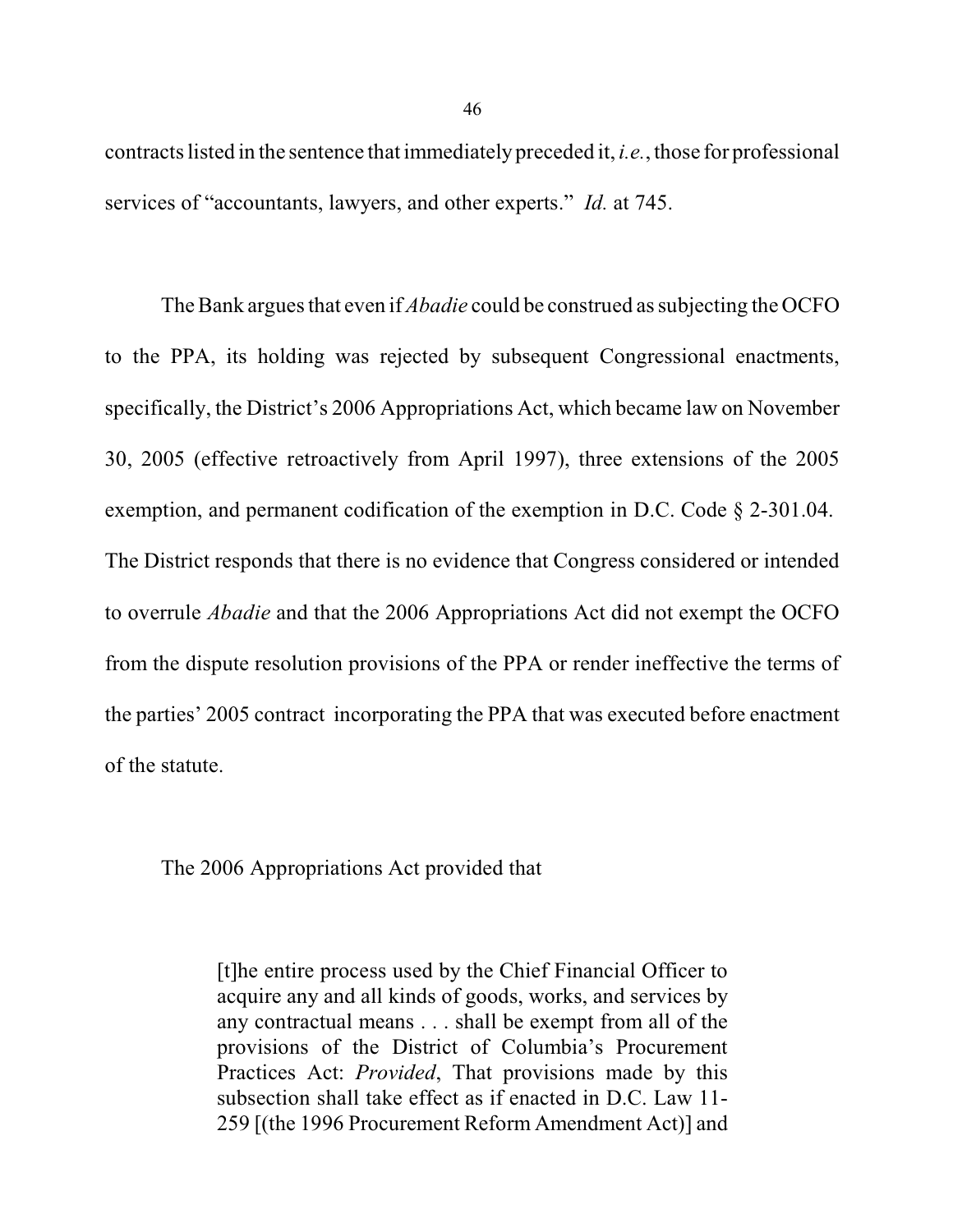47

shall remain in effect until September 30, 2006.

District of Columbia Appropriations Act, 2006, Pub. L. No. 109-115, § 132, 119 Stat. 2396, 2522  $(2005)^{33}$  While the 2006 Act exempted the OCFO from the PPA with respect to the acquisition of goods and services by contract, it did not address the administration of any contract entered or the resolution of disputes arising therefrom covered by sections of the PPA. To that extent, it left intact other provisions of the PPA governing contract administration. Neither the plain language of these enactments nor the legislative history cited by the Bank supports its argument that Congress intended to overrule *Abadie*.<sup>34</sup> When overruling court decisions, Congress has been explicit in the past.<sup>35</sup>

<sup>34</sup> Reference is made to H.R. Conf. Rep. 109-307 (2005), 205 WL 3131557: S. Rep. 109-109 (2005) (2005), reprinted in 2006 U.S.C.C.A.N. 1260.

*See*, *e.g.*, *Molovinsky v. Fair Emp't Council of Greater Washington, Inc.*, 35 683 A.2d 142, 148 n.11 (D.C. 1996) (Noting that "[t]he legislative history makes clear that Congress specifically intended to overrule *Luck* [*v. United States*, 121 U.S. App. D.C. 151, 348 F.2d 763 (1965)], rejecting the *Luck* rule as 'absolutely unworkable.' H.R. Rep. No. 91-907, [91t Cong., 2d Sess. 62, 63 (1970)]"; *Brown v. United States*, 518 A.2d 446, 447- 48 n.3 (D.C. 1986) (referencing legislative history reflecting Congressional intent to overrule definition of a term in a particular case as (continued...)

This exemption was extended three times through February 15, 2007. *See* 33 Continuing Appropriations Resolution 2007, Pub. L. No. 109-289, § 127 (b), 120 Stat. 1311, 1316 (2006) (extension through 11/17/06); H.J. Res. 100, 109 Pub. L. No. 369, 120 Stat 2642, 2642 (2006) (extension through 12/8/06); H.J. Res. 102, 109 Pub. L. No. 383, 120 Stat. 2678, 2678 (2006) (extension through 2/15/07).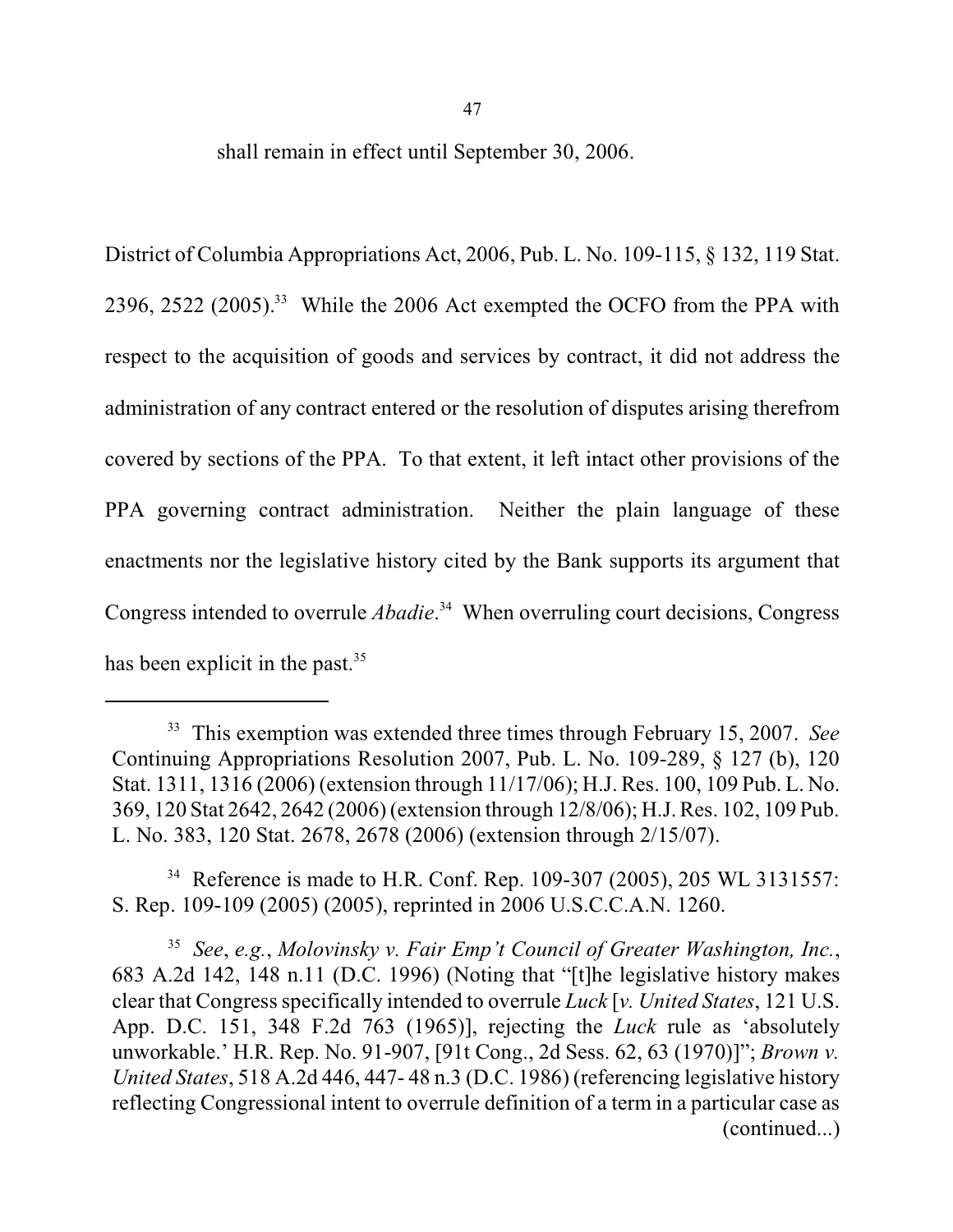The District argues that the process used to acquire the Bank's services had concluded before thislaw was enacted. Although this provision was made retroactive to 1997, the District argues that the 2006 Act did not invalidate the parties' 2005 agreement to be bound by the PPA, as the Bank suggests. As it points out, the "laws in effect at the time of the making of a contract form a part of the contract 'as fully as if they had been expressly referred to or incorporated in its terms.'" *Double H. Hous. Corp. v. Big Wash, Inc.*, 799 A.2d 1195, 1199 (D.C. 2002) (quoting *Farmers & Merchants Bank of Monroe v. Federal Reserve Bank of Richmond*, 262 U.S. 649, 660 (1923)) (other citation omitted); *accord*,*Akassy v. William Penn Apts. Ltd. P'ship,* 891 A.2d 291, 300 (D.C. 2006). In this case, the parties specifically incorporated into the 2005 contract the PPA, the law in effect at the time.

The District contends that the PPA is even clearer in precluding OCFO employees from agreeing to arbitrate claims involving fraud. While the PPA authorized contracting officers to resolve contract disputes (*see* D.C. Code § 2-308.03  $(a)(1)(2006 \text{Repl.}))$ , it did "not authorize the contracting officer to settle, compromise, pay or otherwise adjust any claim involving fraud." D.C. Code § 2-308.03 (a)(4)

 $35$ (...continued) reflected in H.R. Rep. No. 907, 91st Cong. 2d Sess. 62 (1970)).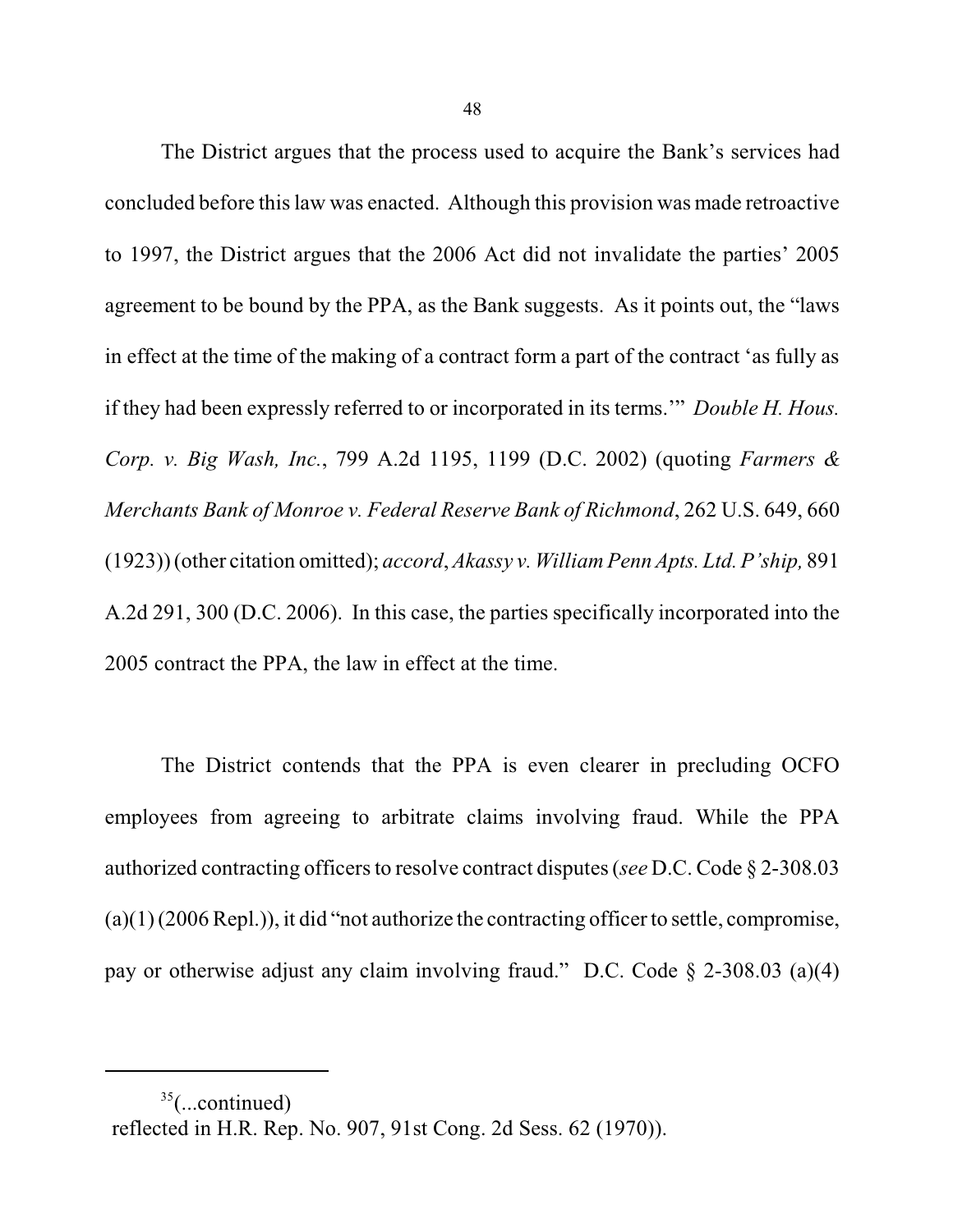$(2006 \text{ Repl.}))$ .<sup>36</sup> The District argues that this express prohibition precluded a contracting officer for the District from agreeing to arbitration of claims involving fraud.

A preliminary question raised by the District's position is whether an agreement to arbitrate a dispute falls within the parameters of these PPA prohibitions. The answer depends to some extent upon the meaning of the term"arbitration." This court has observed previously that The Federal Arbitration Act "is silent on the definition of 'arbitration."<sup>37</sup> See Washington Automotive v. 1828 L St. Assocs., 906 A.2d 869, 875 (D.C. 2006); *see also Harrison v. Nissan Motor Corp. In U.S.A.*, 111 F.3d 343, 350 (3d Cir. 1997) (noting that the FAA does not define "arbitration," and that "courts and commentators have struggled to do so."). In determining whether a certain appraisal process constituted an arbitration under the FAA, the Tenth Circuit noted that "[c]entral to any conception of classic arbitration isthat the disputants empowered a third party to render a decision settling their dispute." *Salt Lake Tribune v. Mgmt. Planning*, 390 F.3d 684, 689 (2004) (citation omitted). Also essential to rendering the

 $36$  D.C. Code § 308.03 was repealed effective April 8, 2011, D.C. Law 18-371,  $§ 1201(a).$ 

 $37$  Similarly, this court noted that the D.C. Arbitration Act did not define the term "arbitration." *Washington Automotive*, *supra*, 906 A.2d at 875.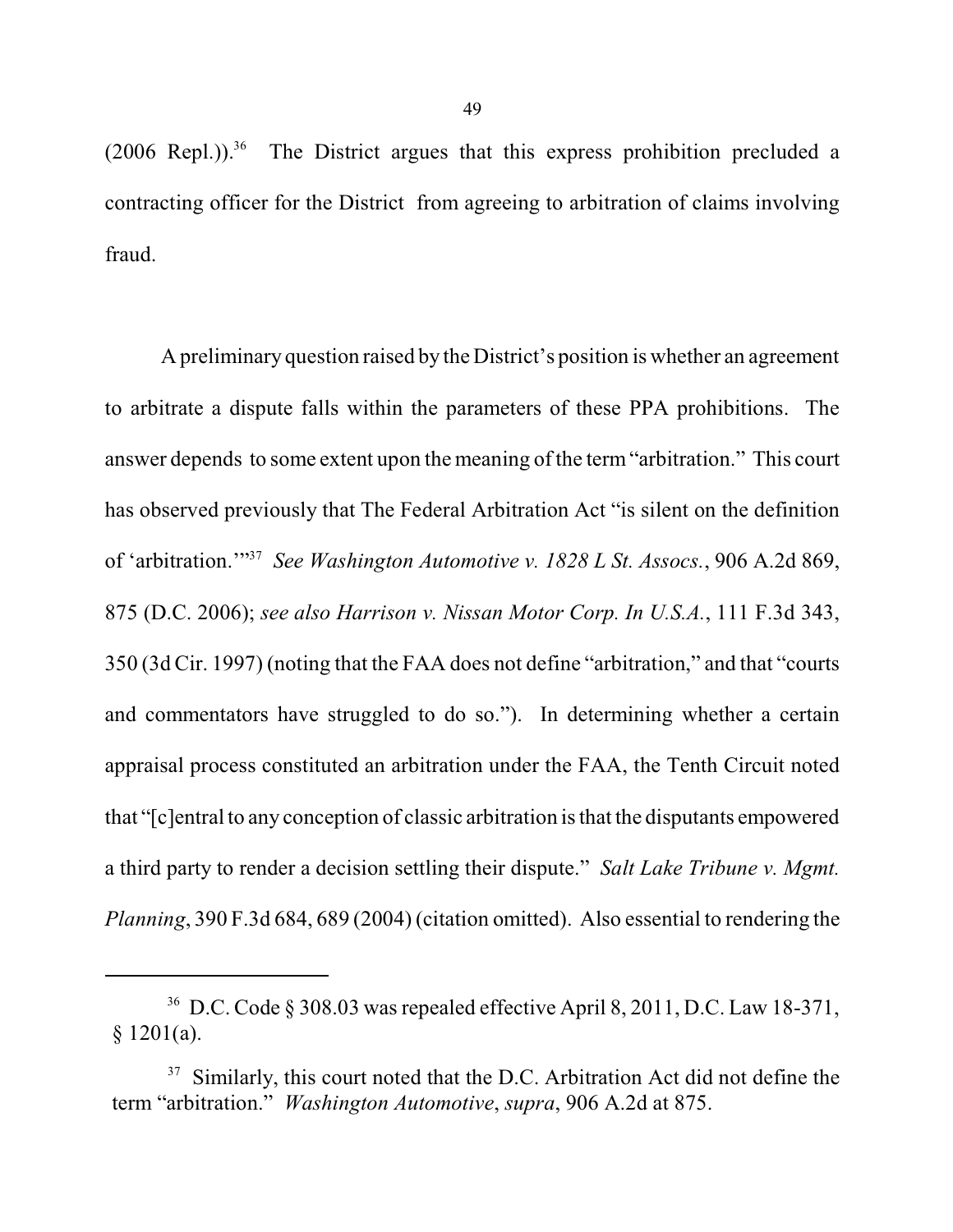process an arbitration is that the third party's decision will settle the dispute. *Id.* at 690 (citation omitted). In defining arbitration in *Harrison, supra*, the court stated, "[a]lthough it defies easy definition, the essence of arbitration . . . is that, when the parties agree to submit their disputes to it, they have greed to arbitrate these disputes through to completion." 111 F.3d at 350. Dictionary definitions include these described elements, including binding and final settlement or resolution of a dispute by a designated third party.<sup>38</sup> The PPA precludes contracting officers from settling or adjusting disputes involving fraud. When the government is a party to a contract, its representative must have actual authority in order to bind the government to it. *See Hanlin v. United States*, 316 F.3d 1325, 1328 (Fed. Cir. 2003) (setting forth actual authority as an element of proof required to prove an express or implied-in fact contract with the government); *accord*, *City of Cincinnati v. United States*, 153 F.3d 1375, 1377 (Fed. Cir. 1998). It follows rationally that a government representative cannot delegate to another actual authority that he or she does not possess. In short, contracting officers bound by the PPA cannot agree to settle, compromise or otherwise

<sup>&</sup>lt;sup>38</sup> For example, arbitration is defined as "[a] method of dispute resolution involving one or more neutral third parties who are usually agreed to by the disputing parties and whose decision is binding." *Black's Law Dictionary*, 112 (8th ed. 2009). *Webster's Third New International Dictionary* defines "arbitration" as "the hearing and determination of a case between parties in controversy by a person or persons chosen by the parties or appointed under statutory authority instead of by a judicial tribunal provided by law." *Webster's Third New International Dictionary*, 110 (3d ed. 1993).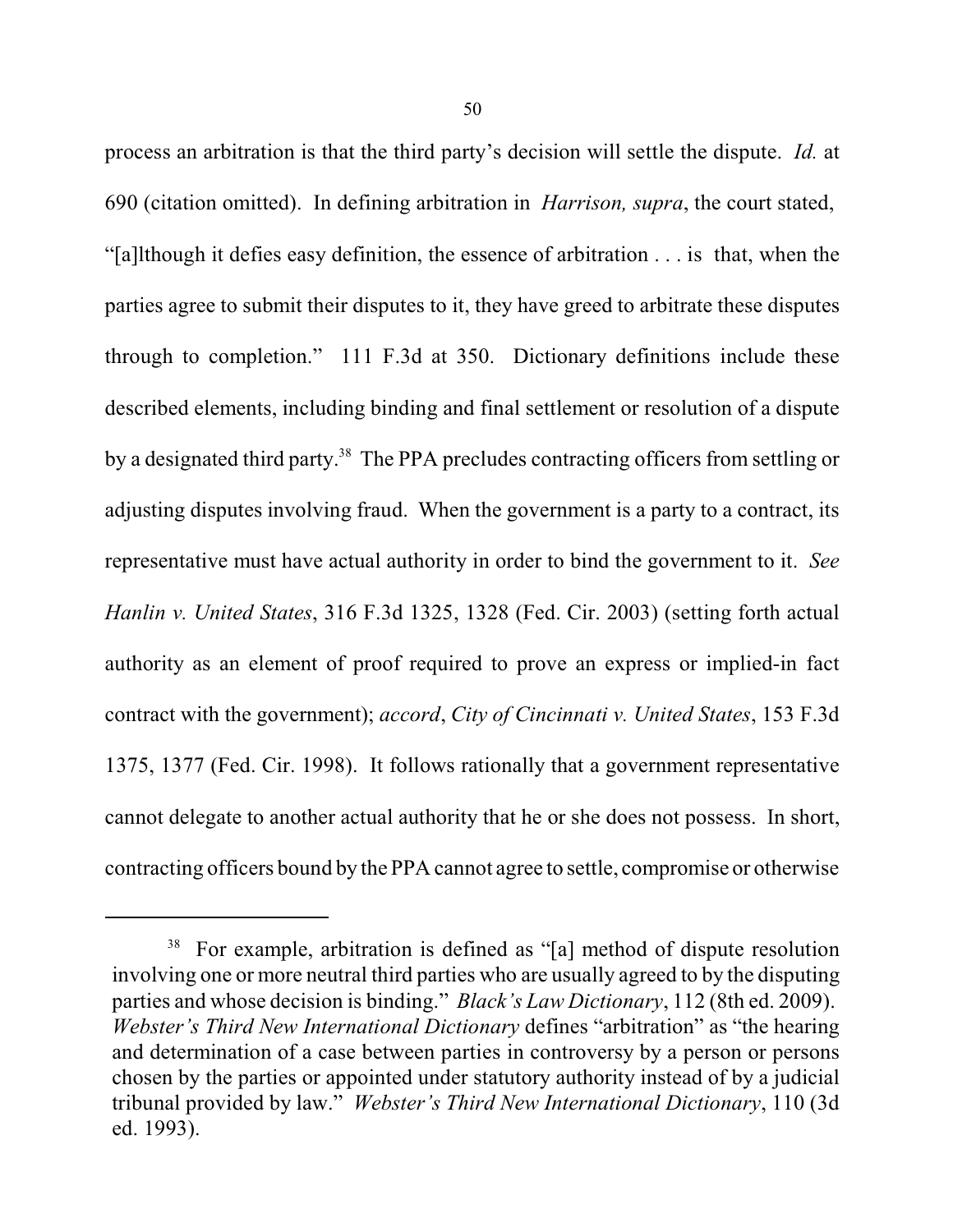adjust fraud claims, and they cannot delegate to others the authority to do so. Thus, we agree with the District that the PPA withheld authority from OCFO employees to agree to arbitrate fraud claims as well as contract claims. "A person making or seeking to make a contract with a municipal corporation is charged or imputed with knowledge of the scope of the agency's authority." *Chamberlain v. Barry*, 606 A.2d 156, 159 (1992) (citing *Coffin, supra*, 320 A.2d at 303).

# 2. *Preemption*

The Bank argues that even if the PPA did apply to the OCFO, the FAA preempts state laws like the PPA. It contends that the FAA prohibits state law from interfering with the objectives of the FAA, and therefore, the District's argument that the PPA withheld authority from District officials to agree to arbitration must fail. Unquestionably, the FAA "establishes a national policy favoring arbitration *when the parties contract for that mode of dispute resolution.*" *Preston v. Ferrer*, 552 U.S. 346, 349 (2008) (citing *Southland Corp*. *v. Keating*, 465 U.S. 1 (1984)) (emphasis added). The FAA provides for the application of federal substantive law regarding arbitration in both federal and state courts. *Id.* (citing *Southland*, 465 U.S. at 16). Relying upon *Preston*, the Bank argues that the PPA's grant of exclusive jurisdiction of FCA claims to Superior Court and contract claims to the Contracting Officer and the CAB is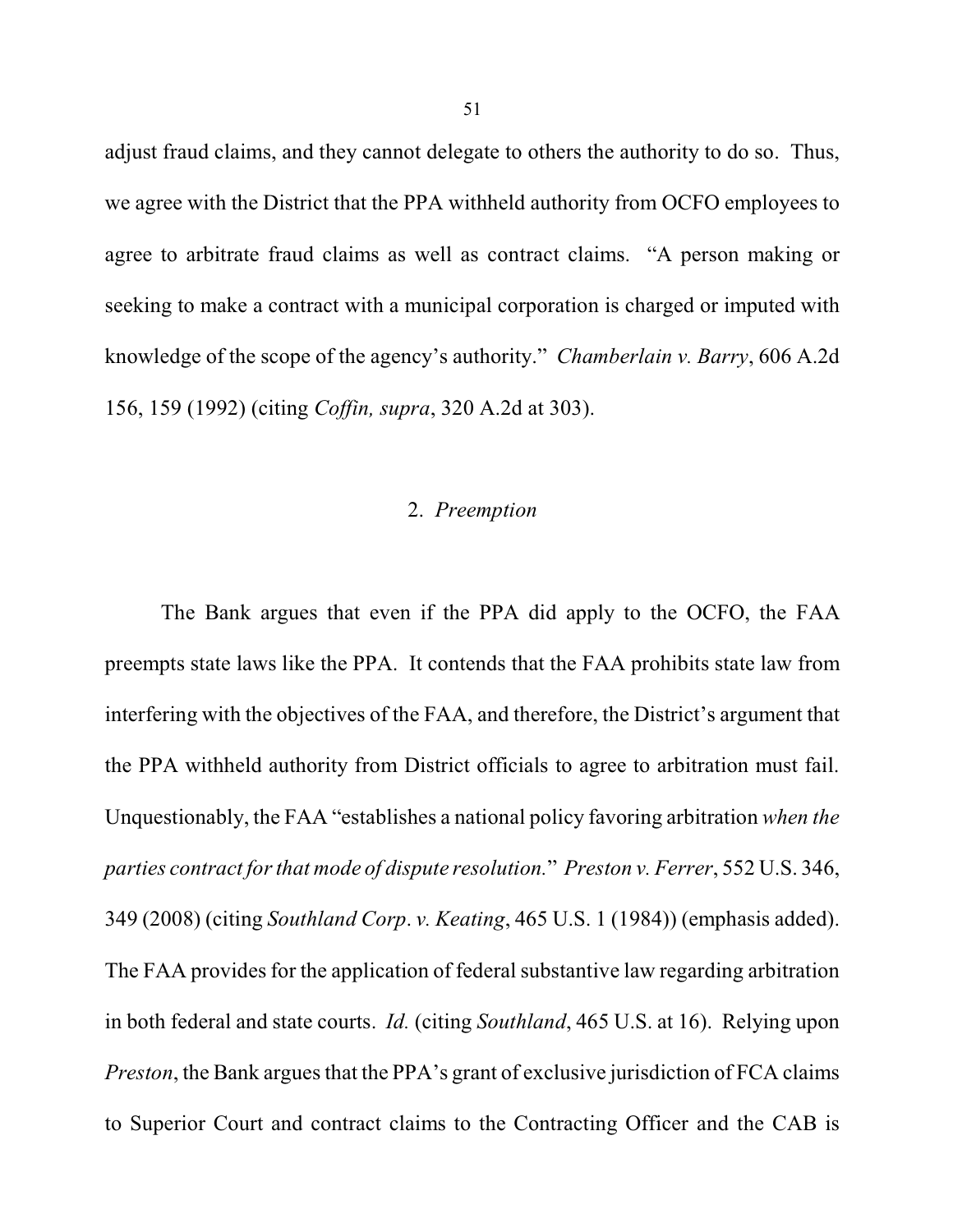superseded by the FAA. The District counters that *Preston* did not involve a statute that withheld authority from a government employee to agree to arbitrate, but rather one that bars enforcement of otherwise enforceable arbitration agreements. The District argues that the former is permissible, while the latter is not. The District has the better argument on this point.

In *Preston*, there was no dispute that the parties had a written agreement providing for arbitration. The Supreme Court held that "*when parties agree to arbitrate all questions arising under a contract*, state laws lodging primary jurisdiction in another forum, whether judicial or administrative, are superseded by the FAA." *Id.* at 349-50 (emphasis added). Preston, claiming fees allegedly due under a contract with Ferrer, sought arbitration under an arbitration clause covering "any dispute . . . relating to the terms of [the contract] or breach, validity, or legality thereof . . . in accordance with the rules [of the American Arbitration Association]." *Id.* at 350. Ferrer petitioned the California Labor Commissioner to have the contract declared void under the California Talent Agencies Act (TAA)<sup>39</sup> because Preston had acted as a talent agent without the requisite license. *Id.* Although finding a basis for the exercise of jurisdiction, the Labor Commission's hearing officer denied Ferrer's

<sup>&</sup>lt;sup>39</sup> Cal. Lab. Code Ann. § 1700 *et seq.* (West 2003 and Supp. 2008).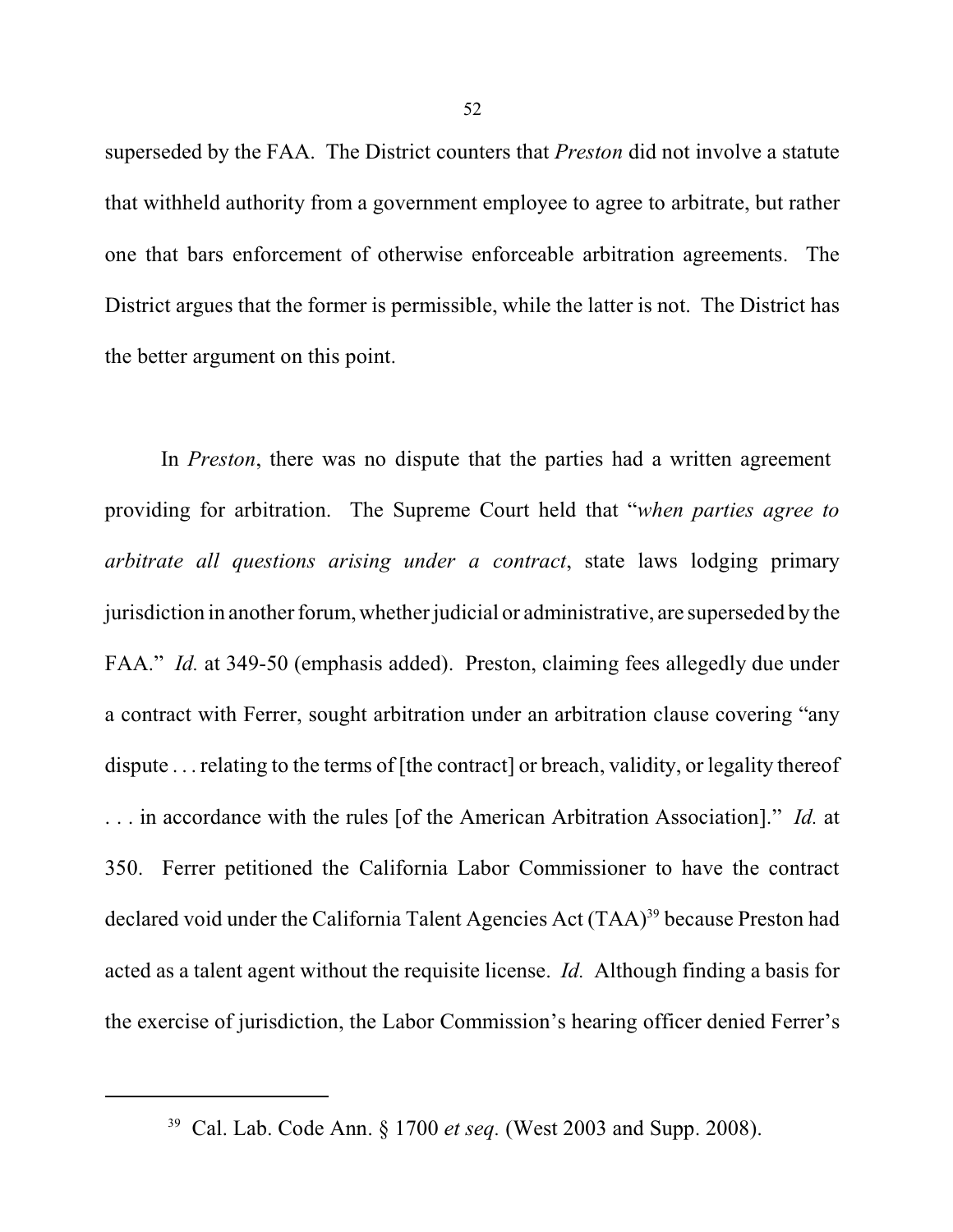motion to stay arbitration for lack of authority to grant such relief. The Los Angeles Superior Court denied Preston's motion to compel arbitration, and theCalifornia Court of Appeals affirmed, holding that the TAA vests "exclusive original jurisdiction" over the dispute in the Labor Commissioner. The California Supreme Court denied review, and the Supreme Court granted certiorari to determine whether the FAA overrides state law vesting initial adjudicatory authority in a state administrative agency. The Supreme Court determined that the TAA conflicts with the FAA's dispute resolution mechanism in that (1) it granted exclusive jurisdiction to the Labor Commissioner to decide an issue that the parties agreed to arbitrate, and (2) it imposed prerequisites to enforcement of the arbitration agreement not applicable to contracts generally. *Id.* at 356. Therefore, the Supreme Court held that the FAA superseded state law (the TAA) and that pursuant to the parties' contract, their rights must be decided in an arbitral forum. *Id.* at 352.

There is an important difference between the circumstances presented in *Preston* and those presented here. In this case, the PPA simply imposes statutory restrictions on the authority of municipal employees to agree to arbitration. It does not bar enforcement of valid arbitration agreements or impose conditions upon such agreements not applicable to other contracts. *See Greene, supra*, 806 A.2d at 221. As the court stated in *Greene* in addressing an analogous argument that applies here: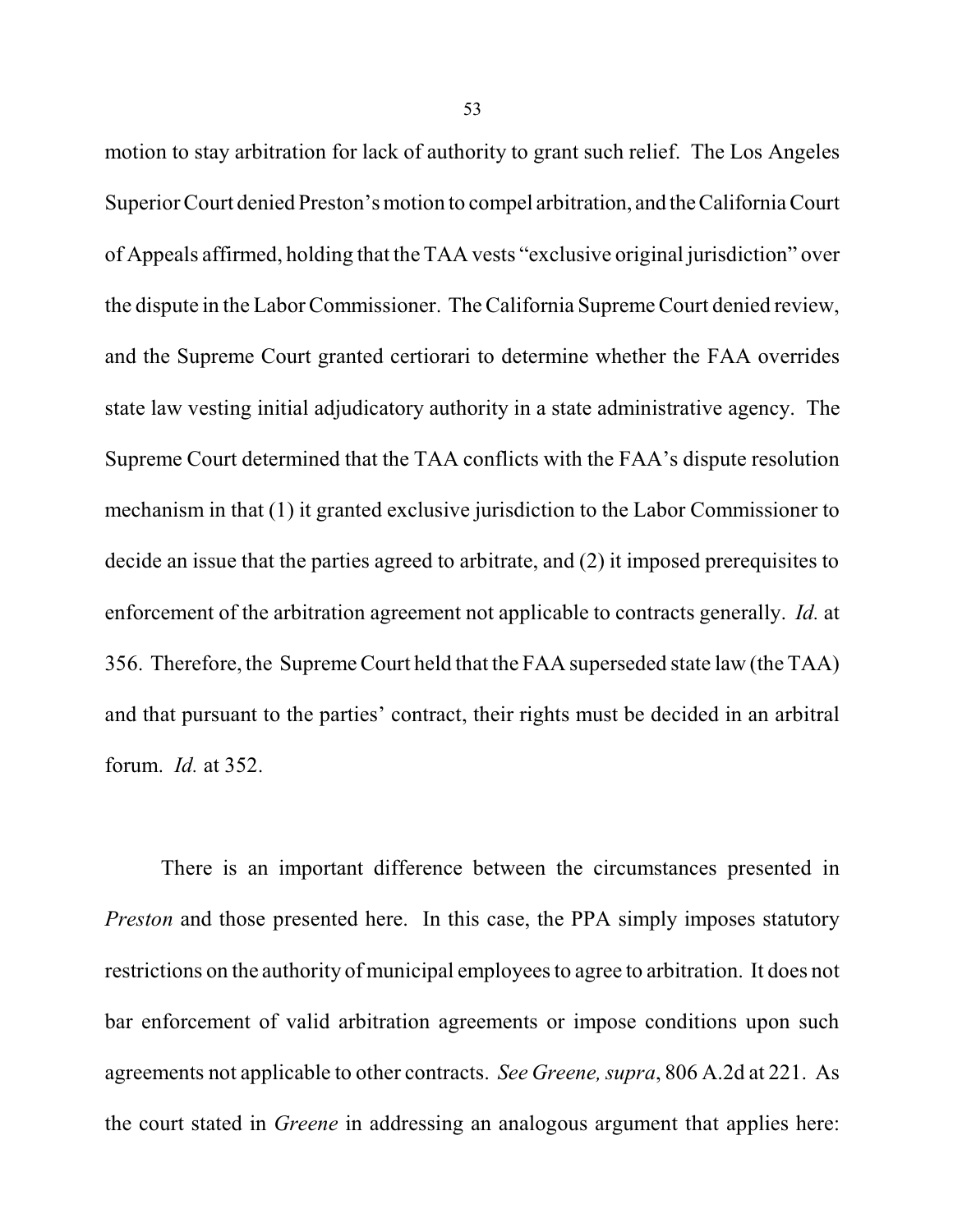"what [the Bank's] argument does is to mistake the authority of a state to bar enforcement of otherwise valid arbitration agreements — power denied the state except insofar as  $\S 2$  [of the FAA] permits — for the authority of a government contracting for goods or services in its own behalf to refuse to agree to arbitrate disputes." *Id.* The FAA does not mandate arbitration; it requires enforcement of privately negotiated arbitration agreements. *Id.* at 222. Here, the PPA withheld from contracting officers the authority to bind the District to arbitration, just as any private corporation or individual might limit an agent's contracting authority. Therefore, we reject the Bank's preemption argument.

## 3. *Controlling Contractual Agreement*

As previously discussed, the trial court ruled that the PPA, which was incorporated into the 2005 contract, withheld from the CFO and OCFO officials the authority to agree to arbitration and forum selection for contract and fraud claims at the time the authorization and agreements for Treasury Services were signed. Alternatively, the trial court found that the parties' 2005 contract provisions governing dispute resolution and contract modification superseded any clauses on the subject that the Bank claims were agreed upon previously and any provision that would otherwise allow District officials to agree to arbitration in North Carolina or elsewhere. The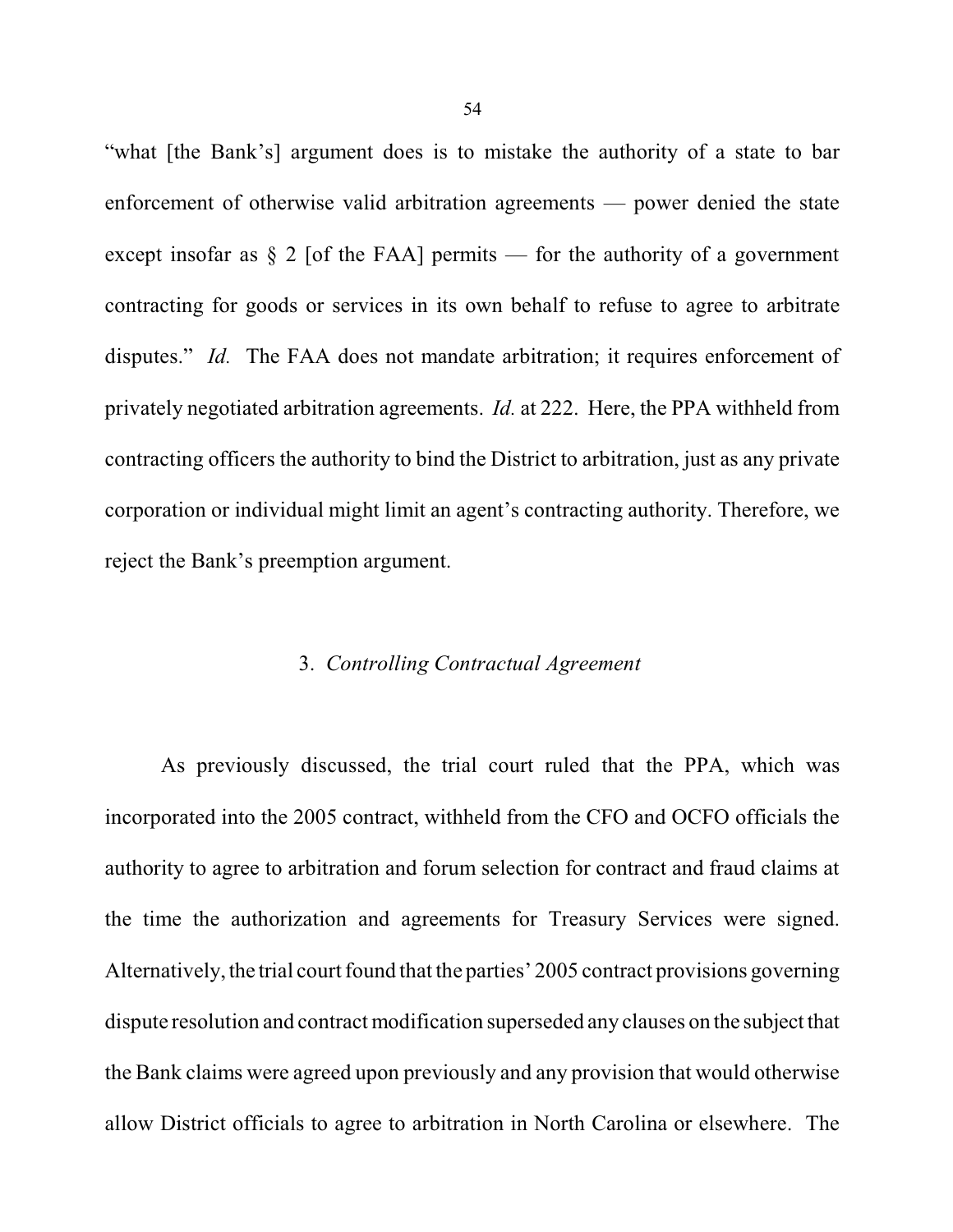court also concluded that after execution of the 2005 contract, the Deputy CFO/Treasurer lacked authority to bind the District to dispute resolution clauses in the 2008 deposit agreement. The Bank argues that the trial court erred in its rulings because: (1) it misapplied basic contract integration principles in holding unenforceable the arbitration provisions in the TSB and the forum selection clauses in the Deposit Agreement signed before the 2005 contract; and (2) the 2005 contract cannot supersede documents containing such provisions signed by District officials after the 2005 contract was entered.<sup>40</sup> The Bank contends that the 2005 contract is partially integrated and that the arbitration clause in the TSB and the forum selection provisions in the Deposit Agreements operate harmoniously and must be integrated into the 2005 contract. Alternatively, it argues that subsequently executed agreements control dispute resolution.

#### a. *Effect of the 2005 Contract on Prior Agreements*

The documents the Bank references include: (1) previously and 40 subsequently signed Authorizations incorporating the Treasury Booklet which contained an arbitration clause; (2) Documents in the "Agreements/Documentation" section in its responses to the 2002 and 2005 RFPs; and (3) Treasury Booklets that it contended were sent with its responses to the 2002 and 2005 RFP. However, the trial court found as fact that the Treasury Booklet was not included in these two submissions.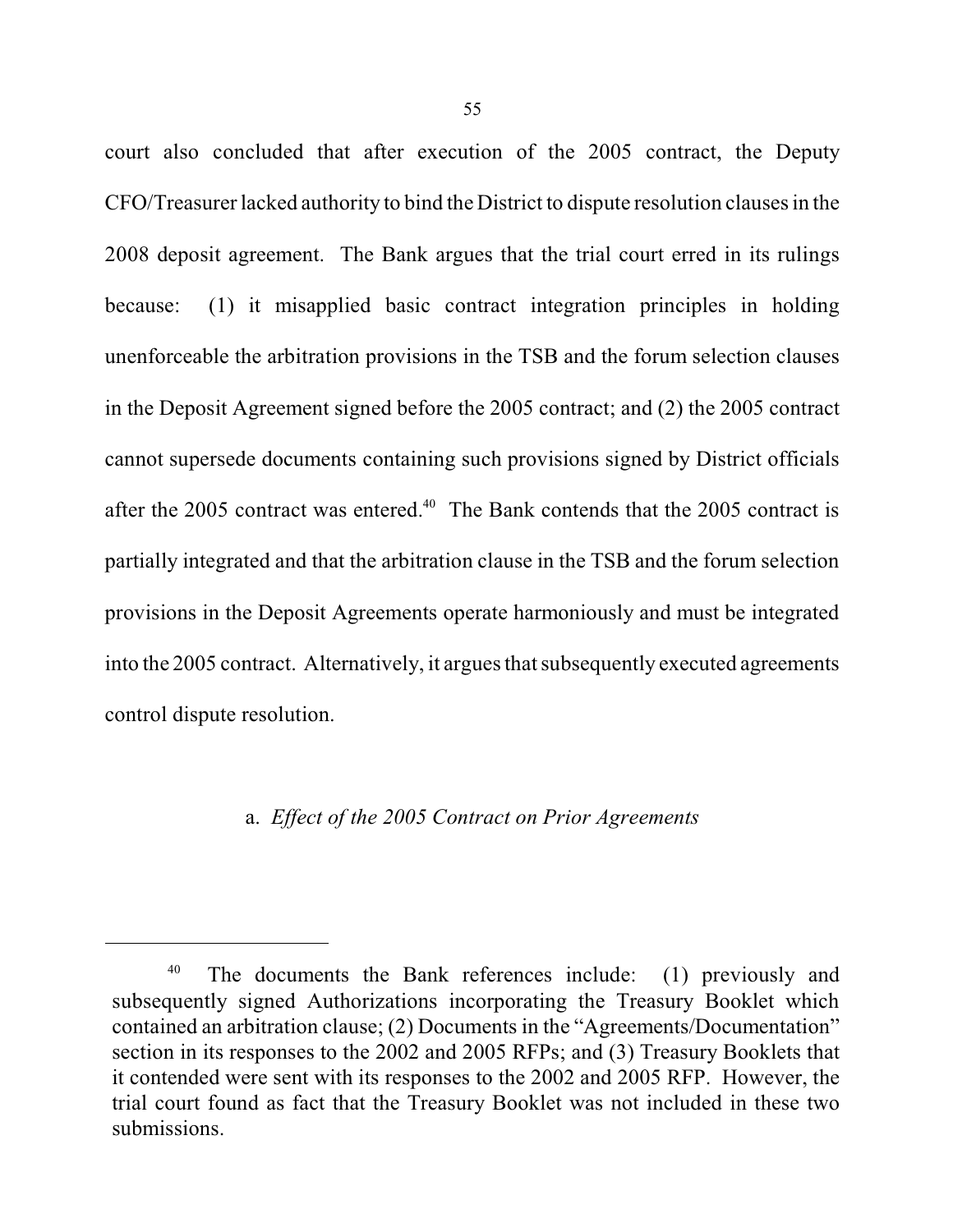"When parties to a contract have executed a completely integrated written agreement, it supersedes all other understandings and agreements with respect to the subject matter of the agreement between the parties, whether consistent or inconsistent, and is viewed as the sole expression of the parties' intent." *Masurovsky, supra*, 687 A.2d at 202 (citing *Howard Univ. v. Good Food Servs., Inc.*, 608 A.2d 116, 126-27 (D.C. 1992)) (other citation omitted). A partially integrated agreement is one "where the writing represents the agreement of the parties with respect to the matters stated therein, but there may be additional consistent terms." *Id*. (citing *Good Food Servs.*, 608 A.2d at 126)) (other citation omitted). Whether an agreement is completely or partially integrated is a preliminary question of fact for the trial court. *Id*. at 126 (citing *Ozerol v. Howard Univ.*, 545 A.2d 638, 641 (D.C. 1988)). In making its factual inquiry, the trial court must consider the intent of the parties when they entered the agreement as derived from "the conduct and language of the parties and the surrounding circumstances." *Id.* 

In this case, before deciding that the parties' 2005 contract rendered ineffective any prior authorizations or agreements for arbitration and forum selection, the trial court held an evidentiary hearing, made factual findings, and considered the factors essential to its determination as set forth in our case law. *See, e.g.*, *Good Food Servs.,*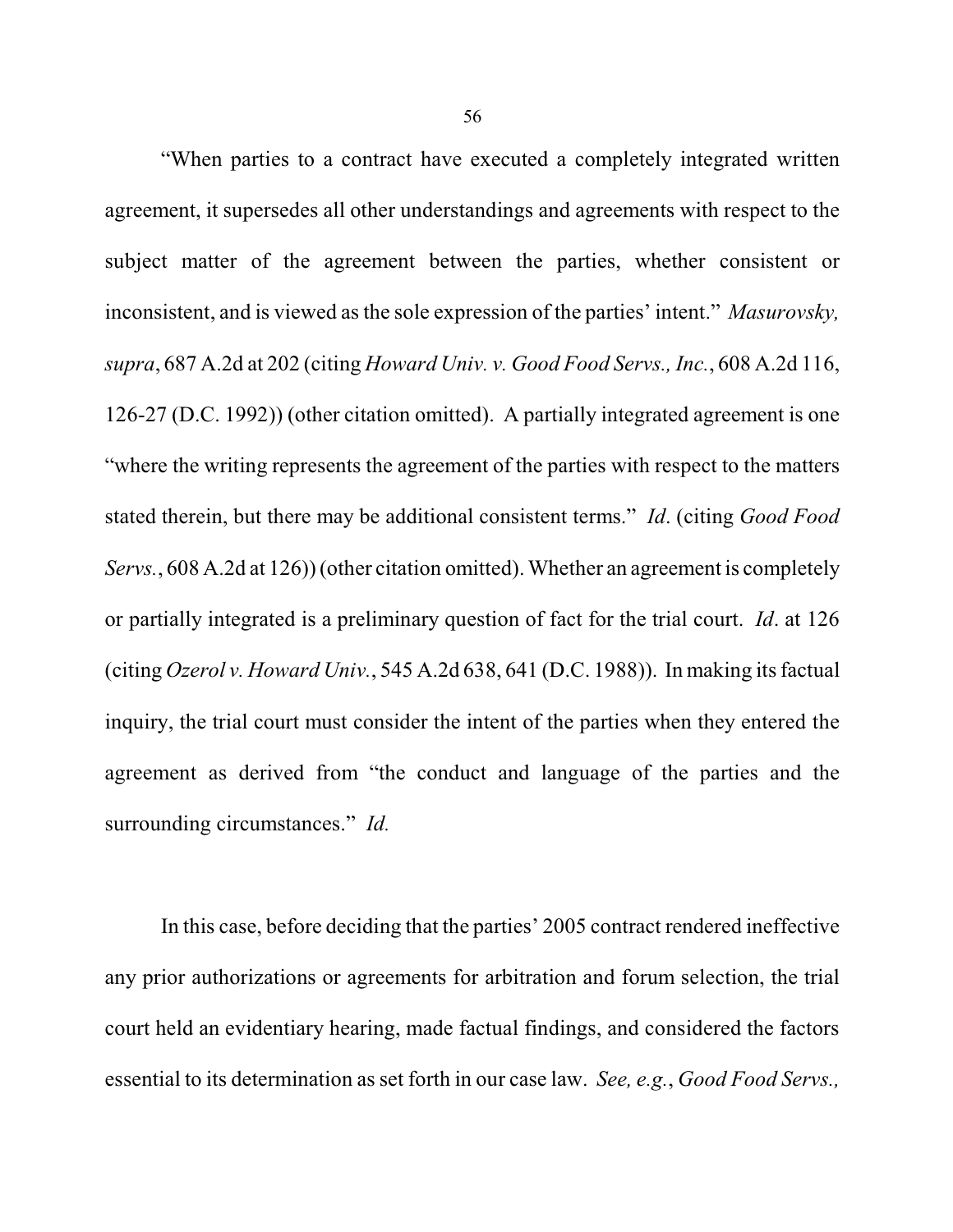*supra*, 608 A.2d at 126 (citation omitted). The trial court concluded that the "parties' written contract containing a merger clause, the conduct of the parties and the surrounding circumstances, evaluated as a whole, weigh heavily in favor of the 2005 contract's categorization as a fully integrated document with respect to dispute resolution and authority to modify." The court also stated that even if the 2005 contract could be characterized as partially integrated, it would supersede any inconsistent terms in prior agreements. *See id*. However, the trial court also found that the parties did not intend for the 2005 contract to invalidate documents signed by OCFO and OFT officials to the extent that they allowed the account to remain open and maintained by authorized individuals.

The trial court's ultimate conclusion that the 2005 contract is a completely integrated document with respect to dispute resolution and authority to modify is supported by the record and applicable law. First, the 2005 contract contains a merger clause that states, "This contract, including specifically incorporated documents, constitutes the total and entire agreement between the parties. All previous discussions, writings, and agreements are merged herein." The presence of a merger clause, although not conclusive, is a significant factor indicating that the parties intended the 2005 contract to be a complete expression of the terms agreed upon.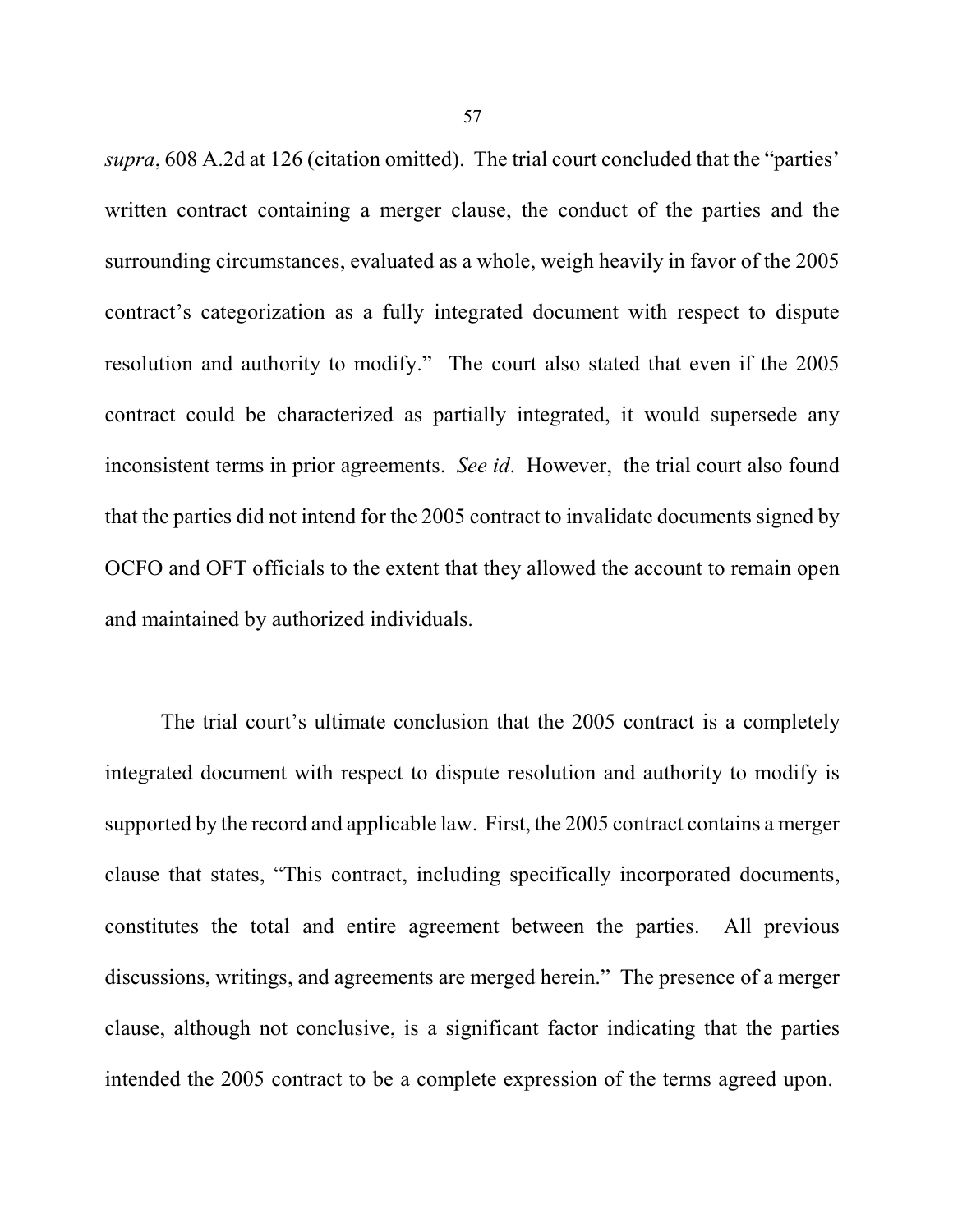*Good Food Servs., supra*, 608 A.2d at 127 (II Farnsworth on Contracts § 7.3, at 204- 07 (1990)). Second, specific items or documents intended to be included in the contract are listed. A listing of extrinsic items that form a part of the contract is a factor tending to support the conclusion that a contract is completely integrated. *Hercules & Co. v. Shama Rest. Corp*., 613 A.2d 916, 928 (D.C. 1992) (holding that thisfactor, along with two merger clauses, established "beyond peradventure" that the contract was completely integrated). The trial court found that the TSB containing an arbitration clause, aside from not being enumerated as a contract document, was not included in the Bank's response to the  $2002$  RFP or its  $2005$  best and final offer.<sup>41</sup> This factual determination is supported by the evidence and not clearly erroneous; therefore, we accept it. *See Psaromatis v. English Holdings I, L.L.C.*, 944 A.2d 472, 481 (D.C. 2008) (setting forth clearly erroneous standard for review of the trial court's factual findings when sitting as fact finder).

 $41$  The trial court did not credit the testimony of the Bank's Senior Vice President Biachi that he mailed the TSB with the 2002 and 2005 responses to the RFP. *See Lazo v. United States*, 54 A.3d 1221, 1230 (D.C. 2012) (stating that this court will not redetermine the trial court's credibility determinations where it had the opportunity to observe the witness' demeanor). Here, the trial court also found that Mr. Biachi, who signed the contract, did not focus on the merger clause, dispute resolution clause, arbitration or the requirements of the PPA, nor did he even know that there was an arbitration provision in the TSB. The trial court also found that at no time did the parties discuss dispute resolution before the award of the 2005 contract.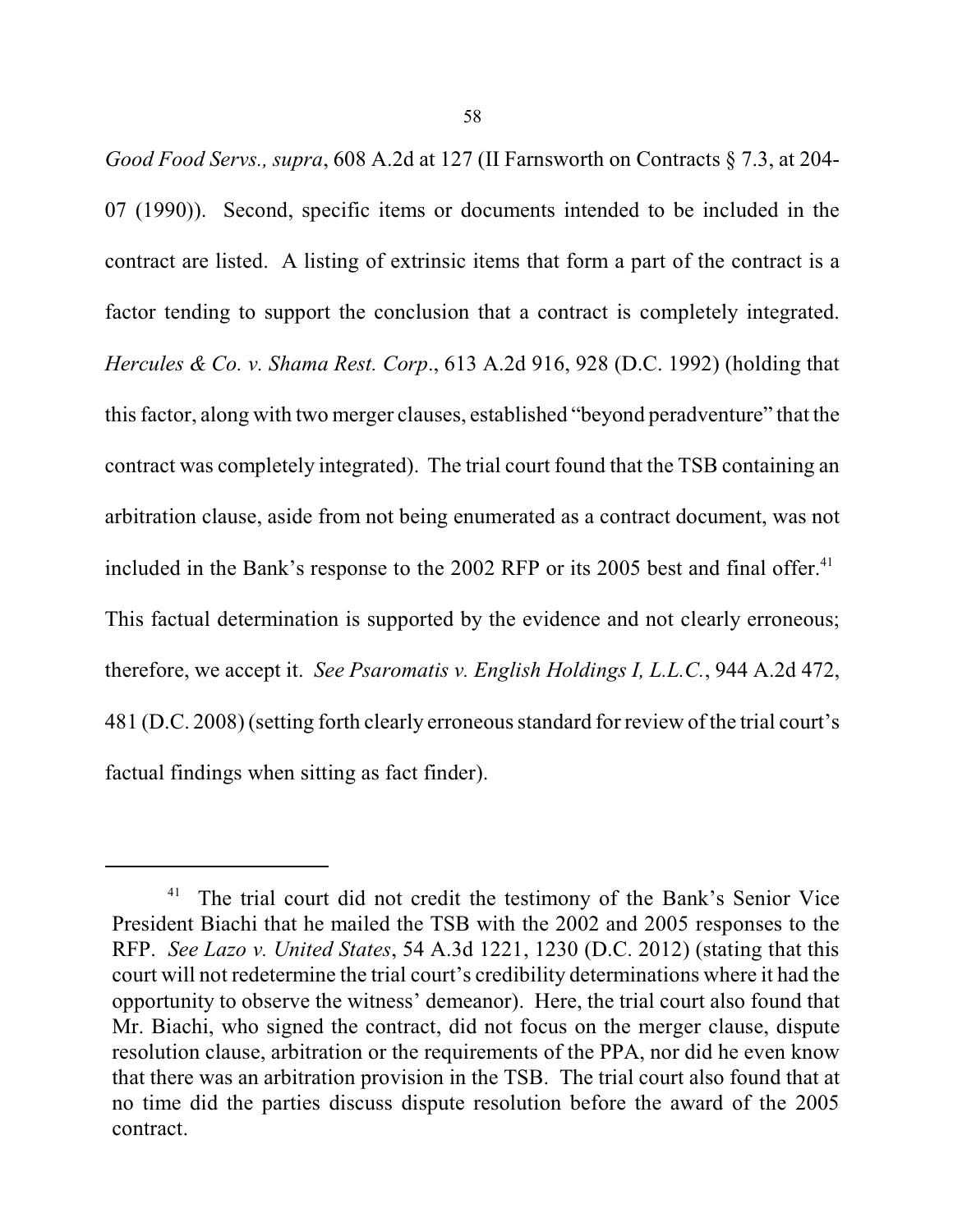Third, the trial court considered the circumstances surrounding the making of the contract before determining that it was fully integrated, specifically as to dispute resolution and modification authority. *See Good Food Servs*.*,supra*, 608 A.2d at 126 (setting forth surrounding circumstances as one focus of the inquiry into whether the parties intended an agreement to be completely integrated). Briefly stated, these circumstances included the OCFO's "effort[s] to assert control over the District's finances, including its bank accounts," in part, by issuing the  $2002$  RFP.<sup>42</sup> The trial court found that "[a]n important part of that endeavor was empowering only one person to contractually bind the District, and except for claims under the False Claims Act, establishing only one method of resolving disputes — through the Contracting Officer." To this end, the RFP provided that only the Contracting Officer is authorized to make modifications or changes to the terms and conditions of the contract. The RFP further required that biddersinclude a dispute resolution provision stating that "[i]f a dispute arises under or relates to the contract, a claim by the Contractor shall be made in writing and submitted to the Contracting Officer for a written decision. A Claim by the District against the Contractor shall be subject to written decision by the Contracting Officer." Contract clauses required by the RFP also included the incorporation by reference of the PPA and applicable regulations

 $42$  The trial court found that there were 1400 bank accounts when Dr. Gandhi was appointed CFO in June 2000.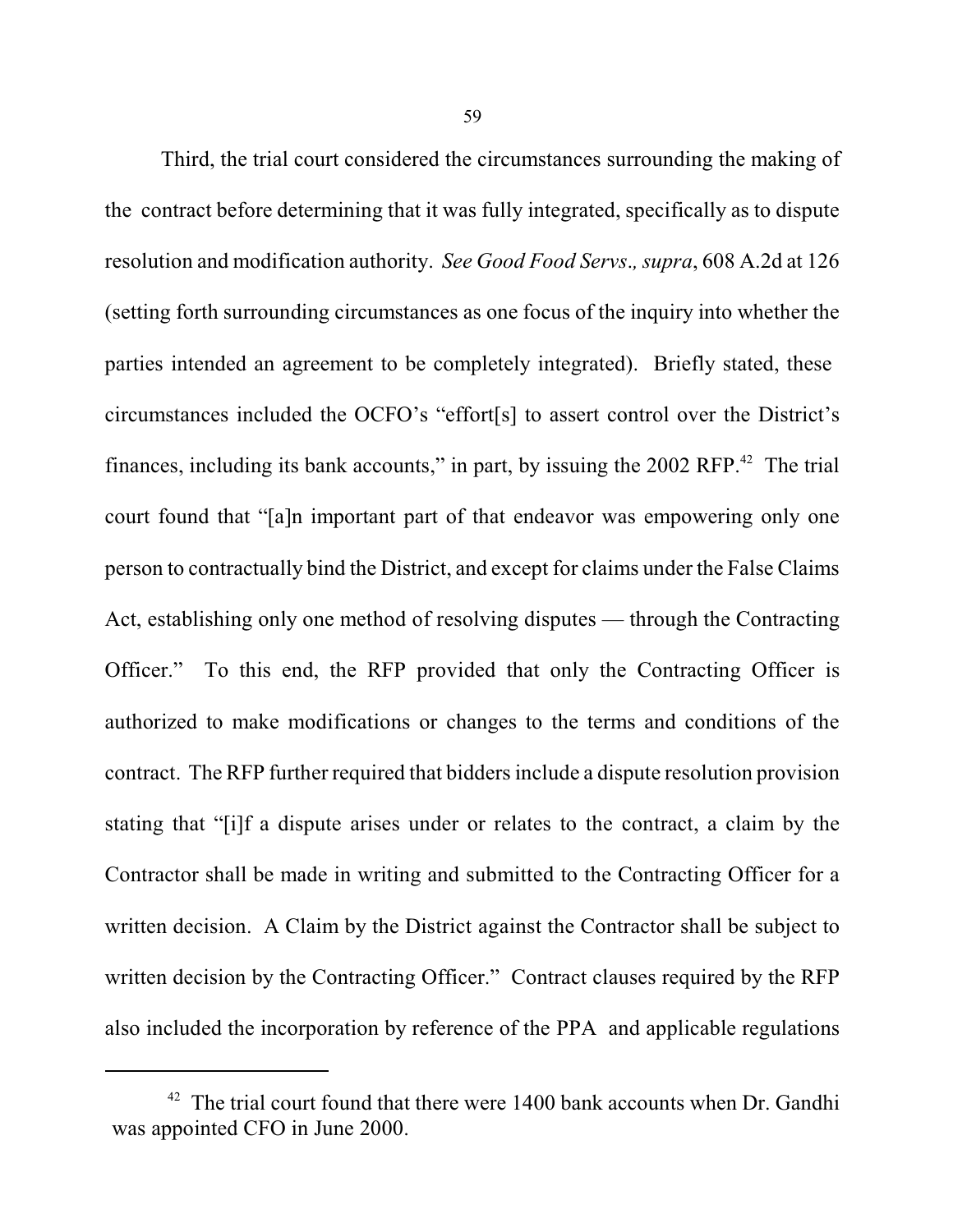and the laws of the District of Columbia. Except for fraud claims, the PPA provided for only one form of dispute resolution for contract claims, *i.e.*, that they be resolved by the Contracting Officer. The PPA provides that contracting officers are "not authorize[d] . . . to settle, compromise, pay, or otherwise adjust any claim involving fraud." D.C. Code § 2-308.03 (a)(4) (2006 Repl). It also provides that the District may bring a civil action in Superior Court for fraud claims. D.C. Code § 2-308.14.<sup>43</sup>

The District issued an amendment to the RFP on March 31, 2005, but the terms and conditions related to dispute resolution, contract modification, and incorporation ofthe PPA and other laws ofthe District ofColumbia remained unchanged. Consistent with the RFP's requirements, the 2005 contract executed by the parties states in Article I that "[t]he intent of this contract is for a contractor to manage the disbursement account in accordance with the published RFP."<sup>44</sup> The trial court found that "[s]ignificantly, the Treasury Booklet was not included as part of the [Bank's] 2002 RFP Response and the 2005 [Best and Final Offer] that were incorporated into the 2005 Contract that Mr. Bianchi [the Bank's Senior Vice President] signed." This

<sup>&</sup>lt;sup>43</sup> D.C. Code § 2-308.14 is now codified at D.C. Code § 2-381.02 (a).

<sup>&</sup>lt;sup>44</sup> The contract incorporated the following documents "by order of precedence:" Articles I through V; Contractor's Technical Proposal and Cost Proposal; Contractor's Best and Final Offer dated April 25, 2005; and the District's RFP.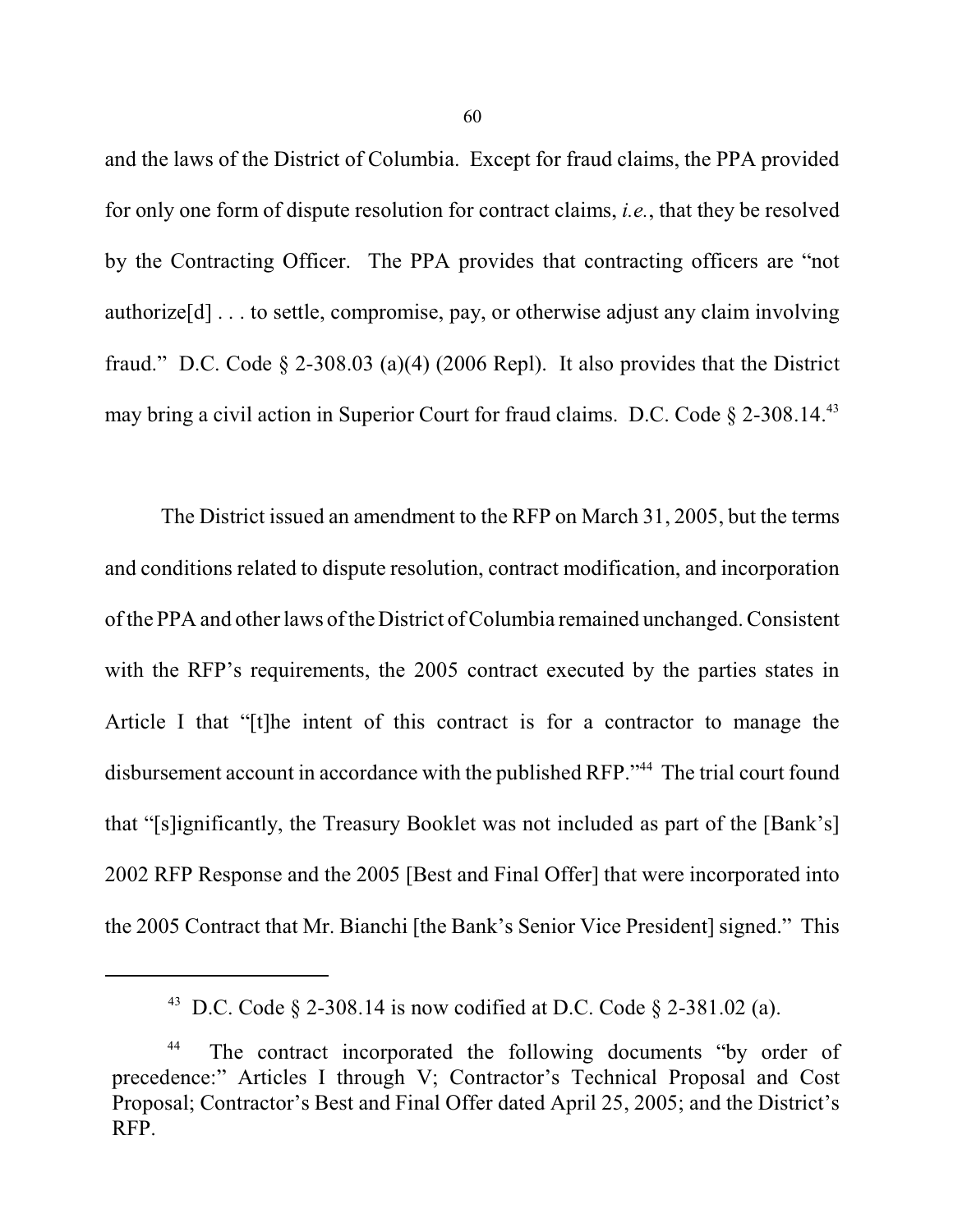factual finding, which is supported by the evidence, is not challenged. Given the language in the written contract, the conduct of the parties, and the surrounding circumstances as found by the trial court, we discern no error in its conclusions that objectively the parties intended the 2005 written contract to govern their relationship related to the CDA with respect to dispute resolution and authority to modify the agreement and that any prior inconsistent provisions on these subjects were superseded by the 2005 contract.<sup>45</sup> "Our jurisdiction adheres to an objective law of contracts, meaning that the written language embodying the terms of an agreement will govern the rights and liabilities of the parties regardless of the intent of the parties at the time they entered into the contract[.]" *Aziken v. District of Columbia*, 70 A.3d 213, 218-19 (D.C. 2013) (internal quotation marks omitted).

The Bank argues that the trial court erred by failing to harmonize the dispute resolution provisions of the 2005 contract and the TSB's arbitration clause. It contends that the TSB and Deposit Agreement operate harmoniously with the 2005 contract, and therefore must be construed together as one contract. In interpreting a

<sup>&</sup>lt;sup>45</sup> See Good Food Servs., supra, 608 A.2d at 126-27 (setting forth basis for determining the preliminary factual issue of whether the parties intended a writing to be integrated);*see also Ozerol*, 545 A.2d at 641 (contrasting completely and partially integrated agreements and noting that the latter may have consistent, as opposed to inconsistent, additional terms).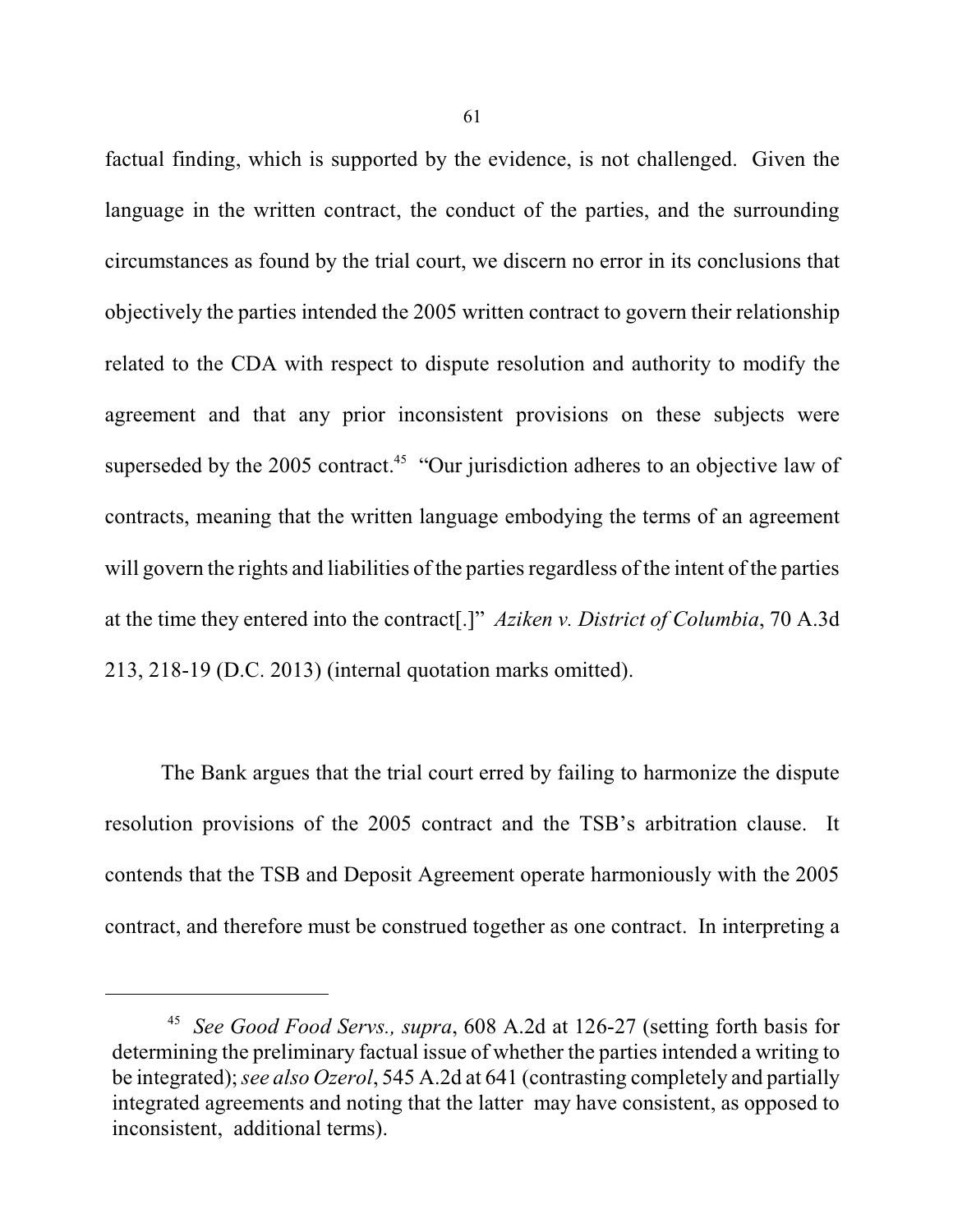contract, we consider the document as whole "so as to give effect, if possible, to all of the provisions in the contract." *Steele Found. Inc. v. Clark Constr. Grp.*, 937 A.2d 148, 154 (D.C. 2007) (citing *Akassy, supra*, 891 A.2d at 303). Contrary to the Bank's argument, the dispute resolution mechanism agreed upon in the 2005 contract and the prior arbitration and forum selection clauses upon which it relies cannot be reconciled or harmonized.<sup>46</sup> As the trial court concluded, the mechanisms for dispute resolution agreed upon in the 2005 written contract are inconsistent with any prior arbitration and forum selection provisions calling for arbitration in North Carolina that the Bank contends were agreed upon prior thereto. The provisions in the 2005 contract, solicited, negotiated, and agreed upon in writing, provide that: (1) except for fraud claims, claims related to the parties' contract will be decided by the Contracting Officer and Contract Appeals Board; and (2) fraud claims can be pursued in a civil

<sup>&</sup>lt;sup>46</sup> Bank Julius Baer & Co. v. Waxfield Ltd., 424 F.3d 278 (2d Cir.), upon which the Bank relies, is distinguishable. In that case, the district court determined that merger and forum selection clauses in a series of subsequently executed Pledge Agreements superseded a prior agreement to arbitrate disputes. *Id.* at 280. The Pledge Agreements had a clause providing that "all rights and remedies provided in this Agreement are cumulative and not exclusive of any provided under any other agreement or by law or in equity." *Id.* at 282. The circuit court stated that in light of this clause, it would make little sense to read the merger clause to destroy prior contract relationships. *Id.* at 283. Consistent with New York law, the court "read the merger clause as providing that the Pledge Agreements supersede any previous agreements only to the extent that they conflict. *Id.* In the case before this court, we have no similar non-exclusive remedies provision, and the terms of the dispute resolution provisions in the written contract and prior documents conflict.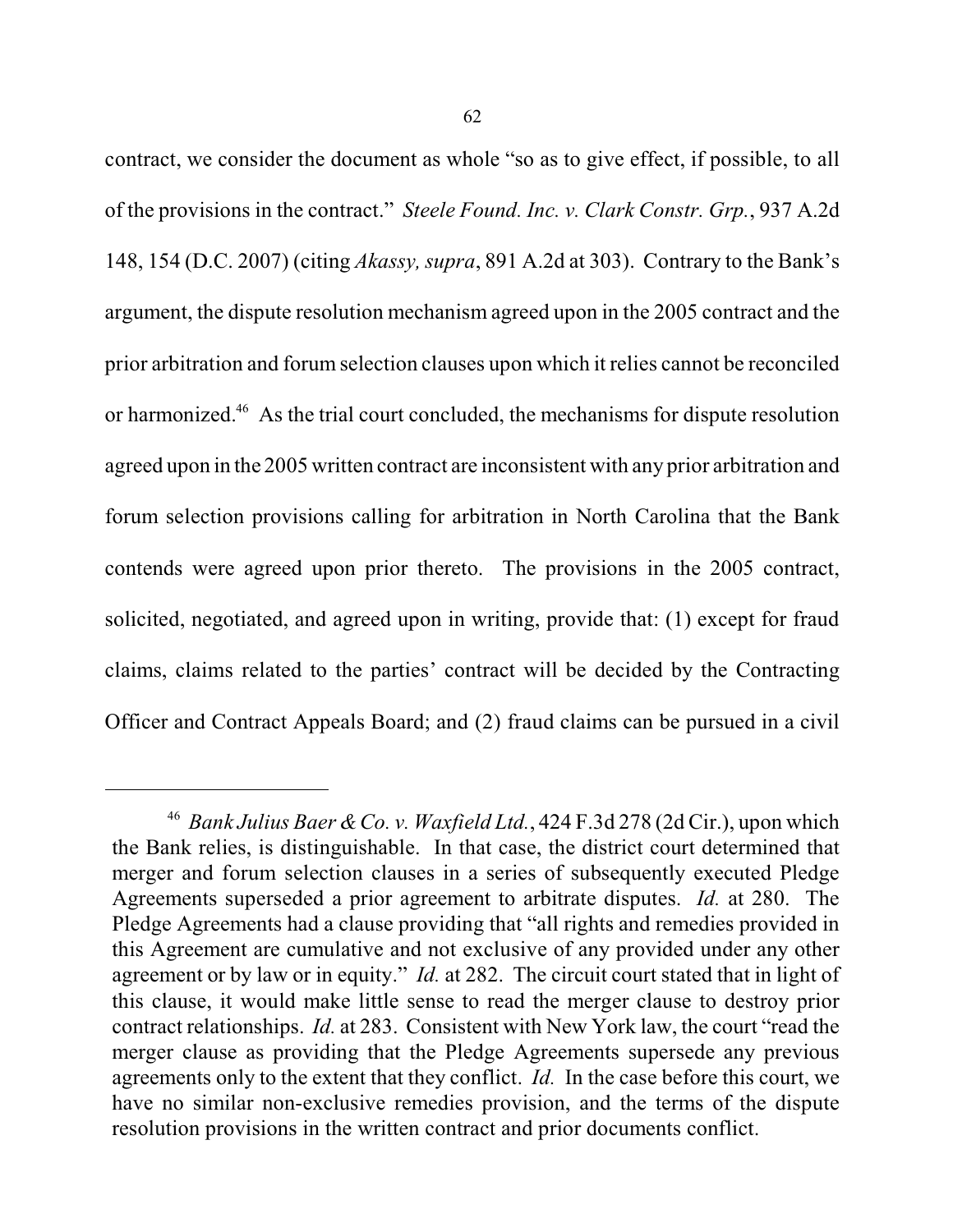action in court by the Attorney General as stated in the PPA, which was incorporated by reference. These provisions are entirely inconsistent with any prior agreements to arbitrate claims in North Carolina or elsewhere. Even if the 2005 agreement is characterized as only partially integrated, prior inconsistent terms with respect to the matters stated therein were superseded by the 2005 contract, and therefore, they cannot control. *See Masurovsky, supra* note 11, 687 A.2d at 202 (citing *Good Food, supra*, 608 A.2d at 126) (other citation omitted). To the extent that provisions for dispute resolution and forum selection are referenced on bank signature cards and authorizations pre-dating the parties' 2005 contract, for the foregoing reasons, we agree with the trial court that they were superseded by the 2005 contract and cannot be harmonized with it.

## b. *Effect of Subsequently Executed Documents on the 2005 Contract*

Alternatively, the Bank argues that TSB and Deposit Agreements signed by OFT officials after the 2005 contract was entered control.<sup>47</sup> It contends that for

 $47$  The Bank relies on the 2006 Authorization agreeing to be bound by the TSB, signed by Deputy Chief Financial Officer, Lasana Mack, pursuant to authority provided by the 2000 Corporate Resolution, and signature cards signed in 2006. The TSB provides for arbitration in the United States, and the Deposit Agreements provide for actions or proceedings involving the account to be maintained in the (continued...)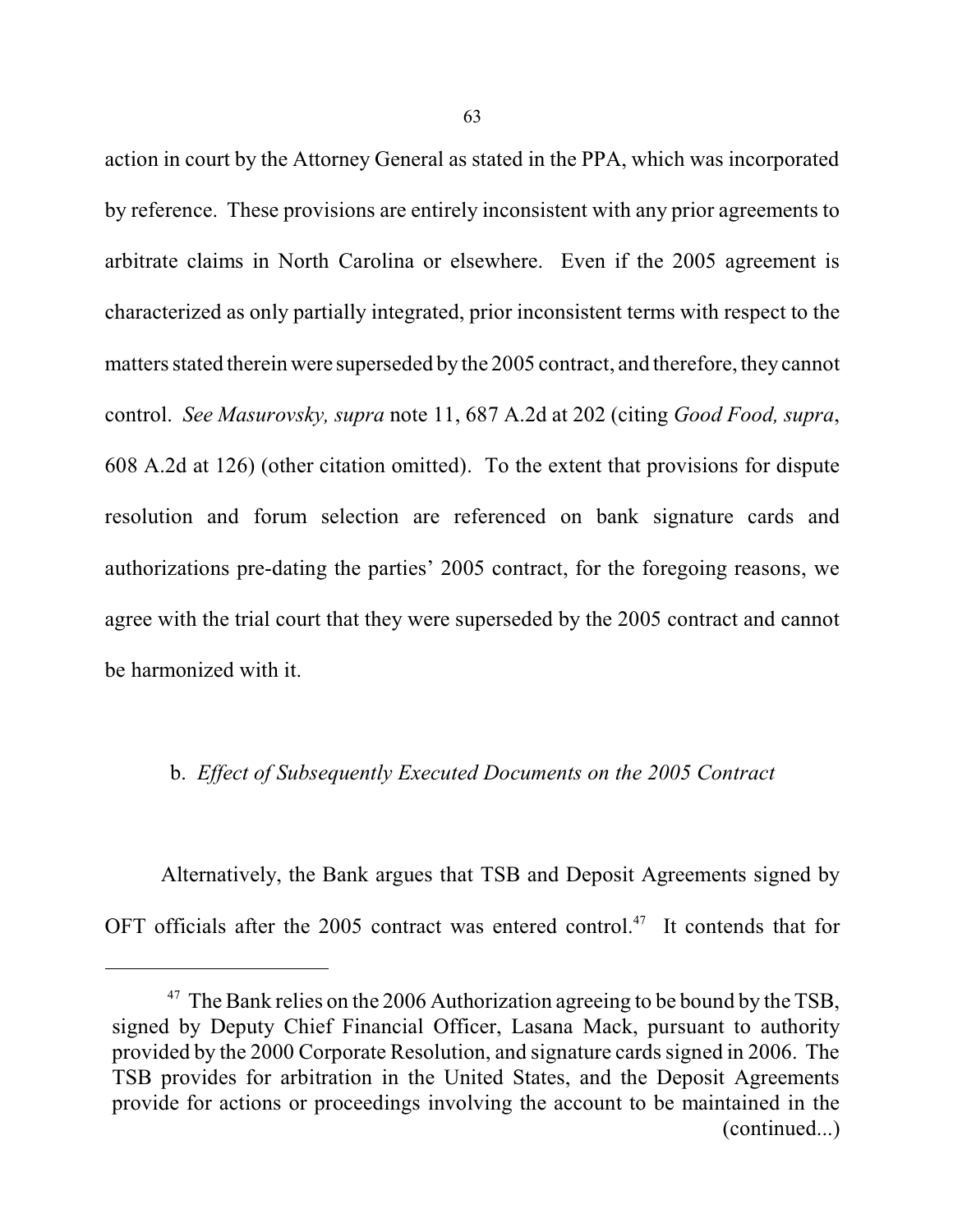partially integrated contracts, the most recent writing controls orthat the 2005 contract could be supplemented or modified by documents executed thereafter. The Bank takes the position that OFT officials retained independent contracting authority under the 2000Corporate Resolution and that by signing signature cards and Authorizations, OFT employees bound the District to the Deposit Agreement's forum selection clause and the Treasury Booklet's arbitration clause. The Bank argues that these documents either reinstated the terms of the TSB and Deposit Agreement or modified, supplemented, and amended the terms of the 2005 Contract to include them.<sup>48</sup> The trial court held that after execution ofthe 2005 contract, which was extended each year up to November 2009, OFT officials "plainly lacked the authority to bind the District to the dispute resolution clauses in either the 2004 Treasury Booklet or the 2008 Deposit Agreement."

There are at least two major impediments to the Bank's suggested result on this issue. First, the RFP and the 2005 contract provided that the Contracting Officer was

 $47$ (...continued)

Banking Center maintaining the account, in this case North Carolina.

<sup>&</sup>lt;sup>48</sup> The District suggested that this court need not consider whether OFT employees retained contracting authority after the 2005 contract was executed because it did not understand the Bank's argument to be that subsequent agreements altered or modified the terms of the existing contract. In its Reply Brief, the Bank clarified its position to state otherwise.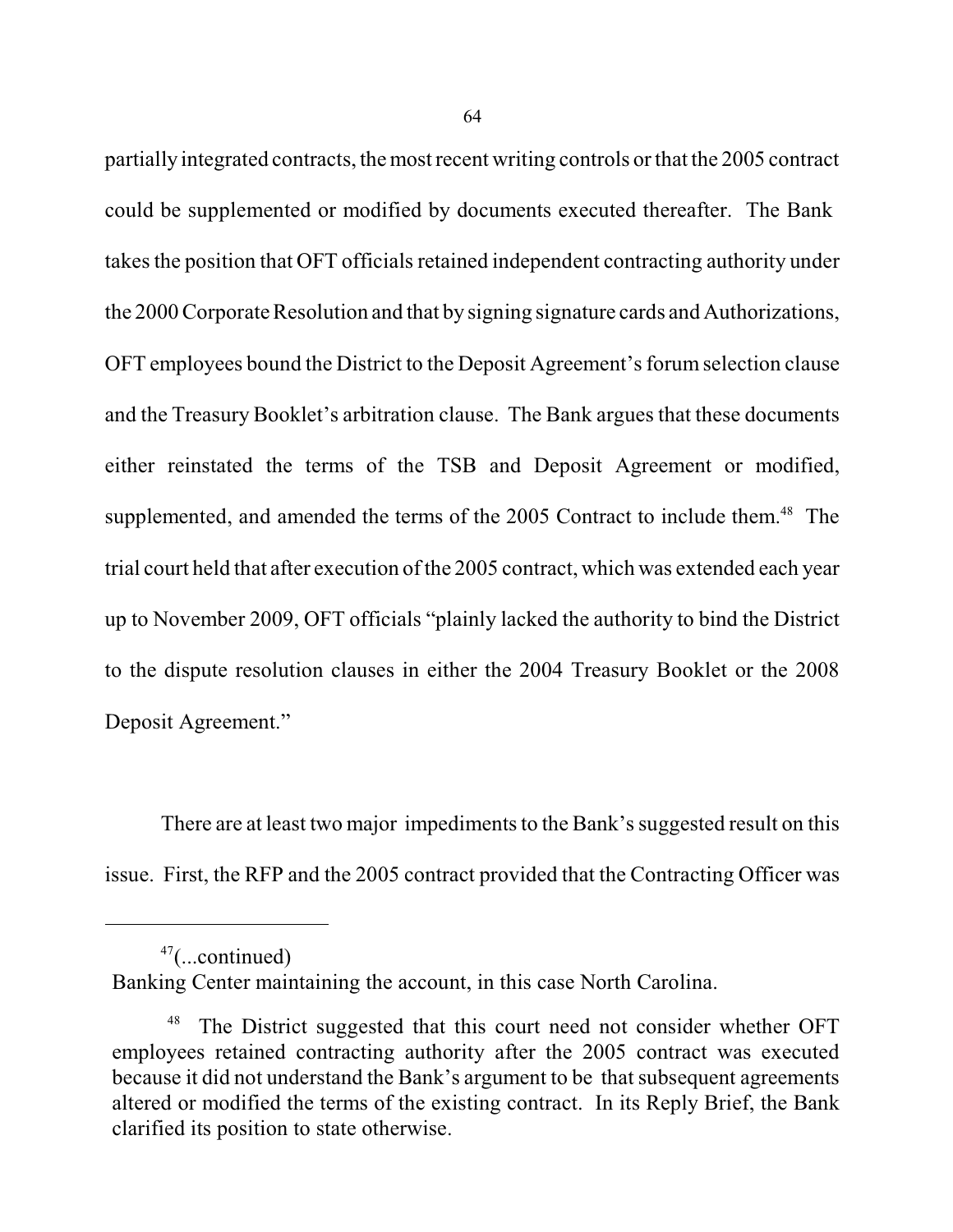the "only official authorized to contractually bind the District." Even assuming that OFT officials retained some authority related to banking services after the execution of the 2005 contract, the Bank, as a party to that contract, knew that only the Contracting Officer had authority to agree on behalf of the District to modify or vary its terms. Even absent actual knowledge of the limitations on a government agent's authority, as existed here, "one who contracts with a government agent is constructively notified of the limits of that agent's authority, and any reliance on contrary representations cannot be reasonable." *Williams v. District of Columbia*, 902 A.2d 91, 96 (D.C. 2006) (citing *Leonard v. District of Columbia*, 801 A.2d 82, 86 (D.C. 2002) and *Greene, supra*, 806 A.2d at 222 n.7 ("persons dealing with a municipal corporation through its agent are bound to know the nature and extent of the agent's authority") (quoting*Coffin, supra*, 320 A.2d at 303)) (other citations omitted). Put another way, the Bank knew that whatever authority other officials had to sign bank documents on behalf of the District, that authority did not include modification of the parties' 2005 contract. Therefore, the Bank could not bind the District to a modification of the dispute resolution provisions in the 2005 contract simply because officials, other than the authorized Contracting Officer, signed form bank signature cards and/or deposit agreements with printed language purporting to impose different arbitration and forumselection requirements. The trial court found that the individuals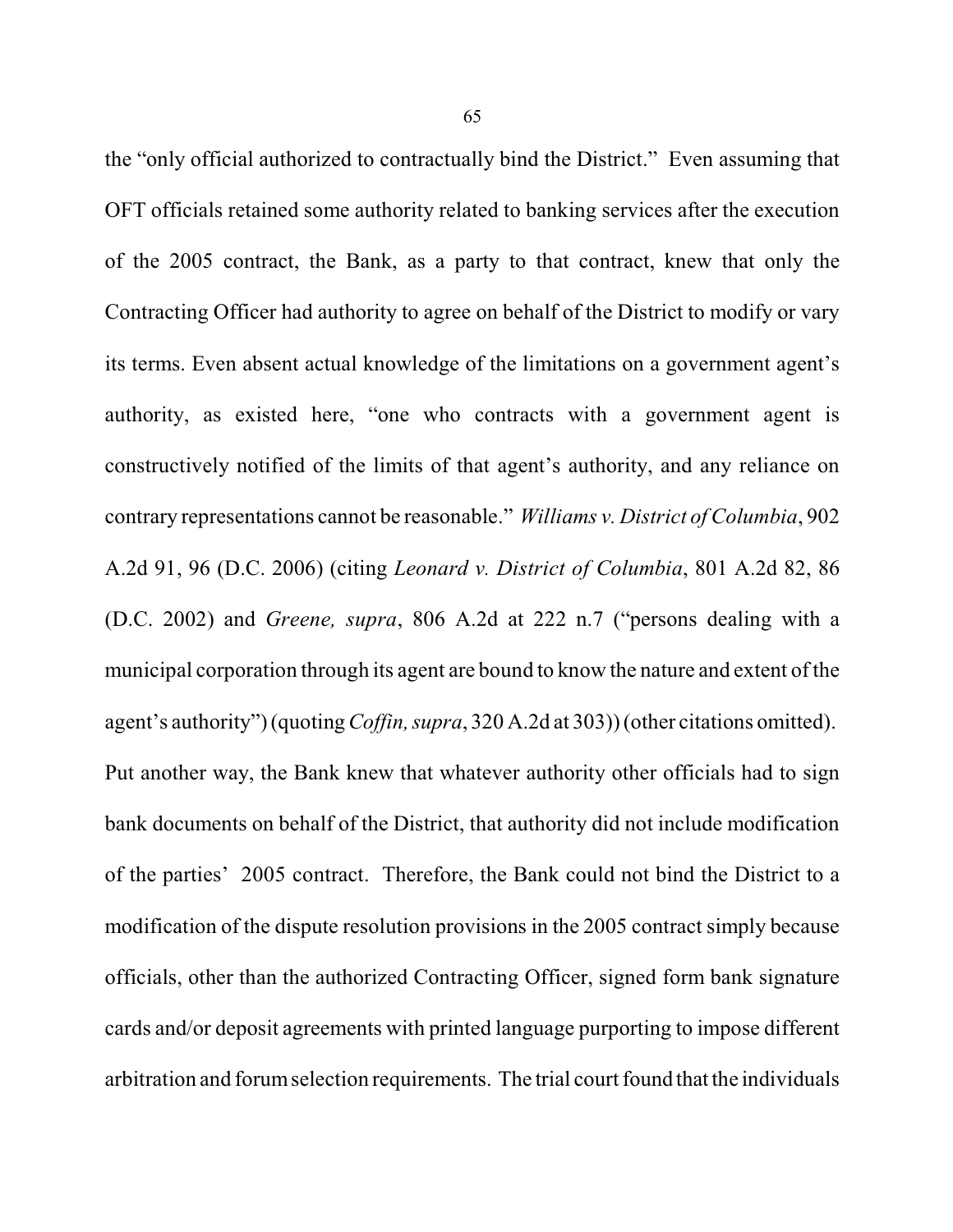who signed these cards for the District were unaware that the fine print had arbitration and forum selection terms. According to the testimony and trial court findings, they signed the documents only for the purpose of adding or changing signatories on the accounts without noting the fine print. None of them intended to effect a modification of the 2005 contract. Of course, "[a] person who signs a contract after having had an opportunity to read and understand it is bound by its provisions." *Interdonato v. Interdonato*, 521 A.2d 1124, 1133 (D.C. 1987) (citation omitted). However, that is not the issue here. The determinative issue in this case is whether the person who signed the document had authority to bind the District government to a modification of the 2005 contract. Under the terms of that contract, only the Contracting Officer had that authority.

Second, the 2005 contract was extended four times after its initial execution, finally in November 2008 and expiring "on November 12, 2009 or the date any new contract was executed, whichever came first." This contract's essential terms concerning dispute resolution, incorporation of the PPA, and contract modification remained unchanged throughout this period. Therefore, to the extent that the Bank argues that the last executed document controls, that would be the 2005 contract that was extended each year through November 2009. Therefore, under the Bank's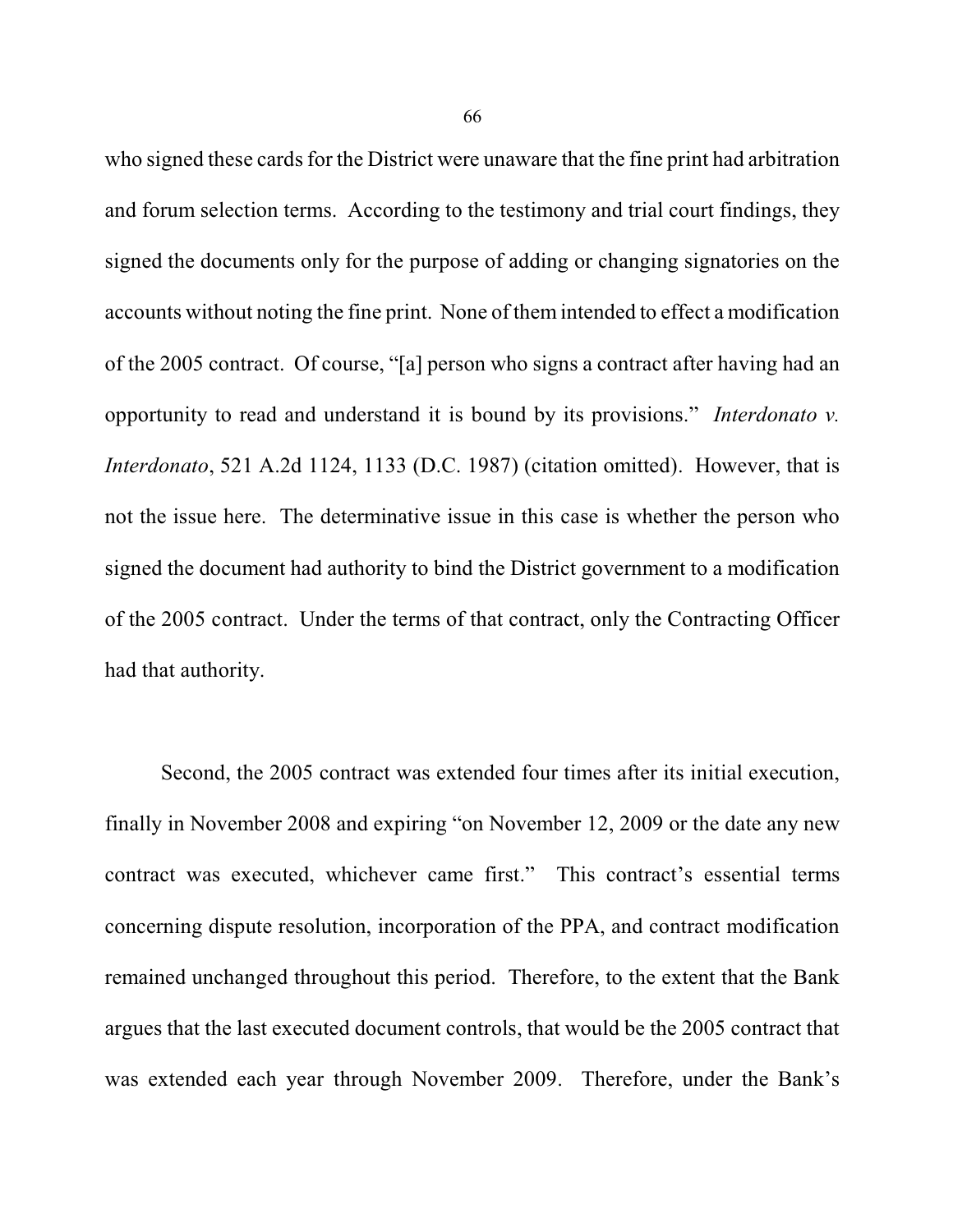modification analysis, this contract would have continued to govern dispute resolution and contract modification.

#### C. *Challenge to the CAB's Jurisdiction Over the Claims Asserted*

Finally, the Bank argues that there is no conflict between the dispute resolution provisions in the 2005 contract and the arbitration provision it seeks to enforce because the District's claims are not subject to the jurisdiction of the Contracting Officer or CAB. It contends that the District's claims are either statutory or tort claims which the Contracting Officer and CAB have no authority to resolve. The District views the Bank's argument as its recognition that by incorporating the PPA into the contract, the parties agreed that the Contracting Officer would hear contract claims, and the Attorney General for the District could bring an FCA claim in Superior Court. At the same time, the District agrees with the Bank that its claims do not fall within the provision of the 2005 contract requiring that the contracting officer decide disputes related to the contract. It contends that its statutory and tort claims against the Bank do not turn on the contractual relationship between the parties and that they could have been asserted against any bank that negotiated the fraudulent checks. Therefore, the District concedes that the trial court erred in holding that the District's claims related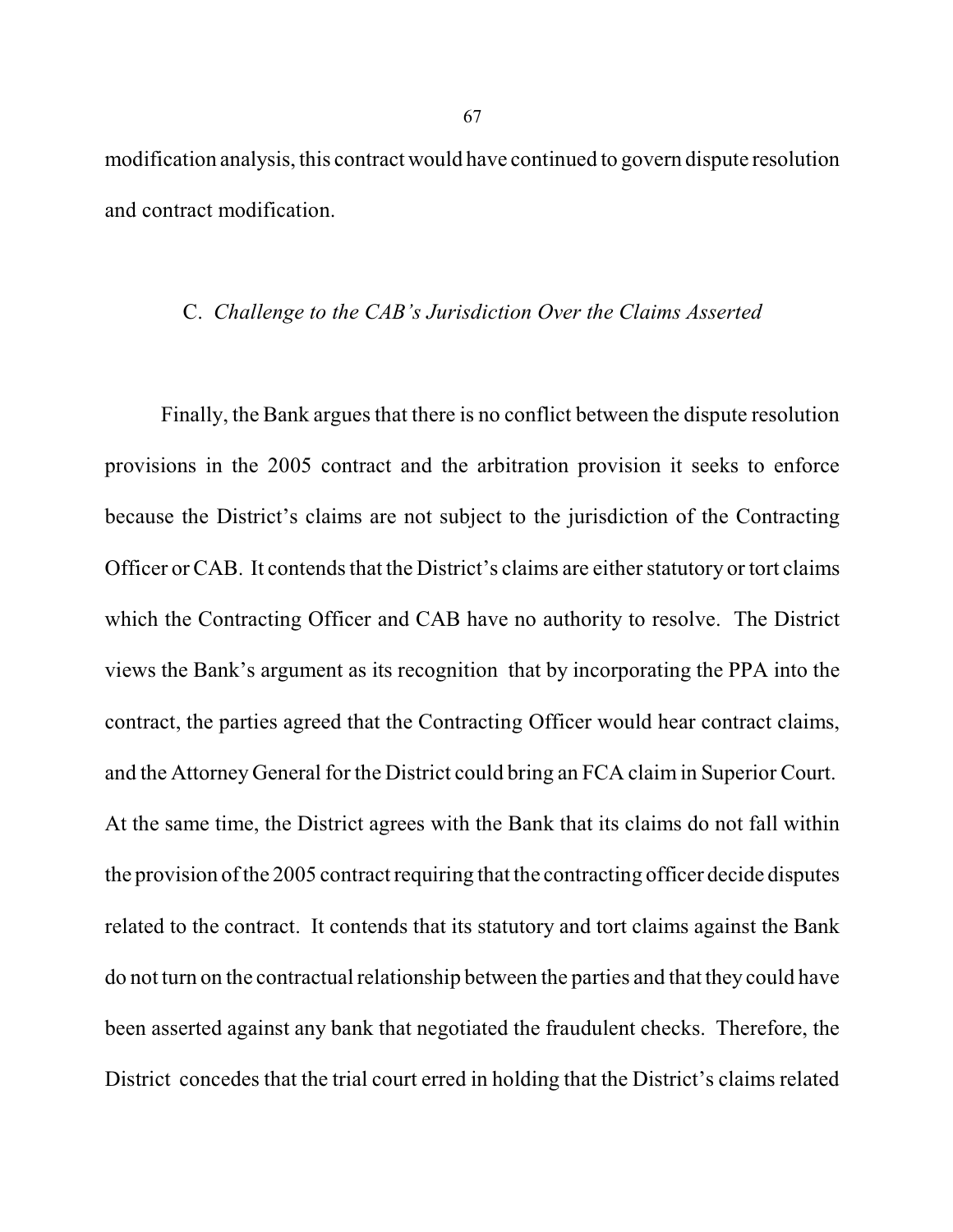to the contract, but takes the position that the claims should have been resolved in Superior Court.

Under the PPA, "[a]ll claims by the District government against a contractor arising under or relating to a contract shall be decided by the contracting officer who shall issue a decision in writing. . . ." D.C. Code  $\S$  2-308.03 (a)(1) (2001). The Contract Appeals Board had jurisdiction of "[a]ny claim by the District against a contractor, when such claim arises under or relates to a contract." D.C. Code  $\S$  2-309.03 (a)(3) (2001). The statute limits this jurisdiction by providing that the contracting officer is not authorized "to settle, compromise, pay, or otherwise adjust any claim involving fraud." D.C. Code § 308.03 (a)(4) (2001). The PPA provides that the District may bring a civil action to recover damages or penalties against any person who commits specified fraudulent acts. D.C. Code  $\S$  2-308.14 (a)(1)-(9).

A claimarises under a contract "(1) where the claimultimately depend[s] on the existence of a contractual relationship between the parties; (2) resolution of the claim. relates to interpretation of the contract; or  $(3)$  [a] contract-related tort claim involve[s] the same operative facts as a parallel claim for breach of contract." *Cheney v. IPD Analytics, LLC*, 583 F. Supp. 2d 108, 122 (D.D.C. 2008) (alteration in original)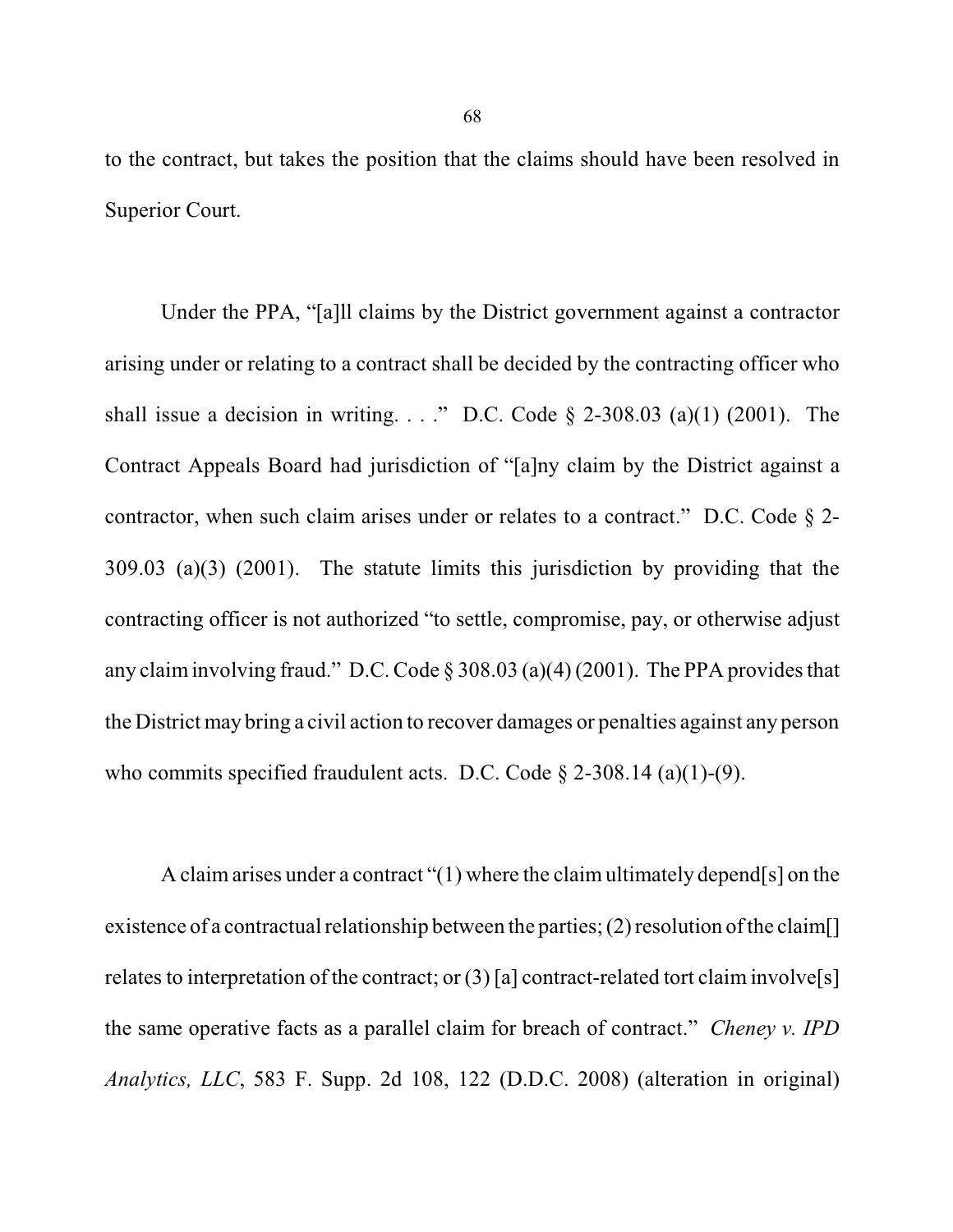(quoting *Terra Int'l, Inc. v. Mississippi Chem. Corp.*, 119 F.3d 688, 694 (8th Cir. 1997)) (internal quotation marks omitted). There must be a "causal connection between the claim and the contract based on rights, duties, or injury flowing from the contract." *Id.* at 122 (quoting *Phillips v. Audio Active, Ltd.*, 494 F.3d 378, 389 (2d Cir. 2007)) (internal quotation marks omitted). The statute does not define "related to" the contract or distinguish between the phrases "arising under" and "related to" the contract. The definition of "related to" is simply "associated with" or "connected to."<sup>49</sup> There must be some nexus between the contract and the claim asserted such that reliance on the contracting officer's expertise promotes a just resolution.

It is not clear on this record that the District's claims arise under the parties' contract based on the definition extracted from *Cheney, supra*, 583 F. Supp. at 122. The District sued the Bank for violation of the Uniform Commercial Code (Counts I and II), Negligence (Count III), Fraud (Count IV), Negligent and Intentional Breach of Fiduciary Duties (Count V), Conversion (Count VI), False Claims Act violations (Count VII), $50$  and Failure to Adequately Hire, Train or Supervise (Count VIII).

*The American Heritage Dictionary of the English Language*, 1097 (William 49 Morris, ed. 1969).

In Count VII of its first amended complaint, the District adopted and 50 incorporated the factual allegations set forth in the preceding eight counts(paragraphs (continued...)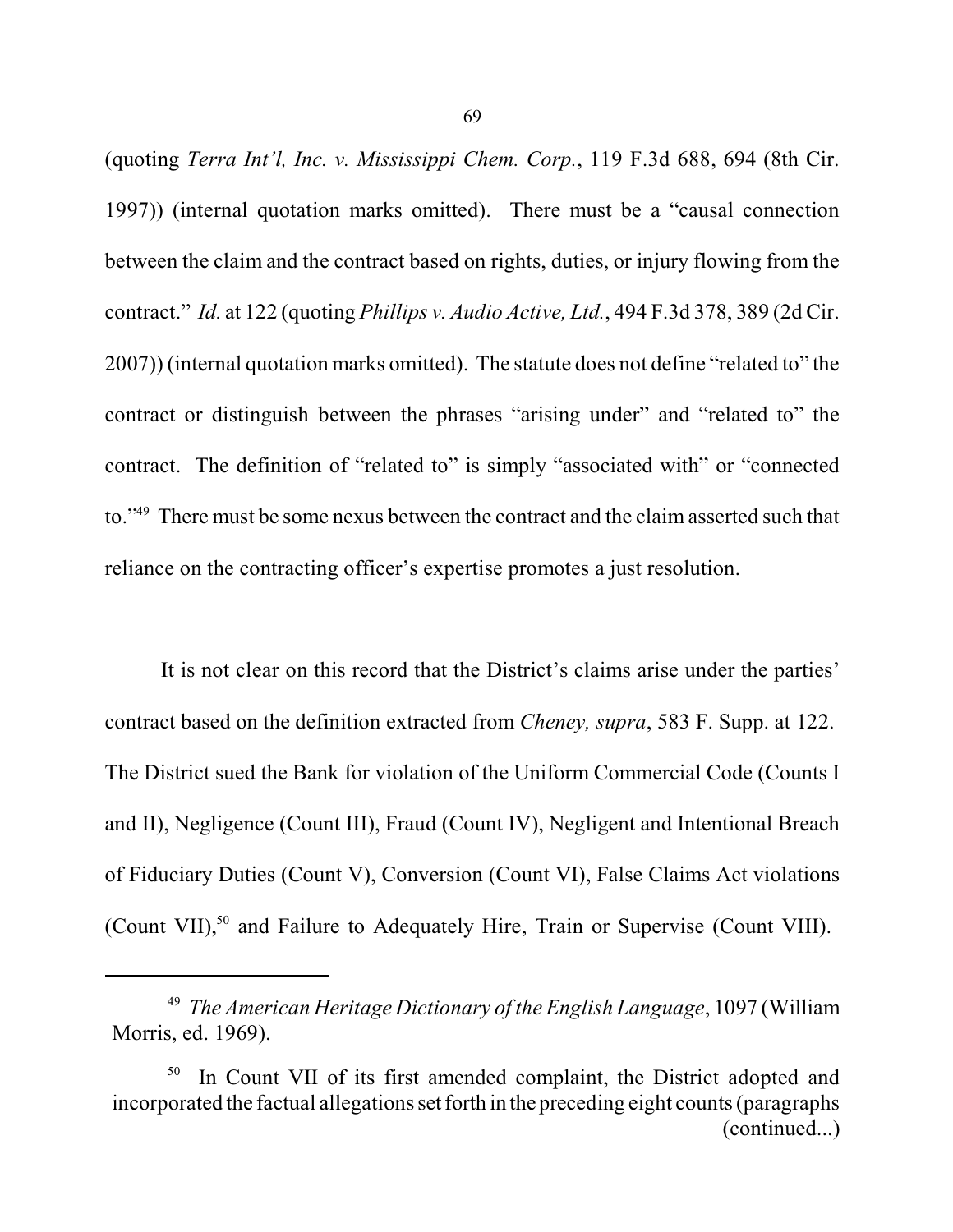Resolution of none of the claims appear to concern an interpretation of the contract, and there is no parallel breach of contract claim. To some extent, some of the claims may depend upon the existence of a contractual relationship between the parties. *See Cheney, supra*, 583 F. Supp. at 122. Others may not. Nor do all of the claims appear on the face of the complaint to be connected to the contract itself or require the expertise of a contracting officer for just resolution. Further inquiry by the trial court appears to be necessary to make that determination.

This court has held that the CAB does not have jurisdiction over a claim for professional negligence, recognizing the CAB's position with respect to its own jurisdiction. *District of Columbia Water and Sewer v. Delon Hampton &Assocs.*, 851 A.2d 410, 417 n.16 (D.C. 2004) (citing *George A. Bass Constr. Co.*, CAB No. D-869 (June 10, 1991)).<sup>51</sup> In particular, this court noted that the CAB had stated that "'any

<sup>51</sup> In *Delon Hampton*, an issue under consideration was whether the trial court abused its discretion in not referring claims for breach of contract and professional negligence for administrative remedy under the doctrine of primary jurisdiction. 851 (continued...)

 $50$ (...continued)

<sup>1 - 117)</sup> of its complaint as the basis for its False Act Claims under D.C. Code § 2- 308.14 (a), subsections (2) (knowingly mak[ing], us[ing] or caus[ing] to be made or used, a false record or statement to get a false claim paid or approved by the District"), (3) ("conspirestly" to defraud the District by getting a false claim allowed or paid by the District"), (8) (failing to disclose after discovery a false claim to the District received as an inadvertent payment or overpayment), and (9) (knowingly failing to repay an inadvertent payment or overpayment to the District).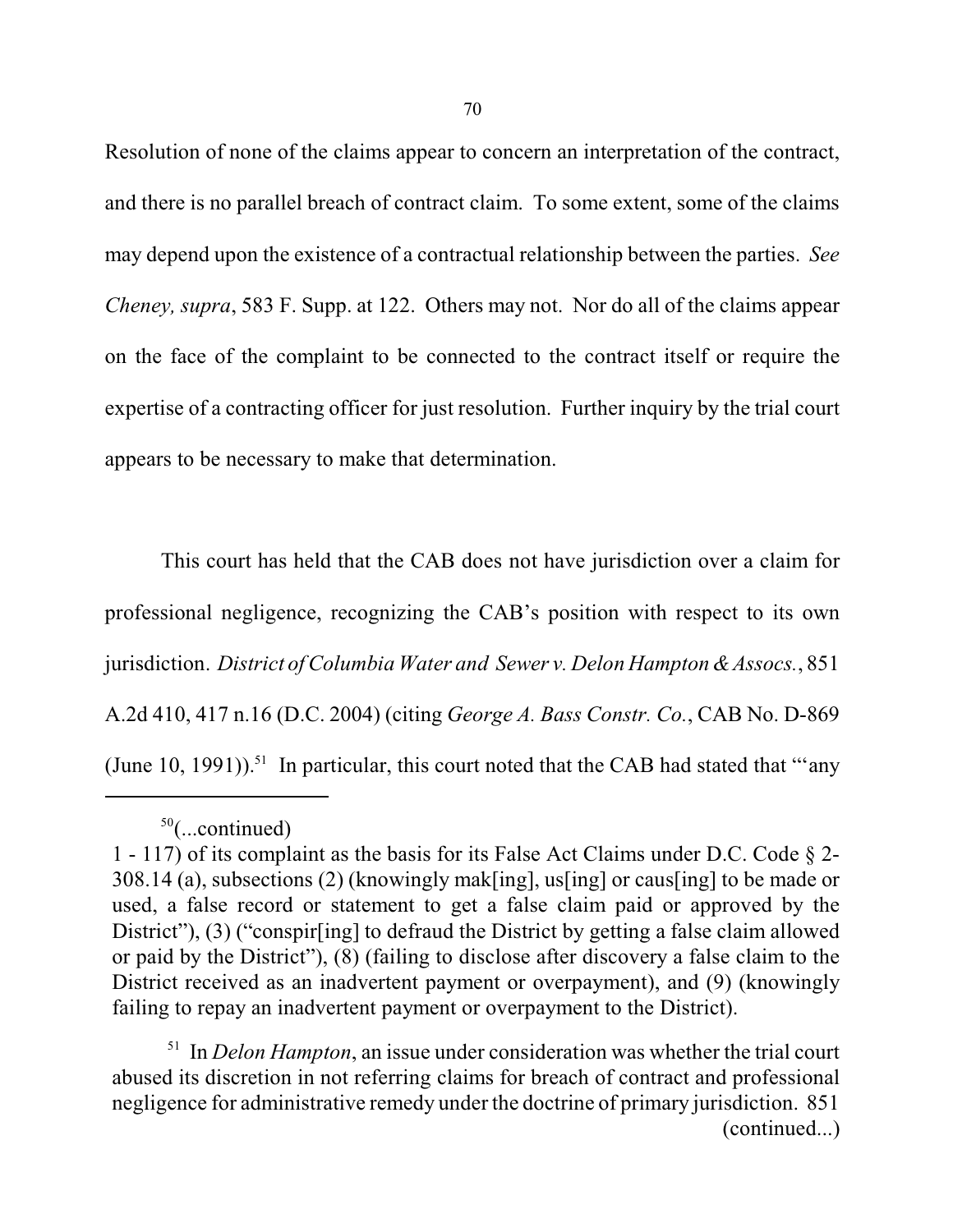action based on negligence lies not before the Board but in Superior Court.'" *Id*. (quoting *Bass Constr. Co.*). More recently, the CAB has explained that it may exercise jurisdiction over claims that actually are for defective contract performance, although asserted in the language for tort actions. *In re Chief Procurement Officer* (*GTE South, Inc.*), 2002 DCBCA LEXIS 23, at \*3-4 n.2. Although the CAB dismissed the tort claims in *GTE South* because its jurisdiction is limited to contract actions, it explained circumstances under which it had considered cases asserted as torts, but that were actually contract claims. Specifically, the CAB stated:

> Although, at times, the Board exercises jurisdiction over claims which are framed in the language of tort actions, those cases deal with contract performance, not torts unrelated to performance. For example, references to "negligence" and "professional malpractice" in performance of a contract, although sounding like a tort, do not convert into a tort what is in essence a claim for defective performance. *See, e.g., Fry & Welch Associates, P.C., CAB* No. D-0821, July 31 1997, 44 D.C. 6859, 6875.

*GTE South*, 2002 DCBCA LEXIS 23 at \*3-4 n.2. Whether the District's claim for

 $51$ (...continued)

A.2d at 416-17. The trial court rejected the argument because the CAB would have declined to provide an administrative remedy, and the doctrine of primary jurisdiction does not apply where no administrative remedy exists. *Id.* at 417 & n.417 n.16.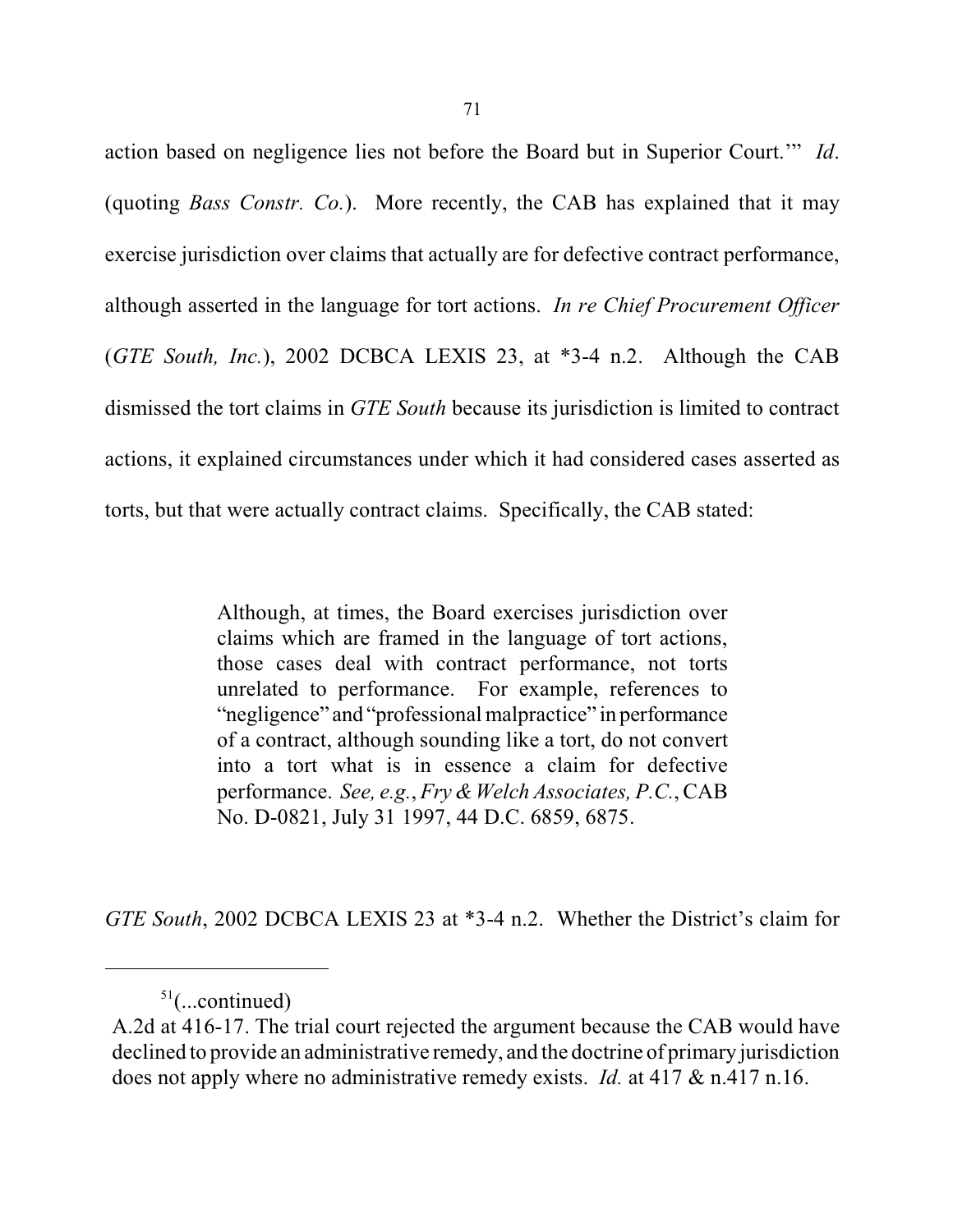negligence (Count III) is in essence a claim for defective performance remains to be determined after further inquiry by the trial court.

On the other hand, most of the District's claims appear to involve fraud perpetrated by the District's former employees and allegedly facilitated by the Bank. To the extent that these claims involve fraud, they are properly pursued in court, given the PPA's prohibition against contracting officers paying, compromising, settling or otherwise adjusting any claim involving fraud, *see* D.C. Code § 308.03 (a)(4), and authorization for the District to sue persons committing certain fraudulent acts in Superior Court for damages. *See* D.C. Code § 2-308.14 (a)(1). Interpreting a similar federal statute, 41 U.S.C. 605(a), numerous district courts have held that the Government can sue in district court whenever fraud is at issue even if the claim itself is not for fraud. *United States v. Menominee Tribal Enterprises*, 601 F. Supp. 2d 1061, 1078 (E.D. Wis. 2009) (citing *United States v. Unified Industries*, 929 F. Supp. 947, 950-51 (E.D. Va. 1996); *United States v. Rockwell Int'l Corp.*, 795 F. Supp. 1131, 1135 (N.D. Ga. 1992)). Similarly, the provision of the PPA lends itself to that same interpretation.

In summary, we conclude that the District's claims in the remaining seven counts may not be dismissed in favor of jurisdiction before the contracting officer and